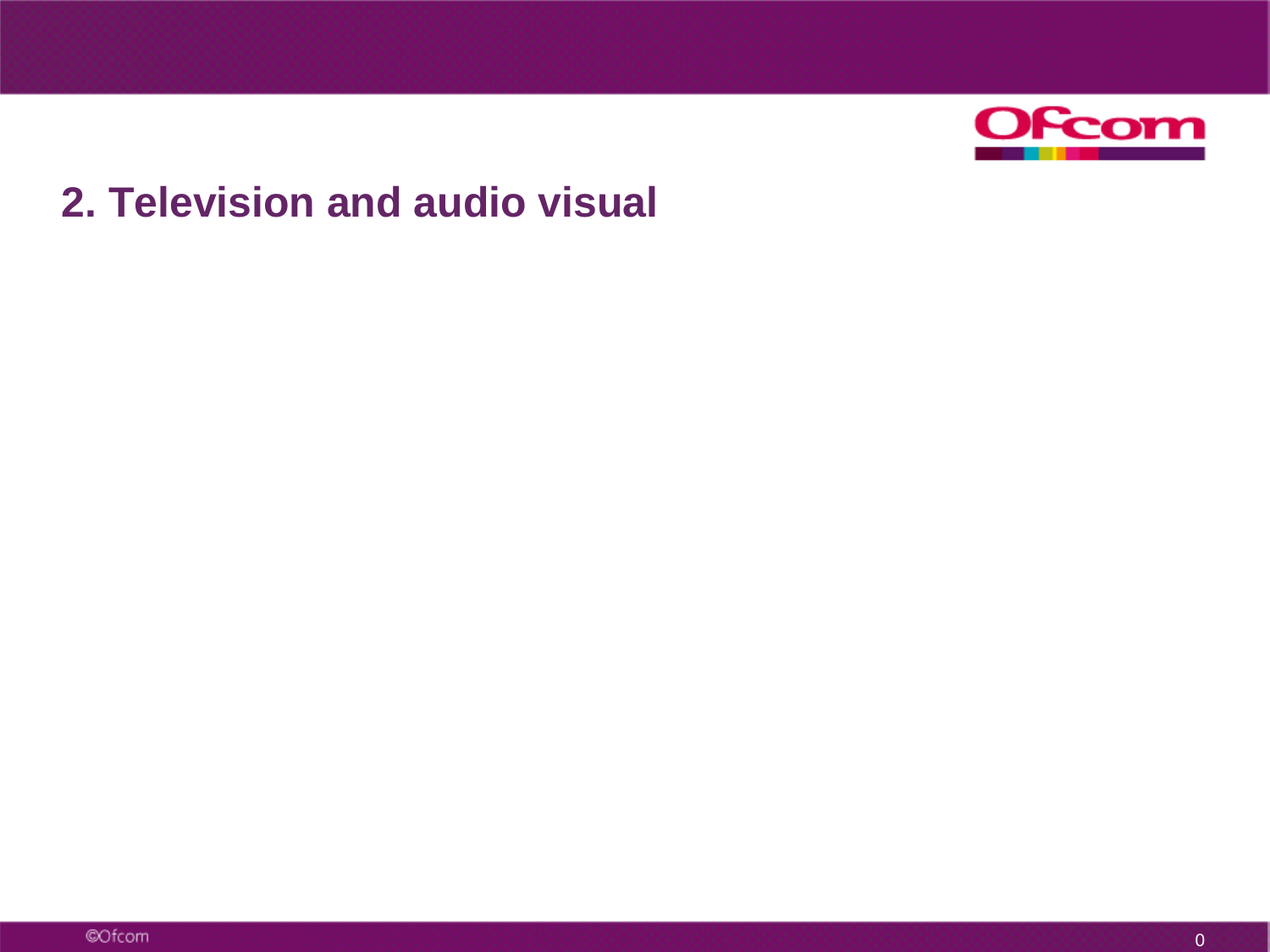### Industry metrics



Source: Ofcom/broadcasters/Advertising Association/Warc/BARB/GfK. Note: Public funds include the DCMS grant to S4C and BBC funding that is allocated to TV; TV as a proportion of total advertising spend excludes direct mail and is based on Advertising Association/Warc Expenditure Report ([www.warc.com/expenditurereport](http://www.warc.com/expenditurereport)); spend on originations includes spend on nations and regions programming (not Welsh and Gaelic language programmes but some Irish language). Note that digital television take-up in Q1 2011 had reached 93%.

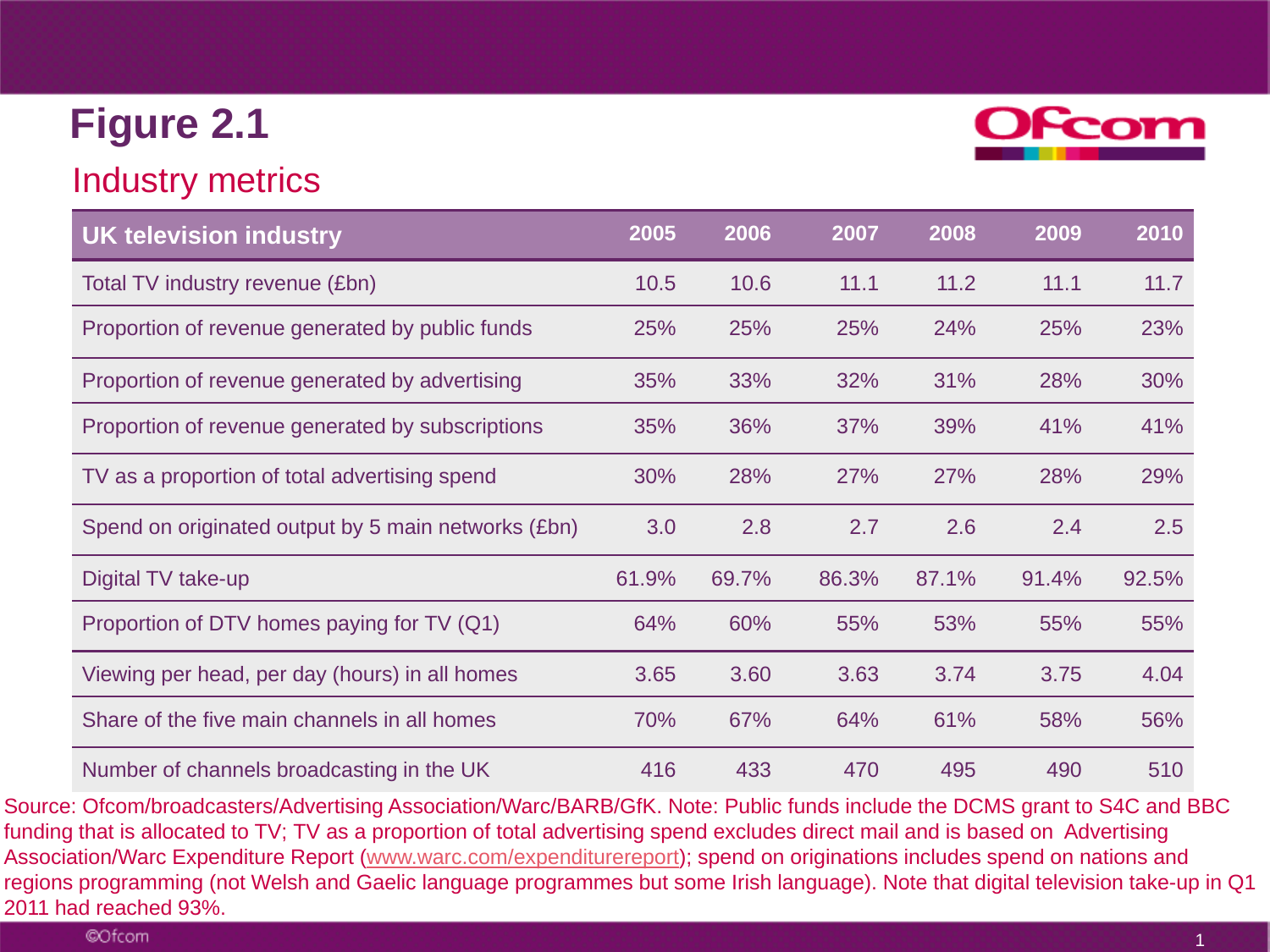### Total TV industry revenue, by source

£11,109m £11,747m £248m £243m £54m £49m £27m £19m 11,000 11,100 11,200 11,300 11,400 11,500 11,600 11,700 11,800 2009 revenue PSB NAR Subscriber PSB portfolio Other NAR BBC TV revenue NAR spending Other 2010 revenue +6% +1% Revenue (£m) +3% +13% +12% +6% +5.7%

Source: Ofcom/broadcasters

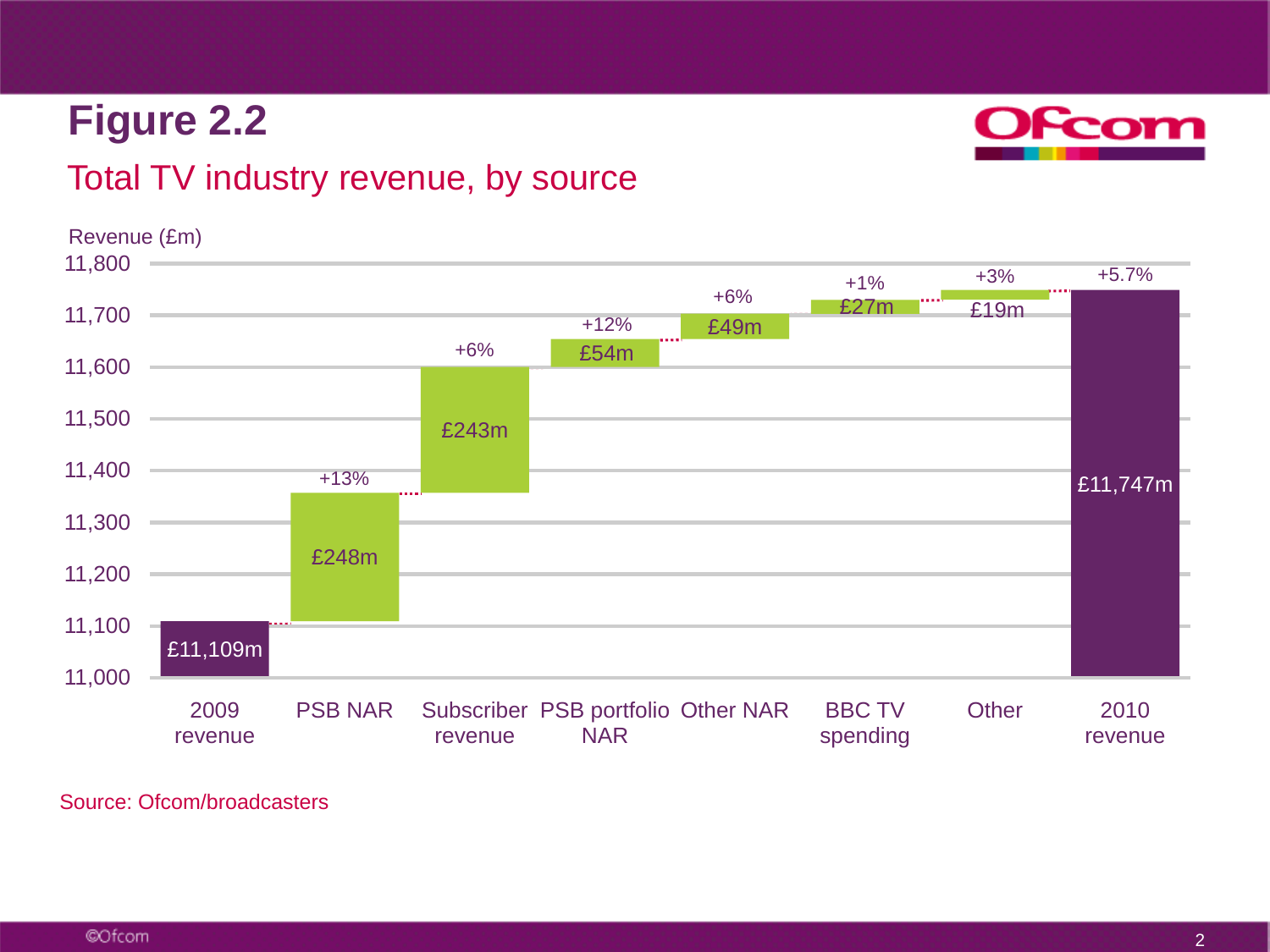

### Advertising revenue, by share



#### Source: Ofcom/broadcasters.

Note: Totals may not equal the sum of the components due to rounding. ITV1/Channel 3 includes ITV Plc, STV, UTV and Channel Television. GMTV1 includes ITV Breakfast.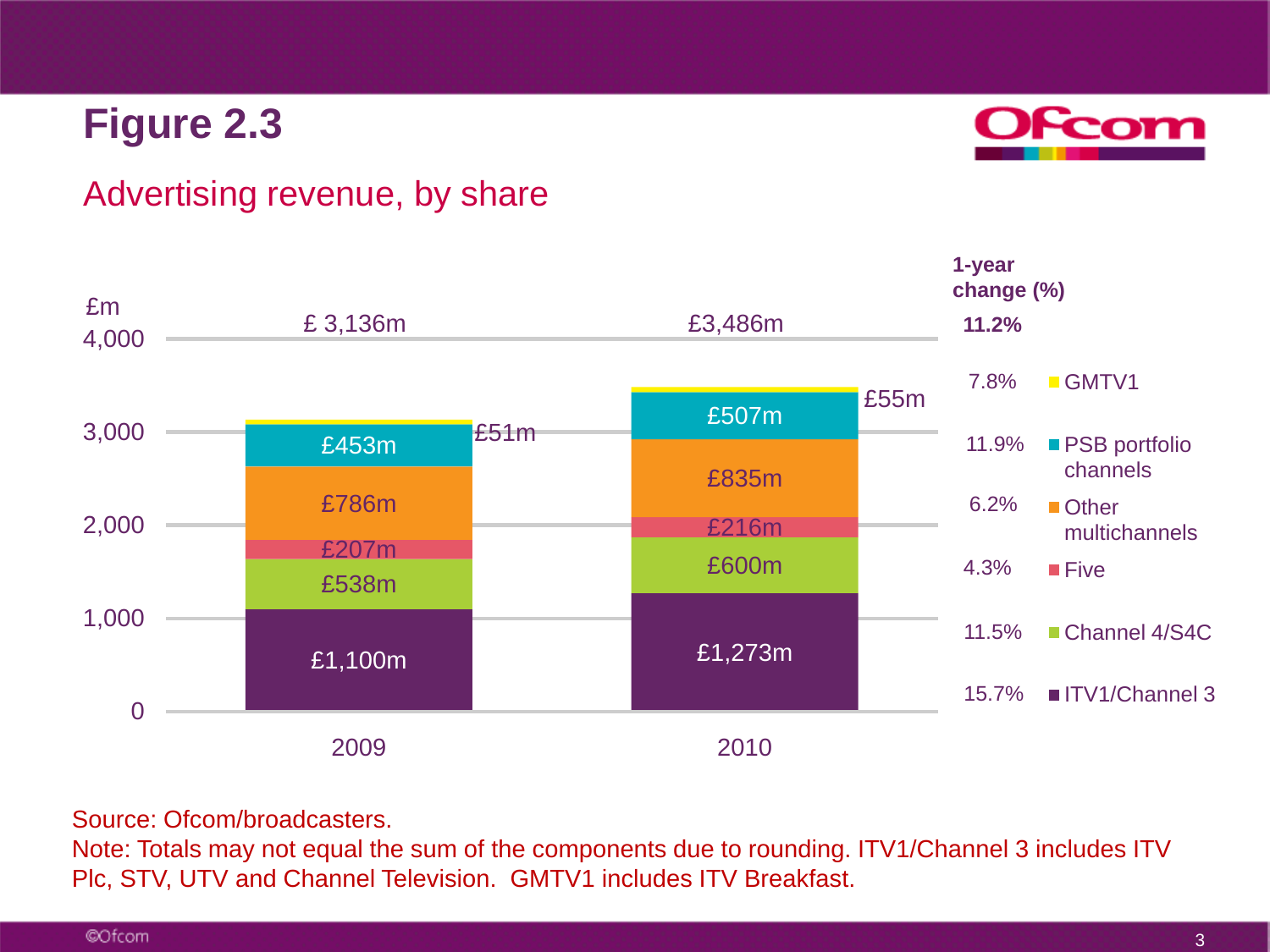## Multichannel take-up in UK households **Figure 2.4**

 $\overline{0}$ 2 4 6 8 10 12 14 16 18 20 22 24 26 Q1 2001 Q1 2002 Q1 2003 Q1 2004 Q1 2005 Q1 2006 Q1 2007 Q1 2008 Q1 2009 Q1 2010 Q1 2011 ■ Analogue terrestrial only Digital terrestrial only ■ Analogue cable Digital cable **Free-to-view** digital satellite ■ Analogue satellite ■ Pay digital satellite TV Households (m) 41.7% 44.7% 48.0% 56.7% 64.9% 71.8% 80.3% 87.2% 89.6% 92.1% 93.1% **% of homes**

Source: Ofcom, GfK NOP research from Q1 2007, previous quarters include subscriber data and Ofcom market estimates for DTT and free satellite Note: Digital terrestrial relates to DTTonly homes.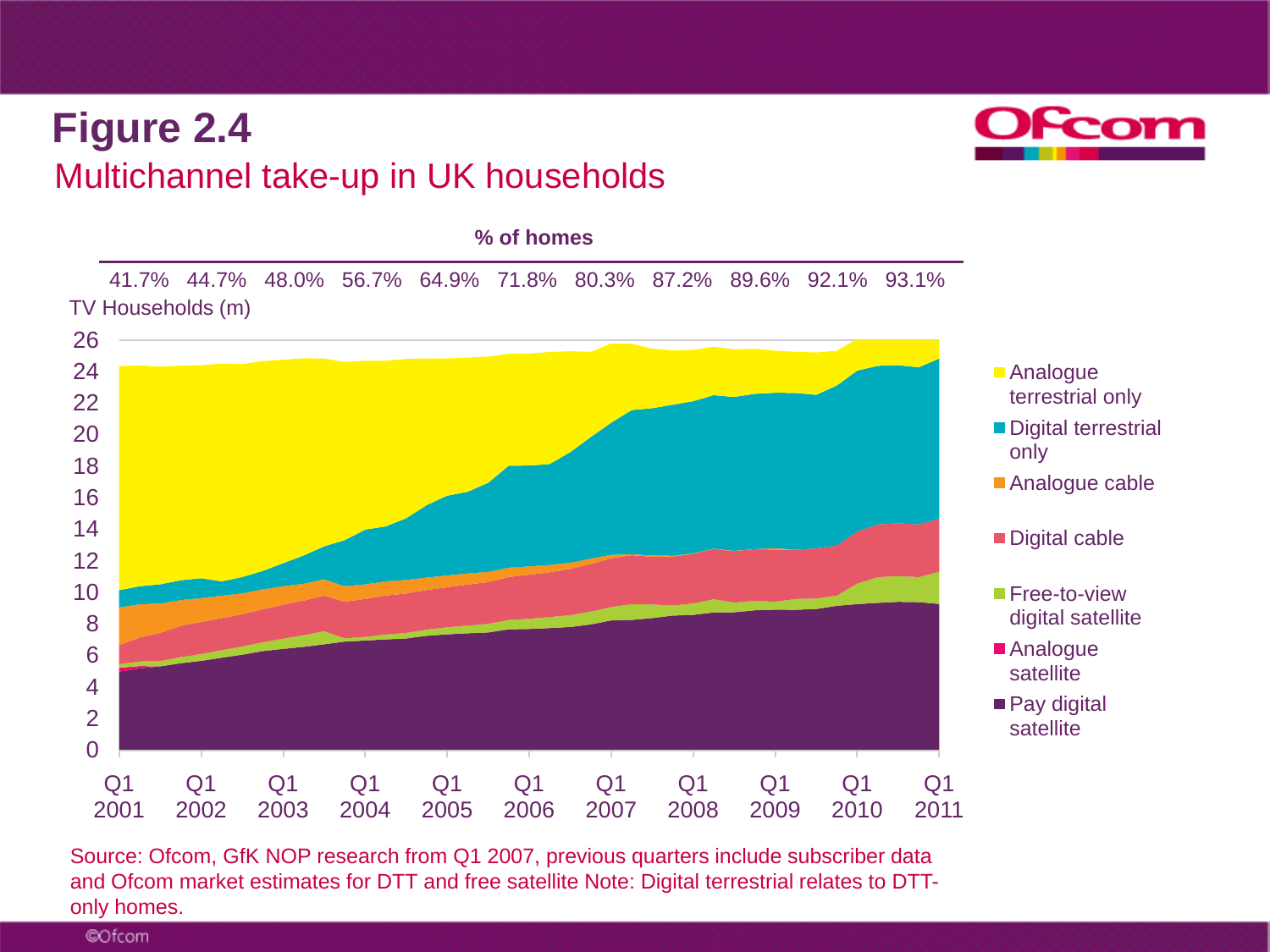

Number of broadcast HD homes: BSkyB, Virgin Media, Freesat and Freeview



5 should be regarded as an upper boundary figure. Source:BSkyB/Virgin Media/GfK Note: Figures represent latest available data. Freesat HD and Freeview HD figures based on HD device sales, therefore the cumulative number of HD homes is indicative only and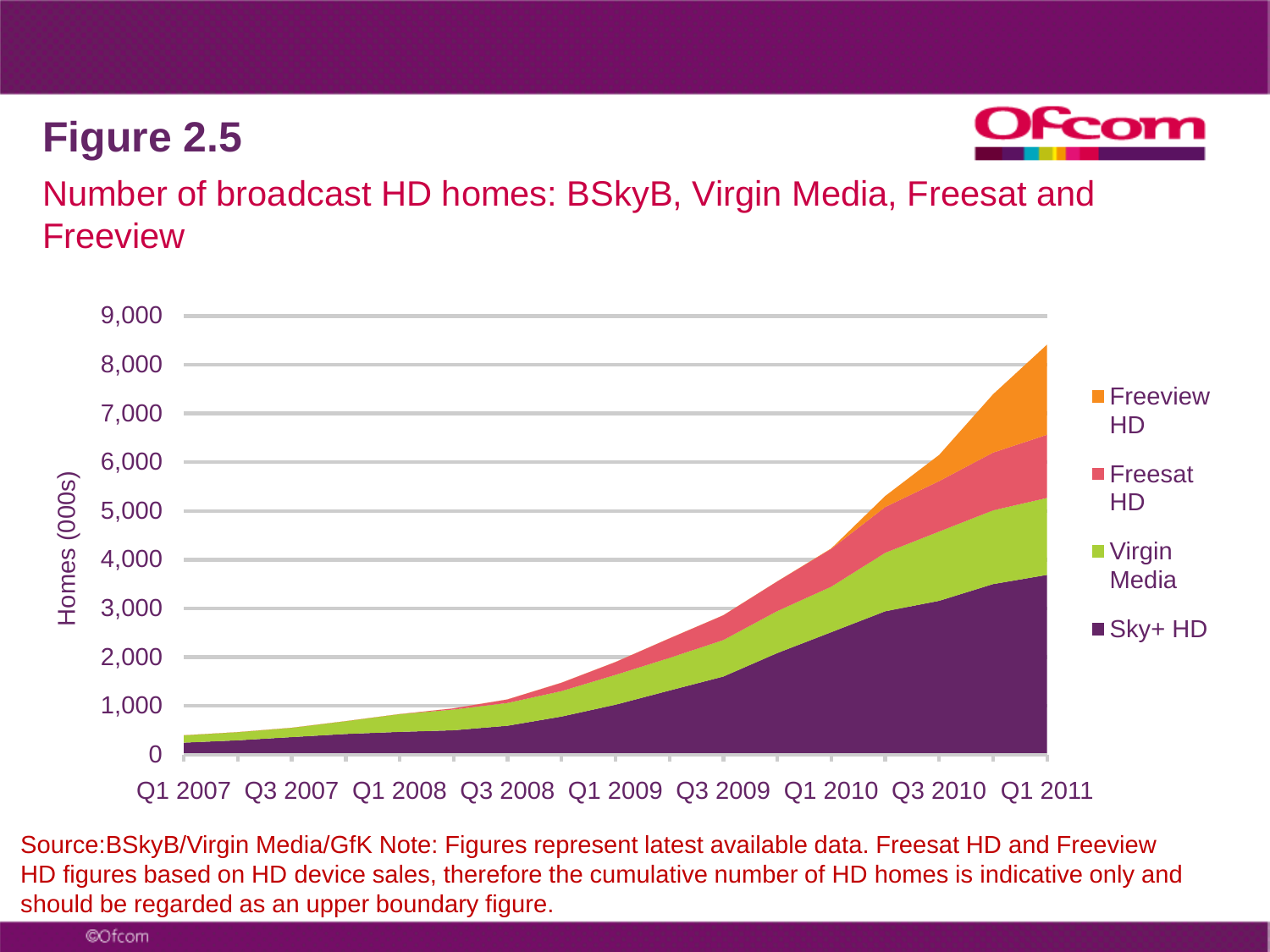

### Usage and access to Freeview DTT services: 2005-2011



TVs figure has been adjusted by Ofcom.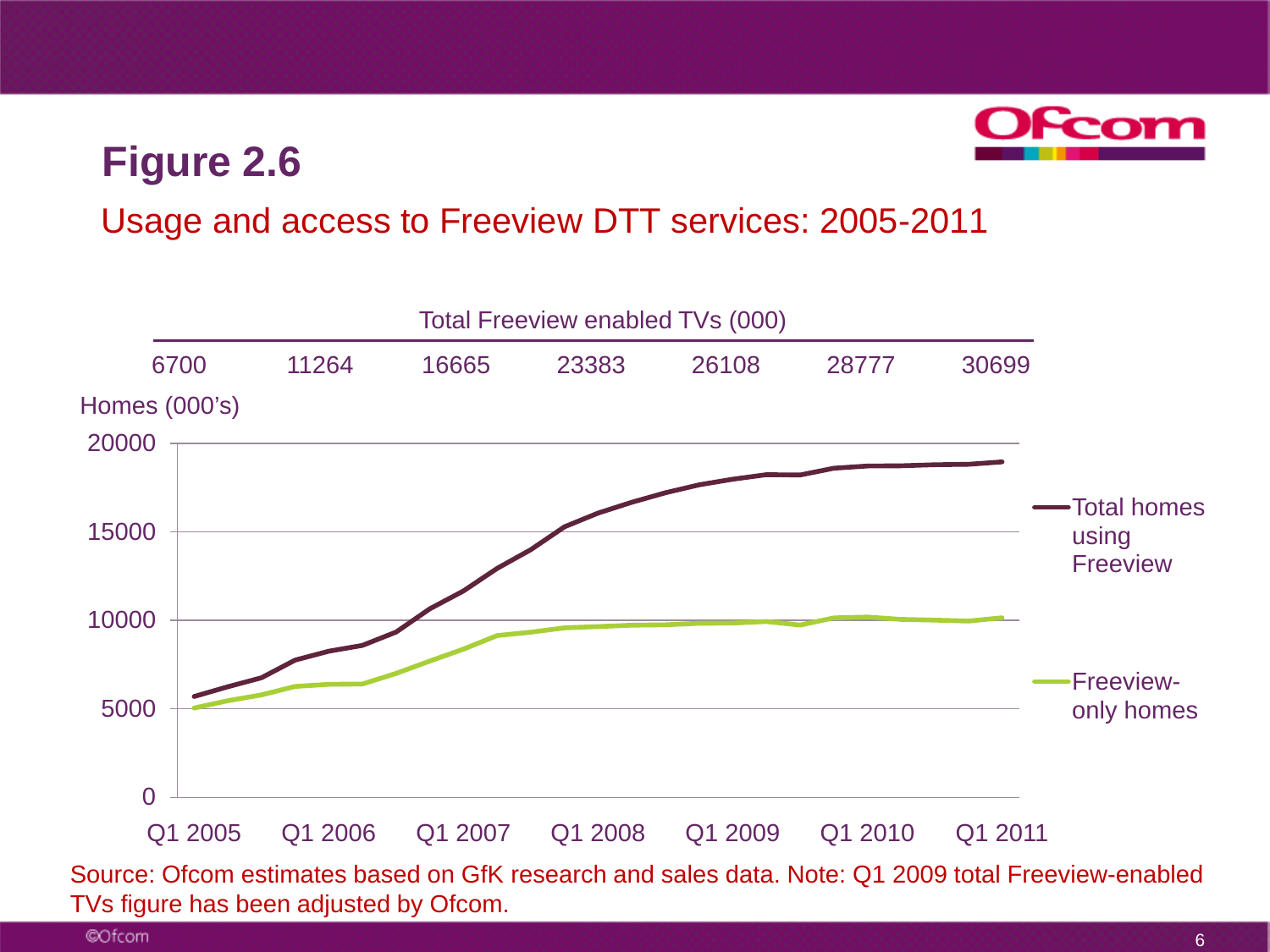

## Live vs. time-shifted TV viewing, DVR homes

#### Proportion of viewing (%)



Source: BARB. All individuals with DVRs.

Note: New BARB panel introduced 1 Jan 2010. As a result pre- and post-panel change data must be treated with caution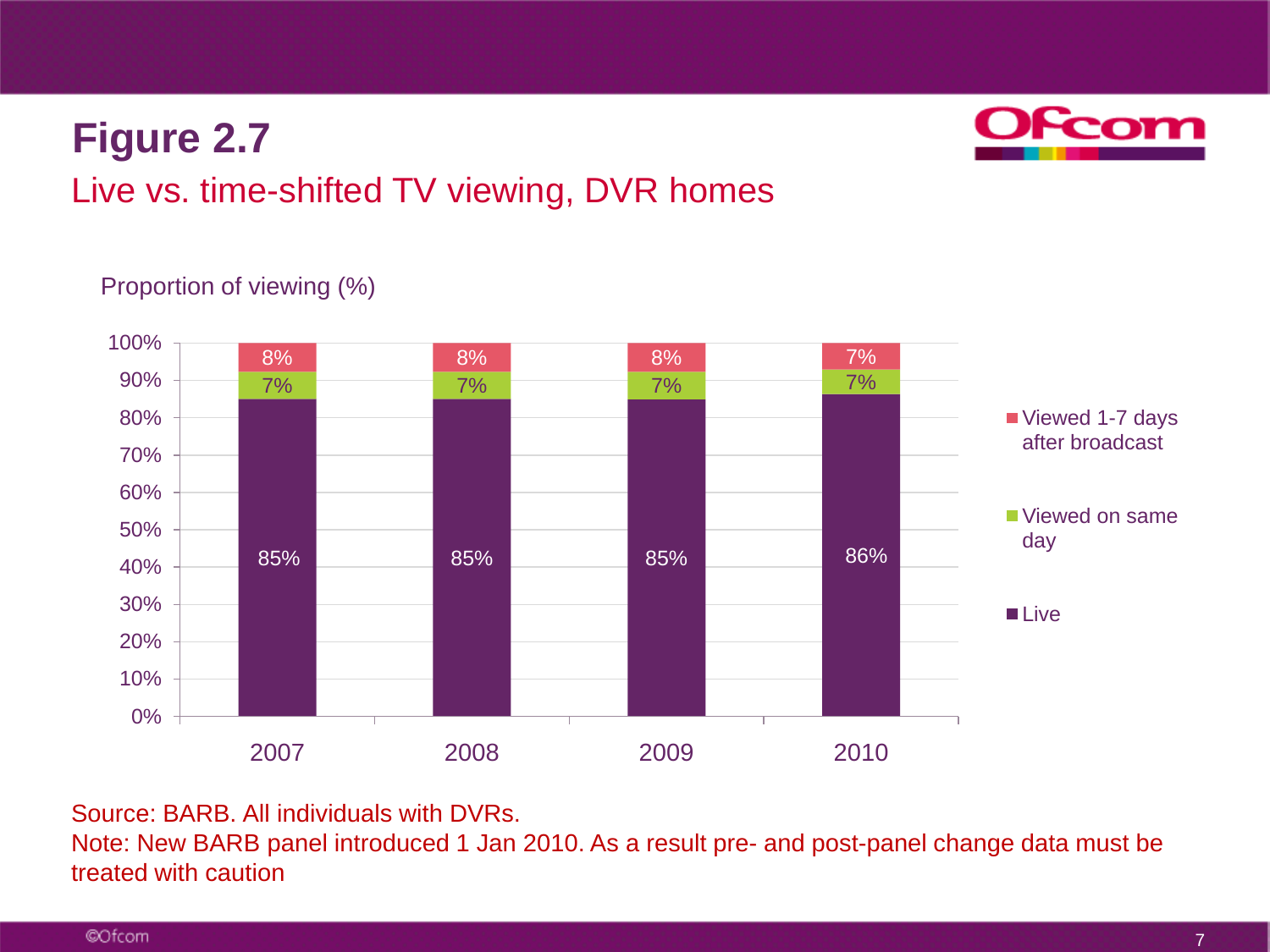## 2010 top ten programmes – all channels, DVR homes **Figure 2.8**



Source: BARB. All individuals with DVRs. Includes viewing on respective +1 channels. Only highest incidence of programmes reported.

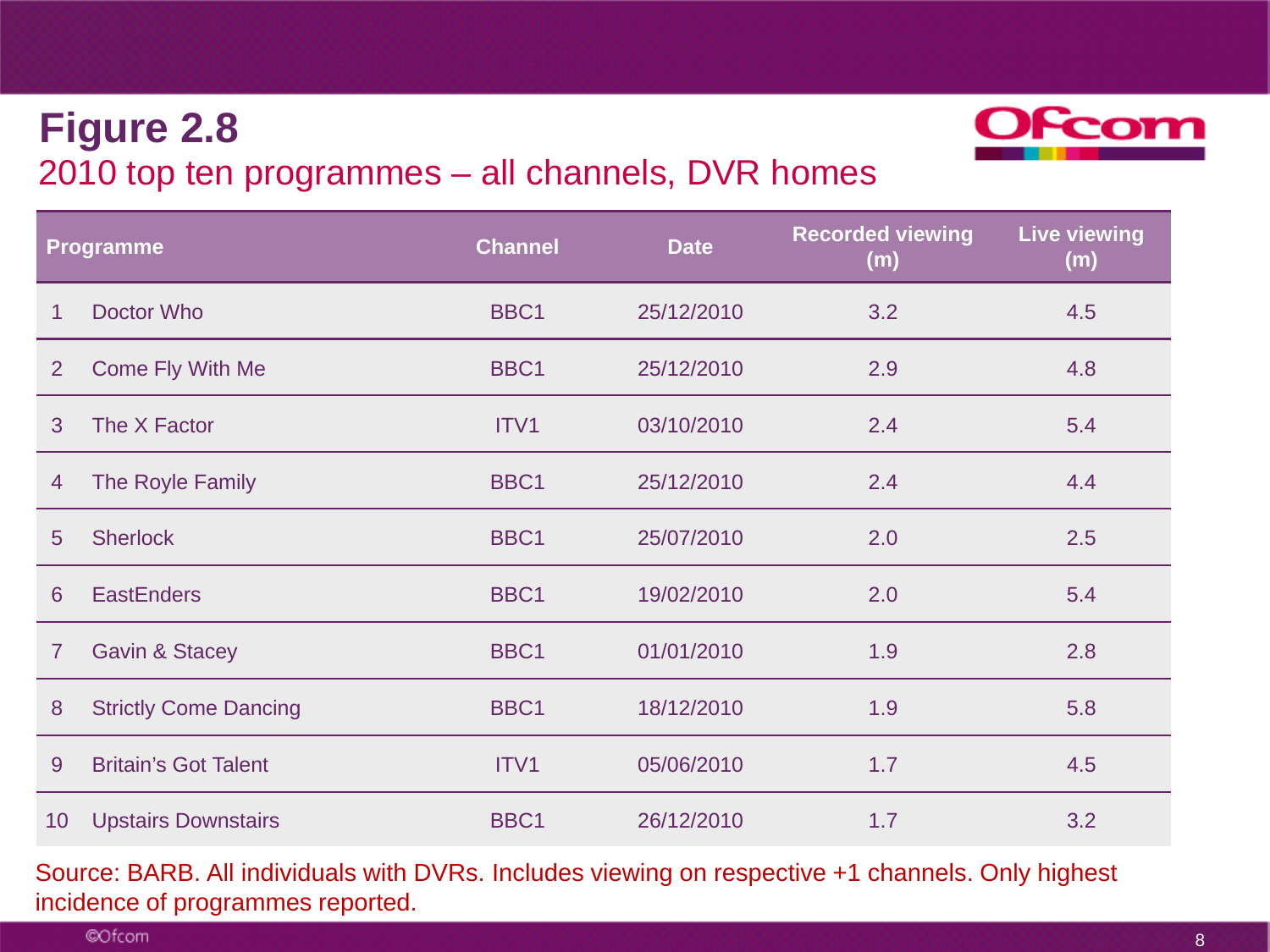Average audience to live and time-shifted viewing (in thousands), by month



Source: BARB. All individuals with DVRs. Includes viewing on respective +1 channels.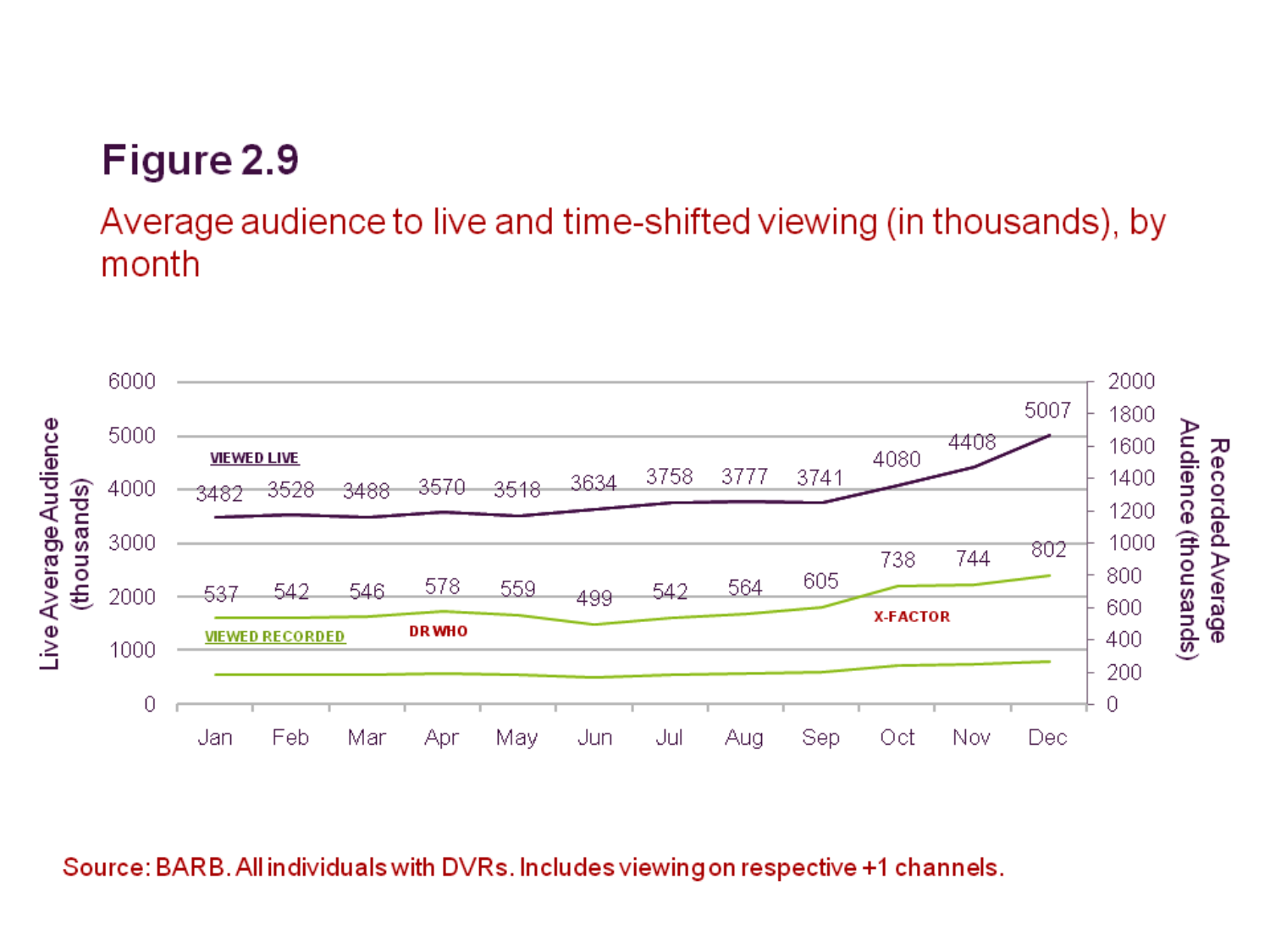Distribution of the top 100 most watched recorded programmes by channel

70



Source: BARB. All individuals with DVRs. Includes viewing on respective +1 channels.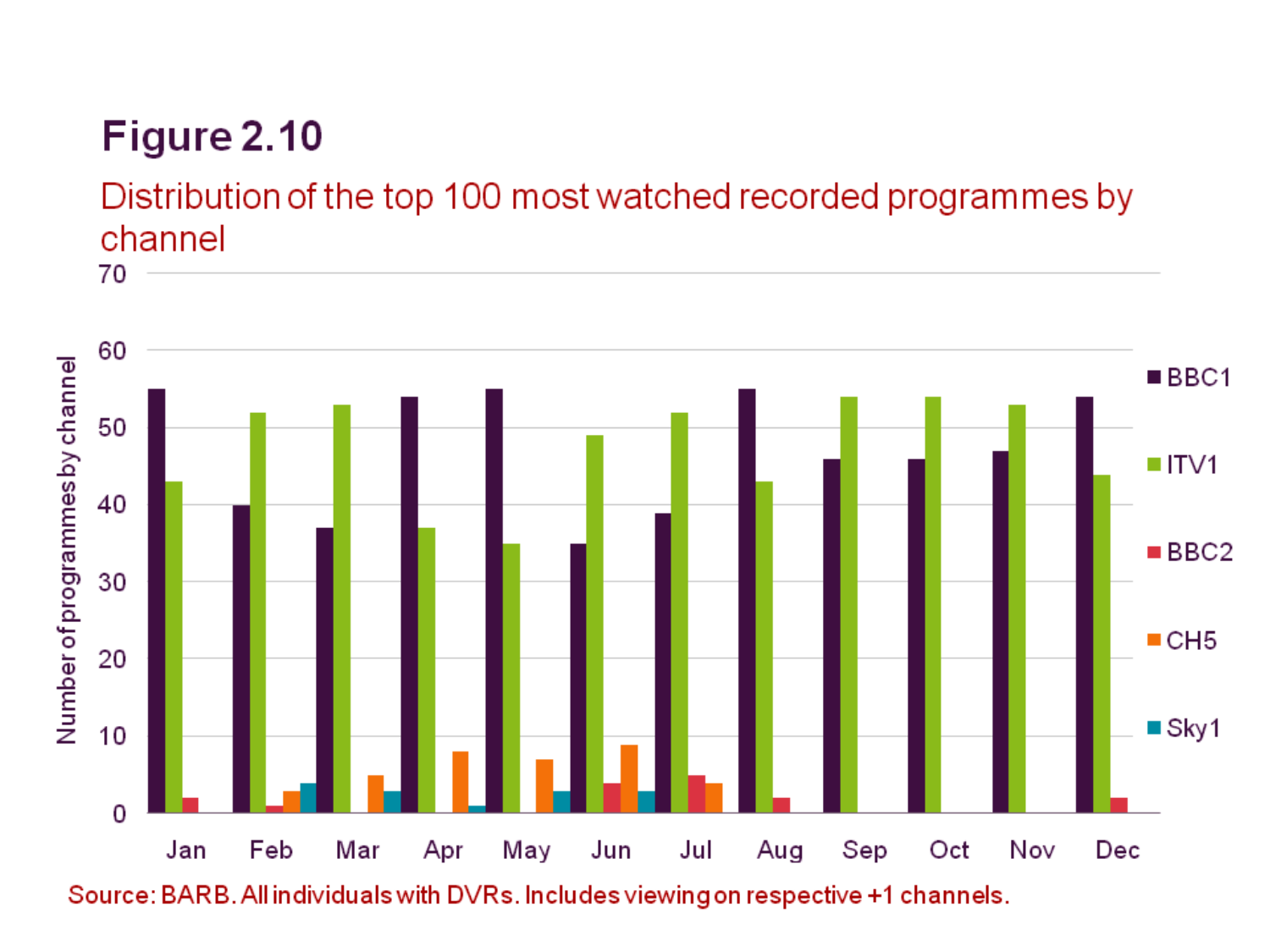

### 2010 average, all time-shifted content



Source: BARB. All individuals with DVRs. Includes viewing on respective +1 channels.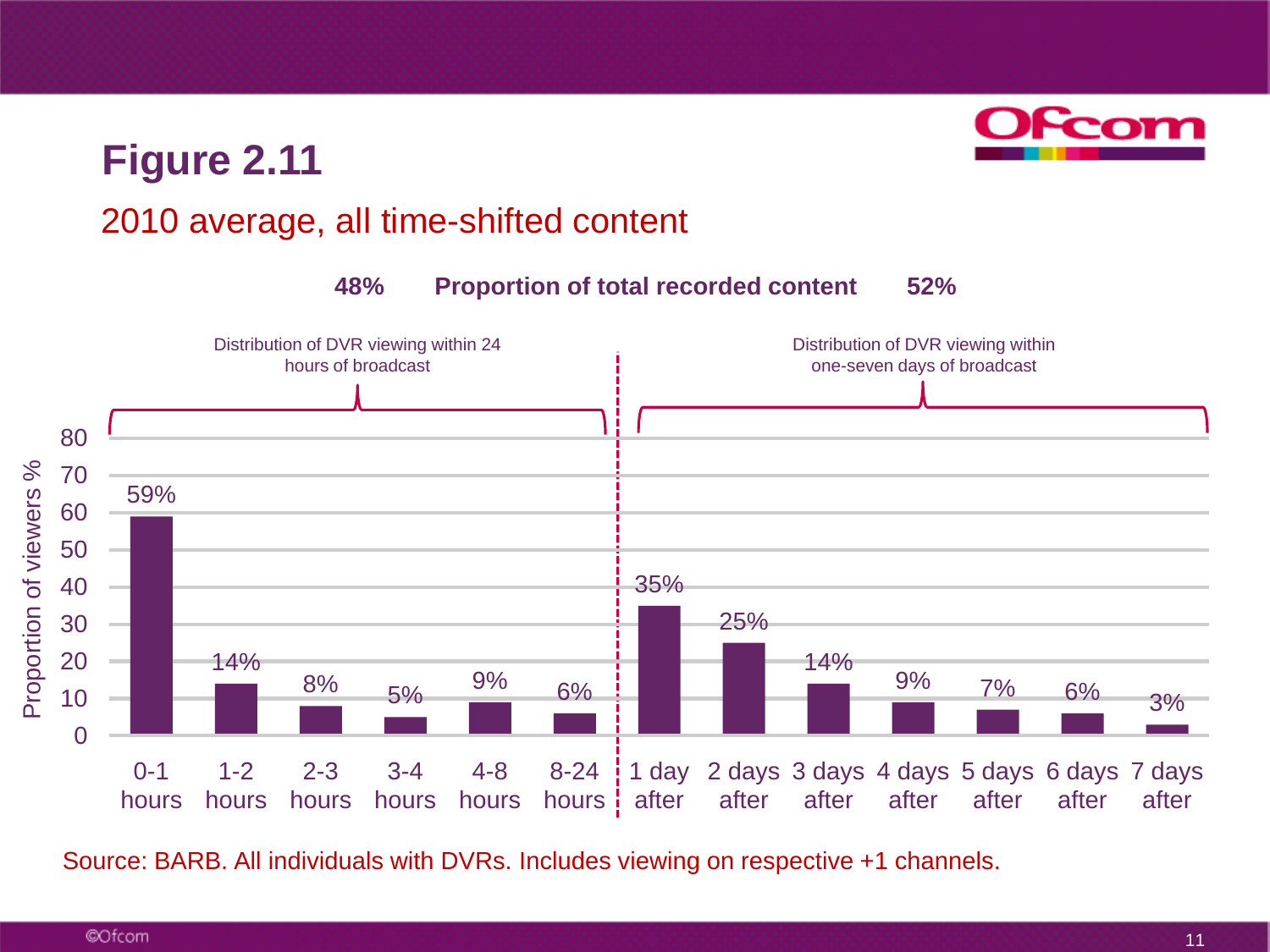

#### Average online catch-up TV requests, 2010

15  $\frac{4}{3}$ 1 0 5 10 15 20 BBC iPlayer **4OD** ITV Player Sky Player **5.2 3.4 3.2 2.5 Average monthly sessions per person** Universe Reach (%)

Source: UKOM/ Nielsen. Home and work panel. Applications included.

Note: Universe reach is the percentage of all UK internet-accessible persons (aged 2+) who visited the site or used the application in the average month. 'Internet-accessible' is defined as anyone who has access to an internet-enabled computer within the time periods covered. These figures are based on averages across each calendar month of 2010.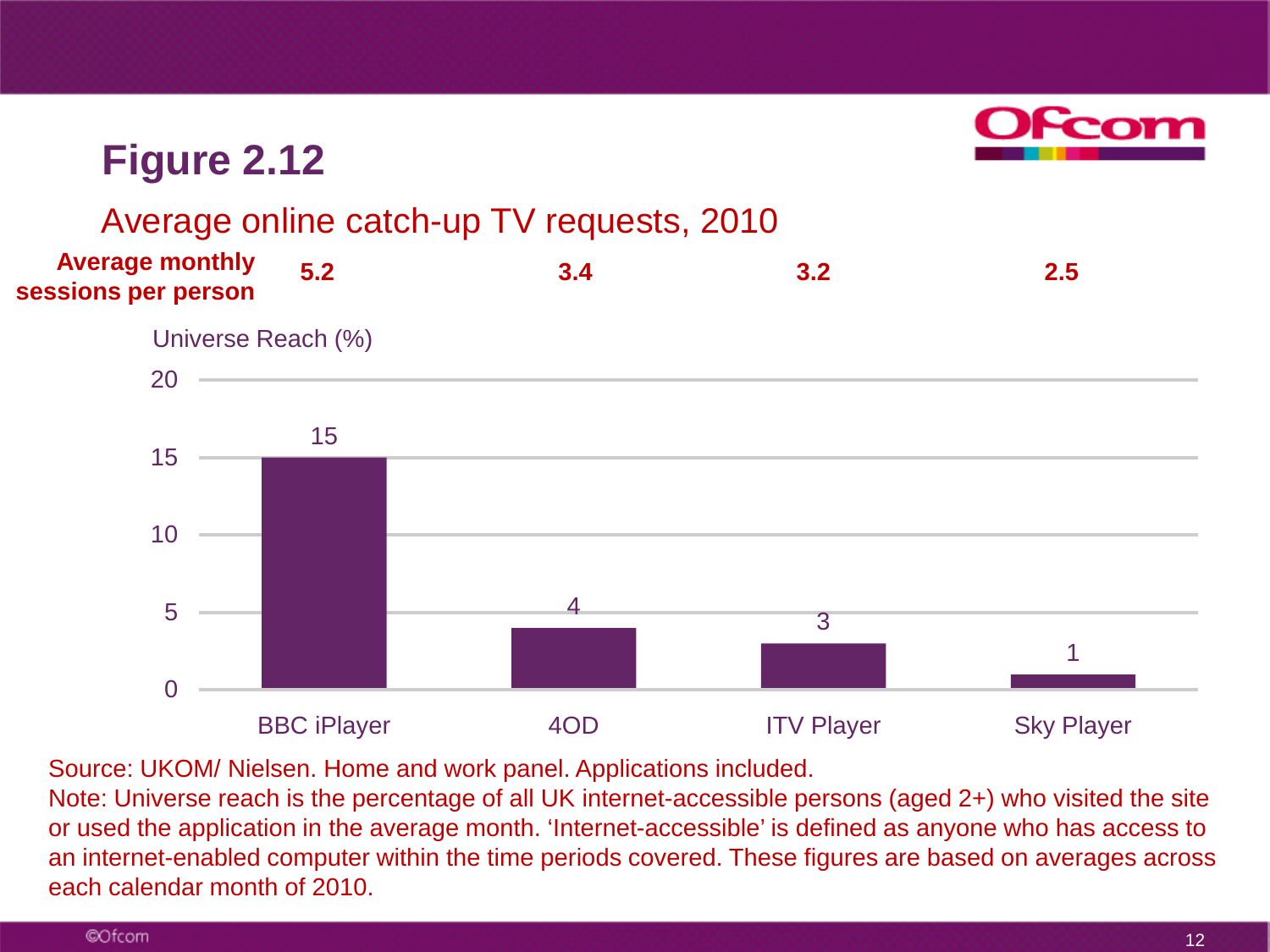

2010 average monthly online catch-up TV requests, by age group



Source: UKOM/ Nielsen. Home and work panel. Applications included. These figures are based on averages across each calendar month of 2010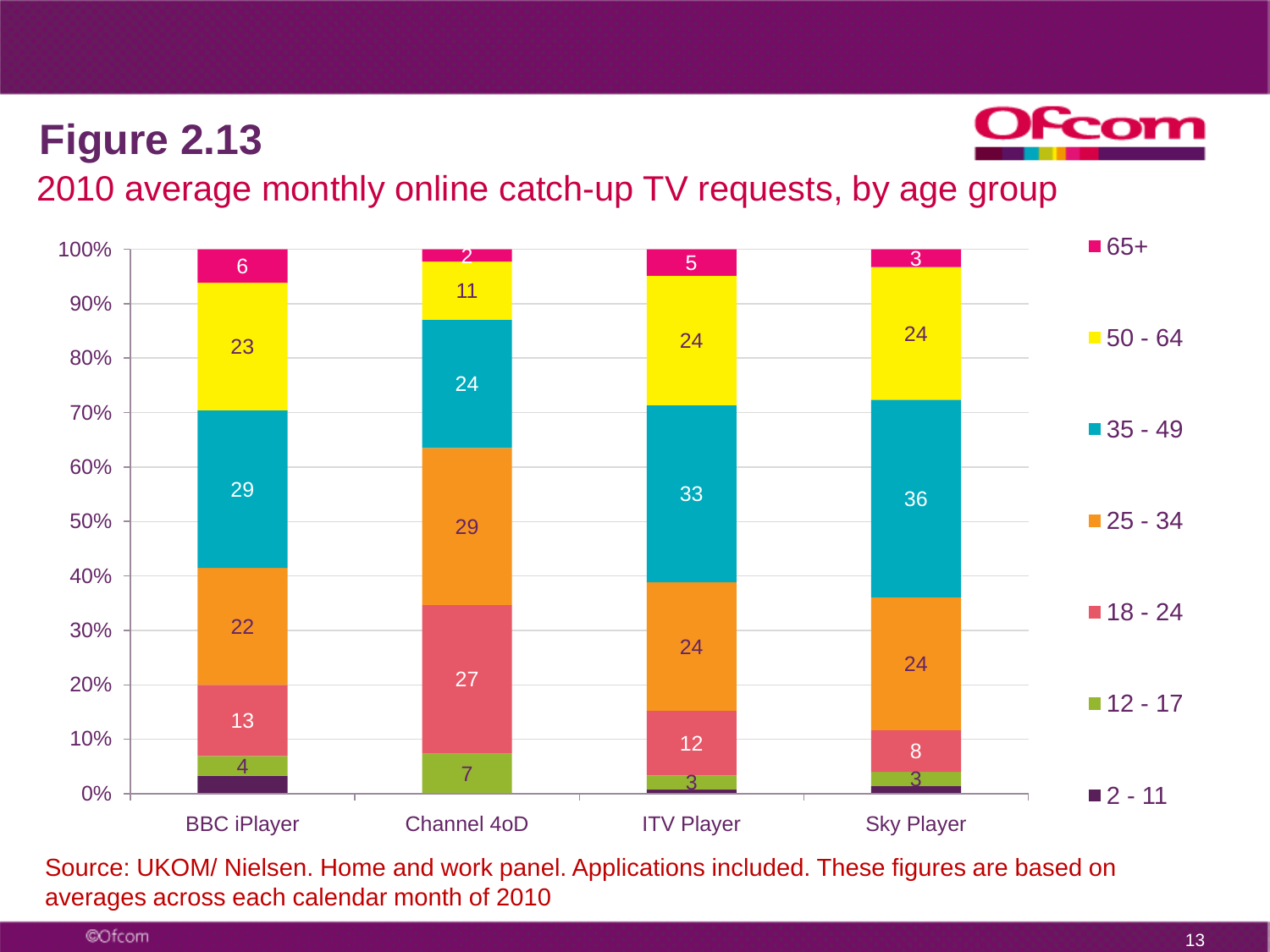

### 2010 average monthly online catch-up TV requests, by gender



Source: UKOM/ Nielsen. Home and work panel. Applications included. These figures are based on averages across each calendar month of 2010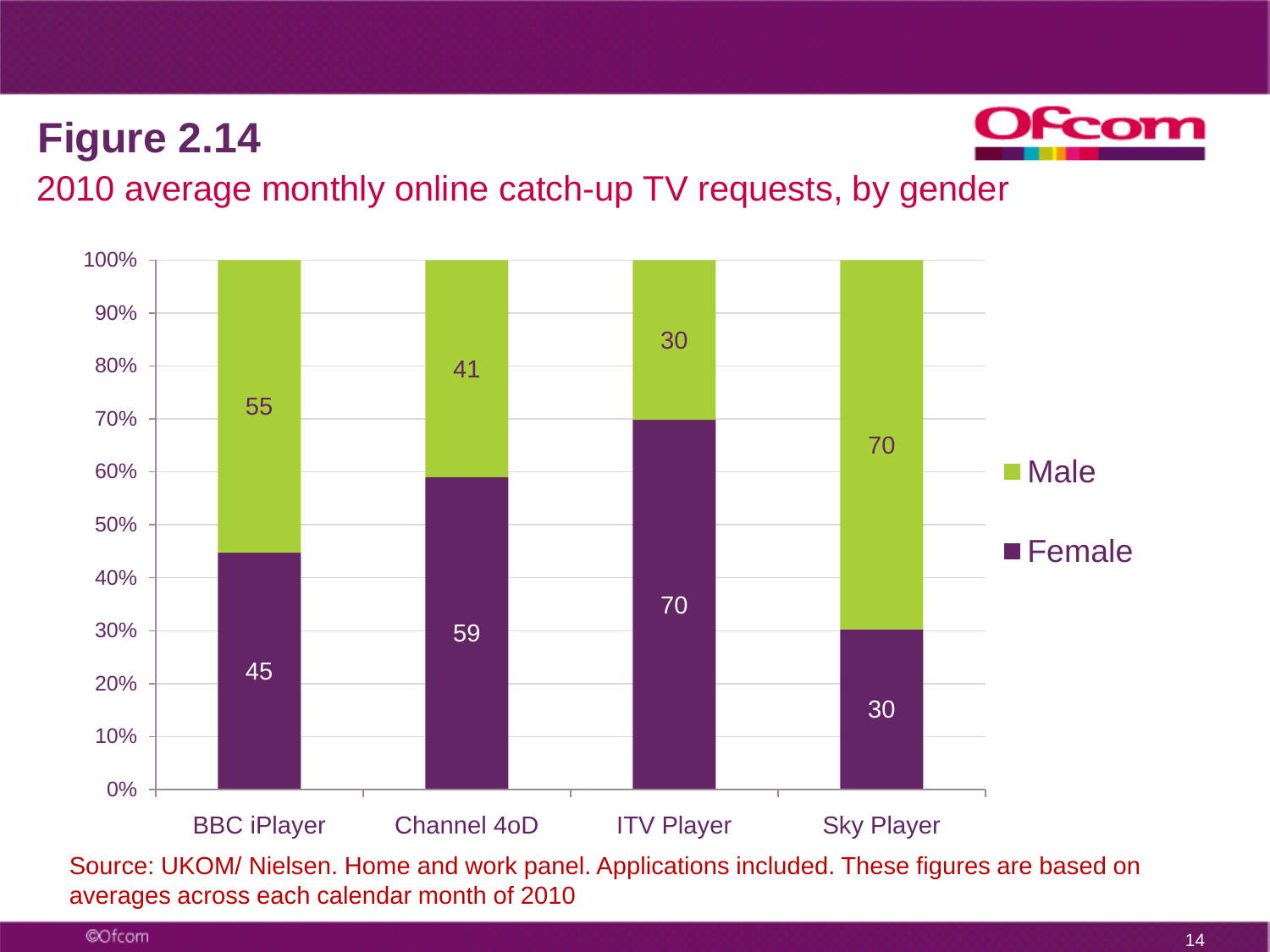

### Age profile of those who have a games console at home



Source: Ofcom residential tracker, w1 2011. Base: All adults 16+ (3,474). Which of the following do you, or does anyone in your household, have in your home at the moment?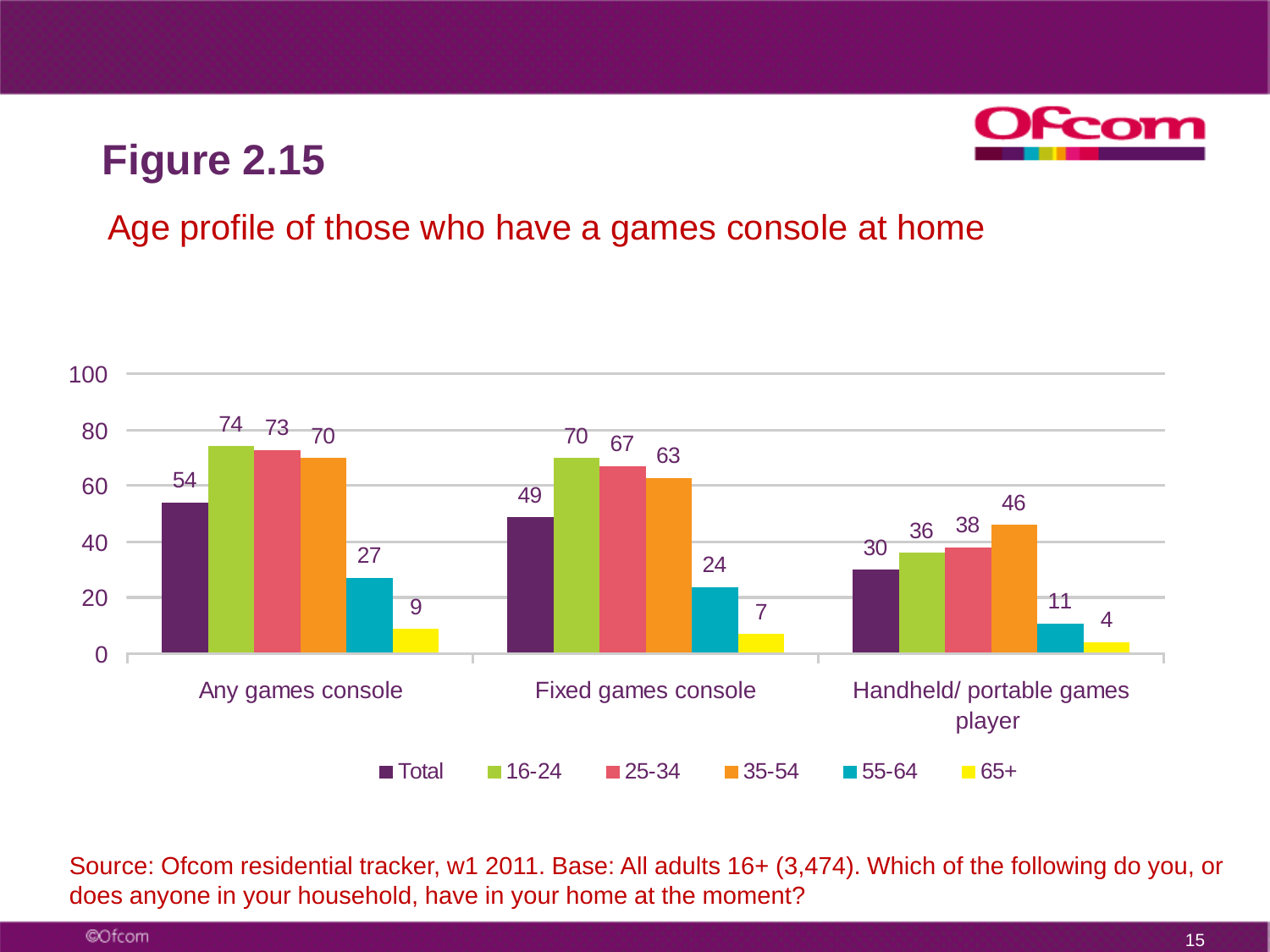

### Age profile of those who personally use a games console



Source: Ofcom residential tracker, w1 2011. Base: all adults 16+ (3,474). And do you personally use....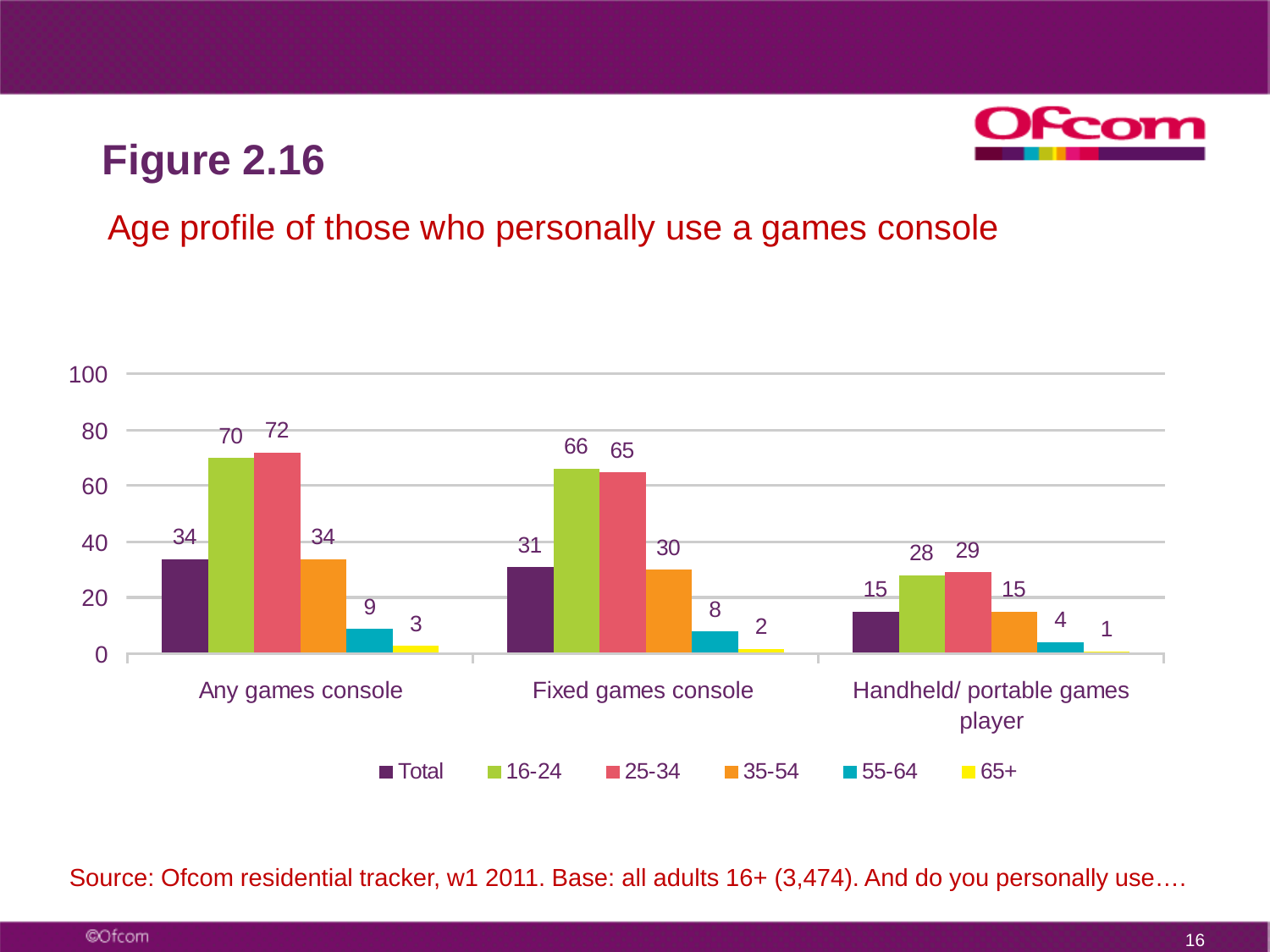

Source: Ofcom residential tracker, w1 2011. Base: all adults 16+ with access to a games console at home (1,793). QB4 (QB4) Which, if any, of these do you use your games console for?

Peo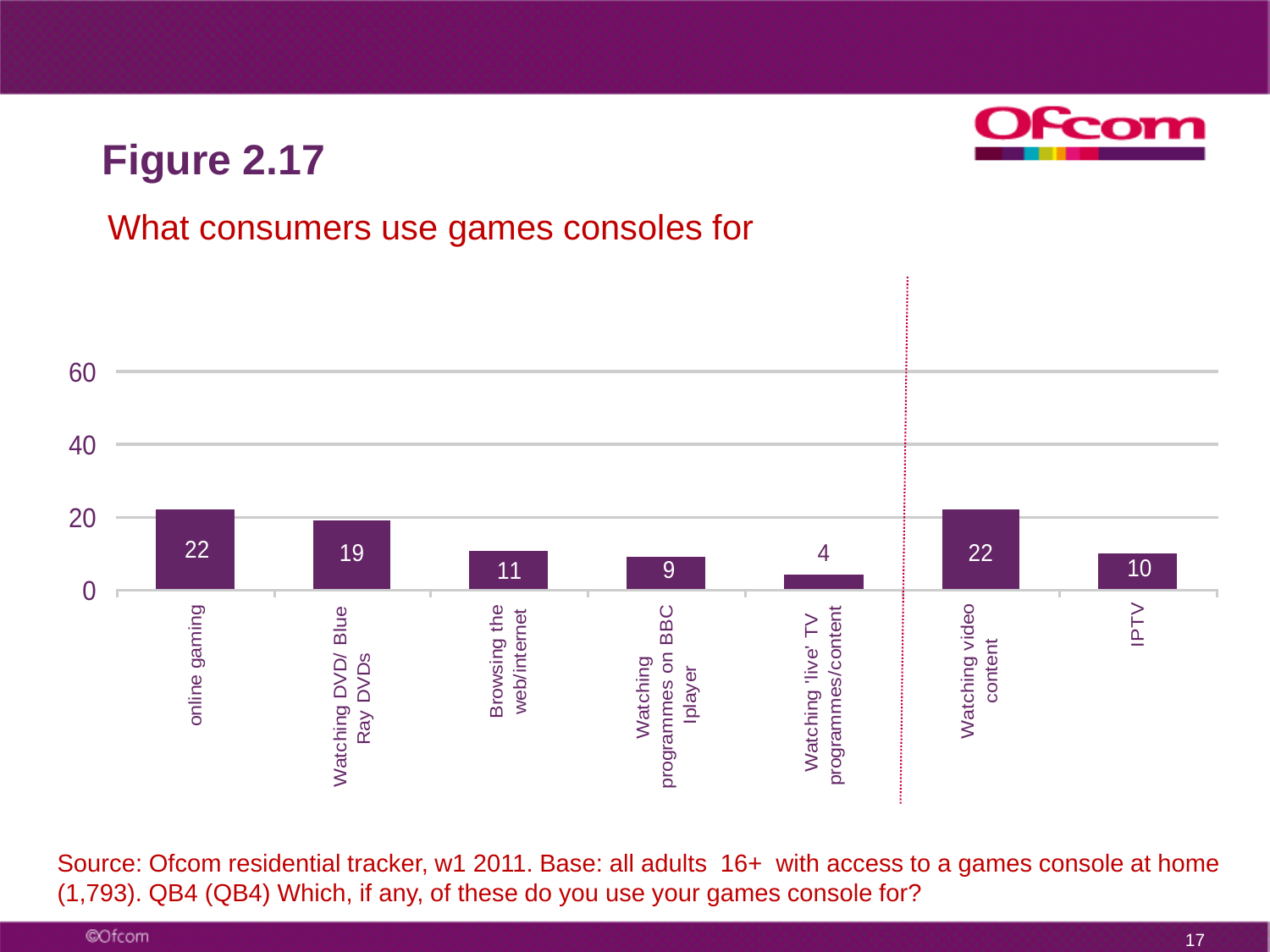

### Size of the children's television audience by time of year



#### Source: BARB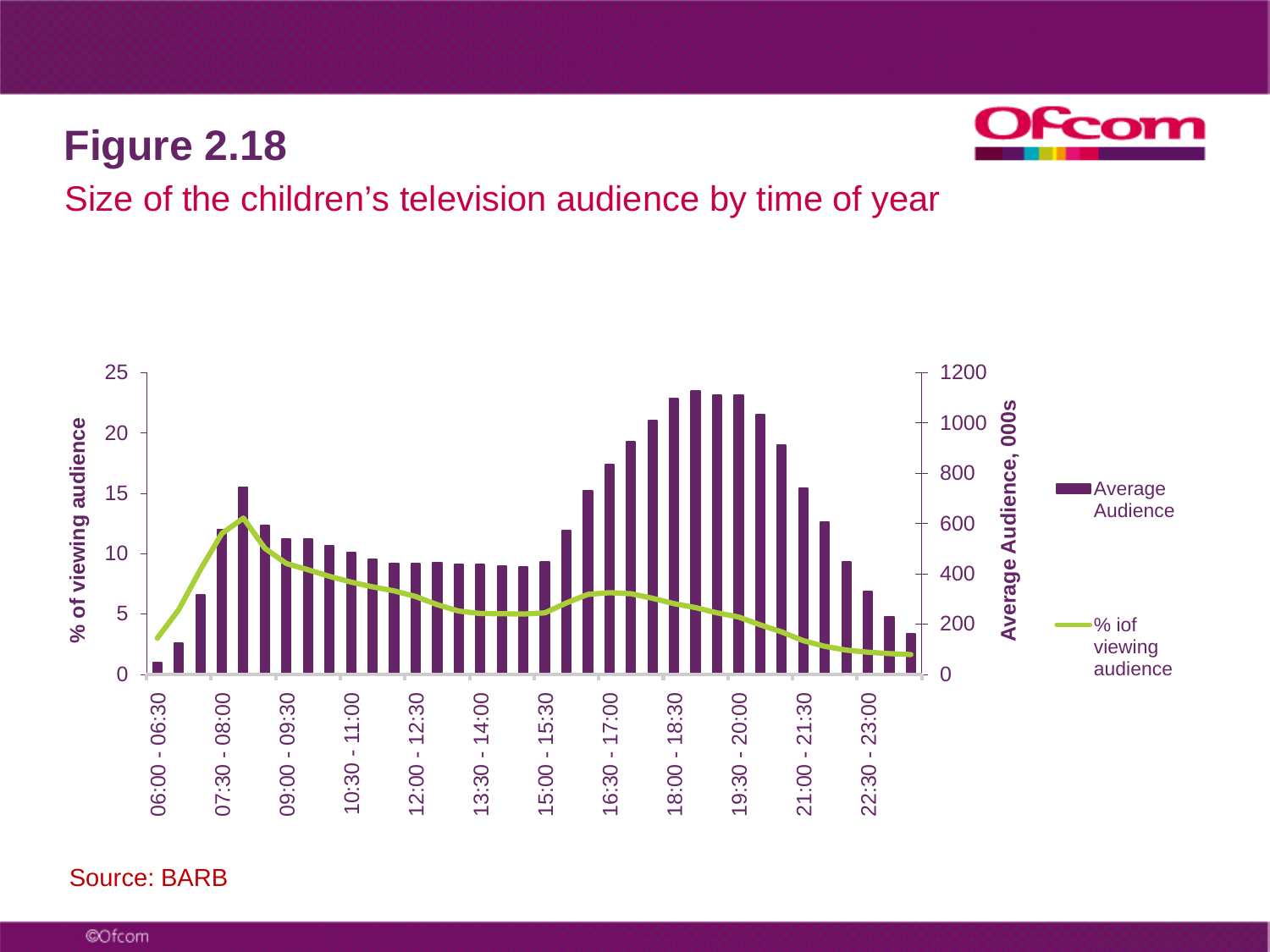## Average hours of weekly TV viewing by children **Figure 2.19**

#### Average weekly viewing (Hrs, Mins)



#### Source: BARB

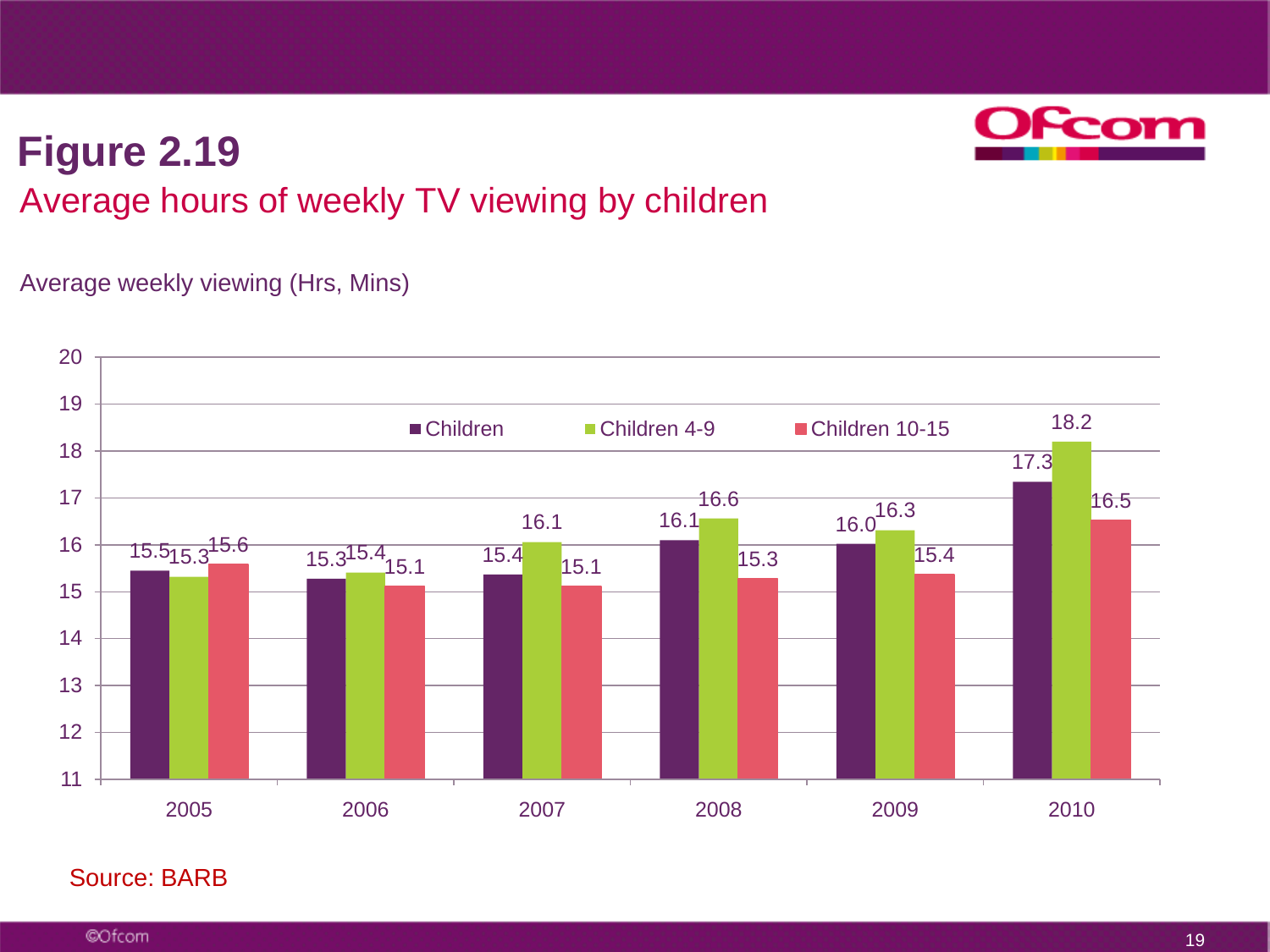

### Proportion of time-shifted viewing by children, by daypart



#### Source: BARB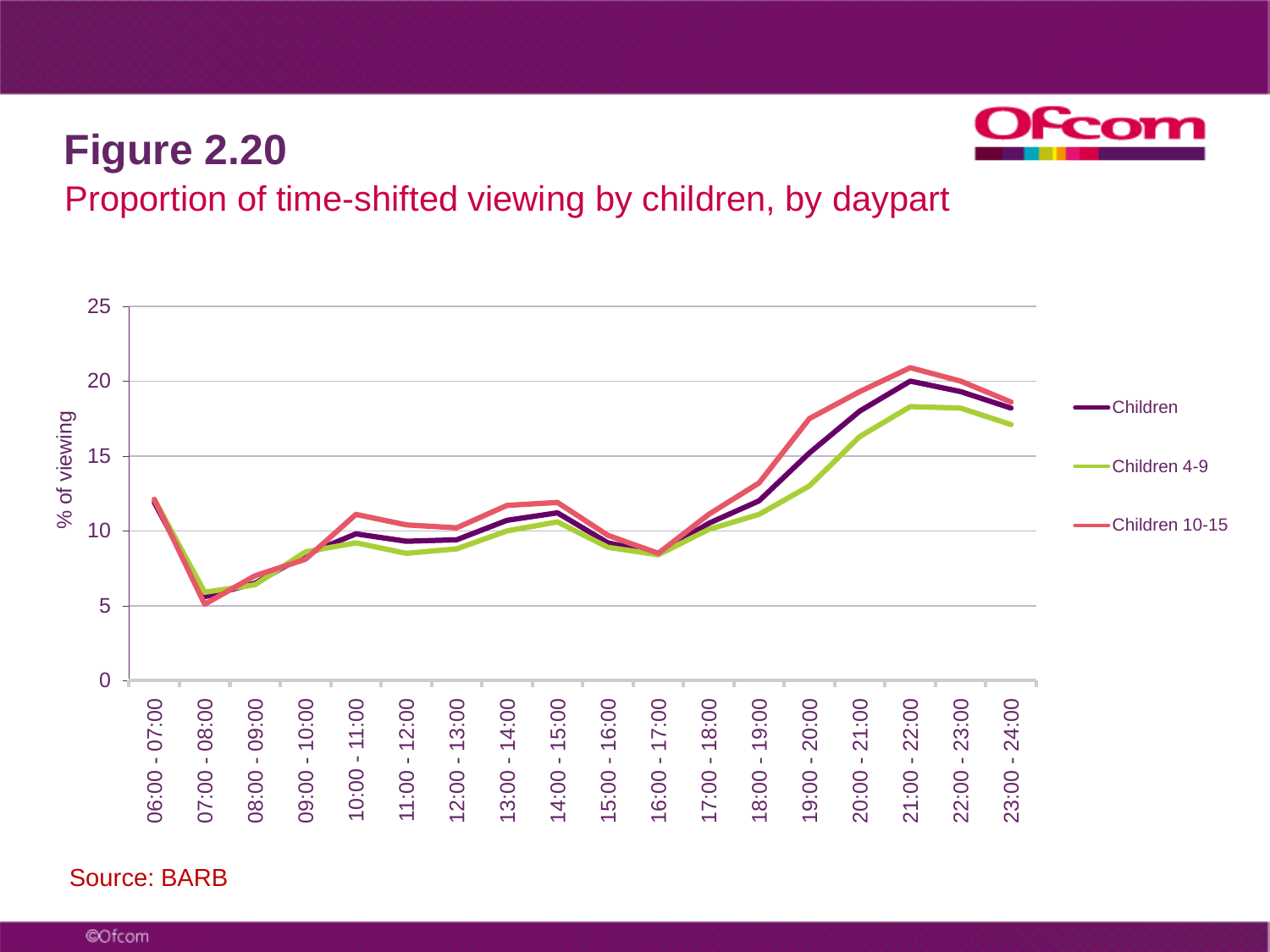

Proportion of total viewing in the child's bedroom, by daypart

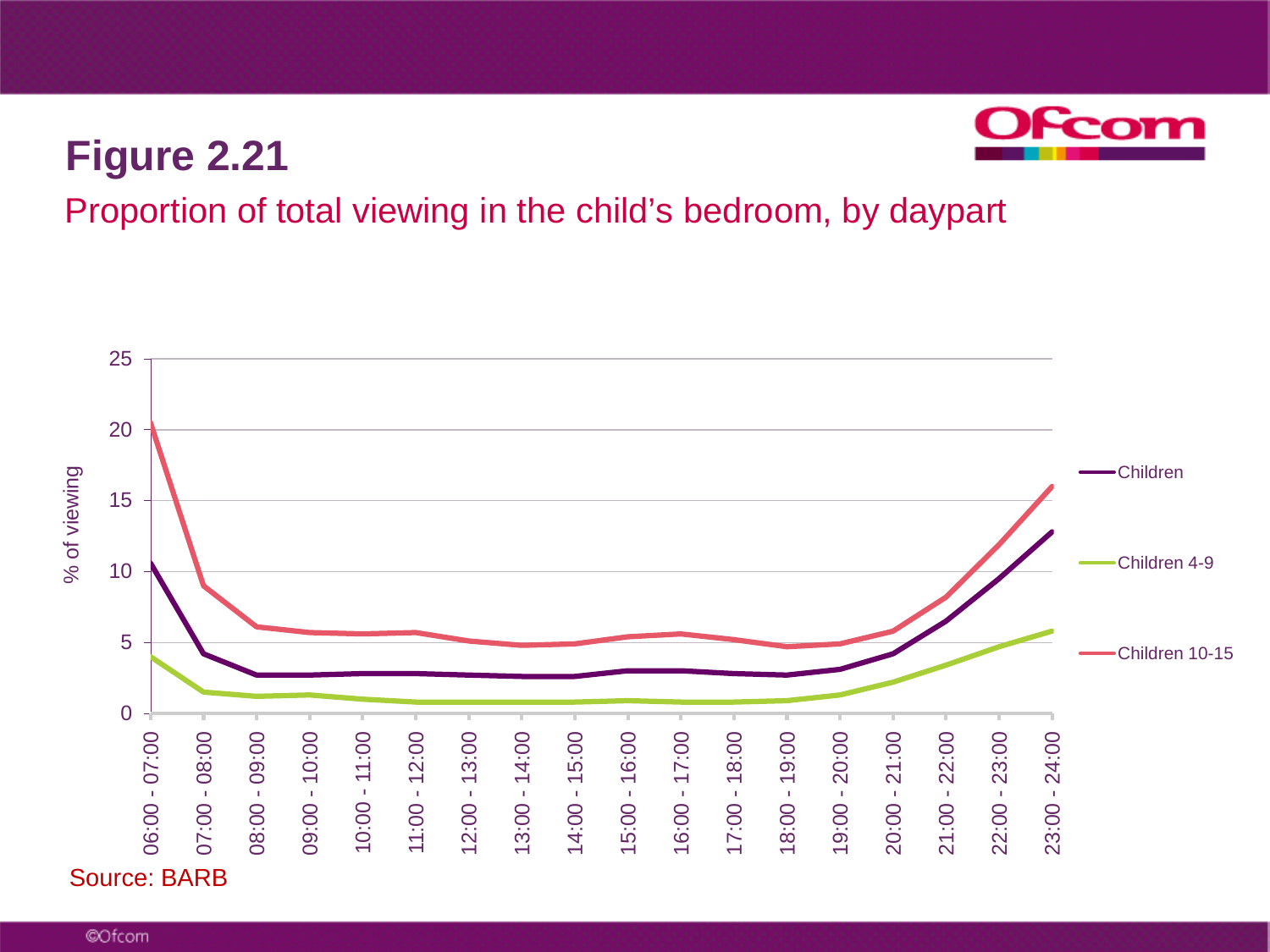

owing to restatements and improvements in methodologies. 'Subscription revenue' includes Ofcom's estimates of BSkyB, Virgin Media, BT Vision, TalkTalkTV, Setanta Sports (until its closure), ESPN and Top Up TV television subscriber revenue in the UK (Republic of Ireland revenue is excluded). It also excludes revenue generated by broadband and telephony. 'Other' includes TV shopping, sponsorship, interactive (including premium-rate telephony services), programme sales and S4C's grant from the DCMS. The BBC restated licence fee revenue in 2008. Totals may not equal the sum of the components due to rounding.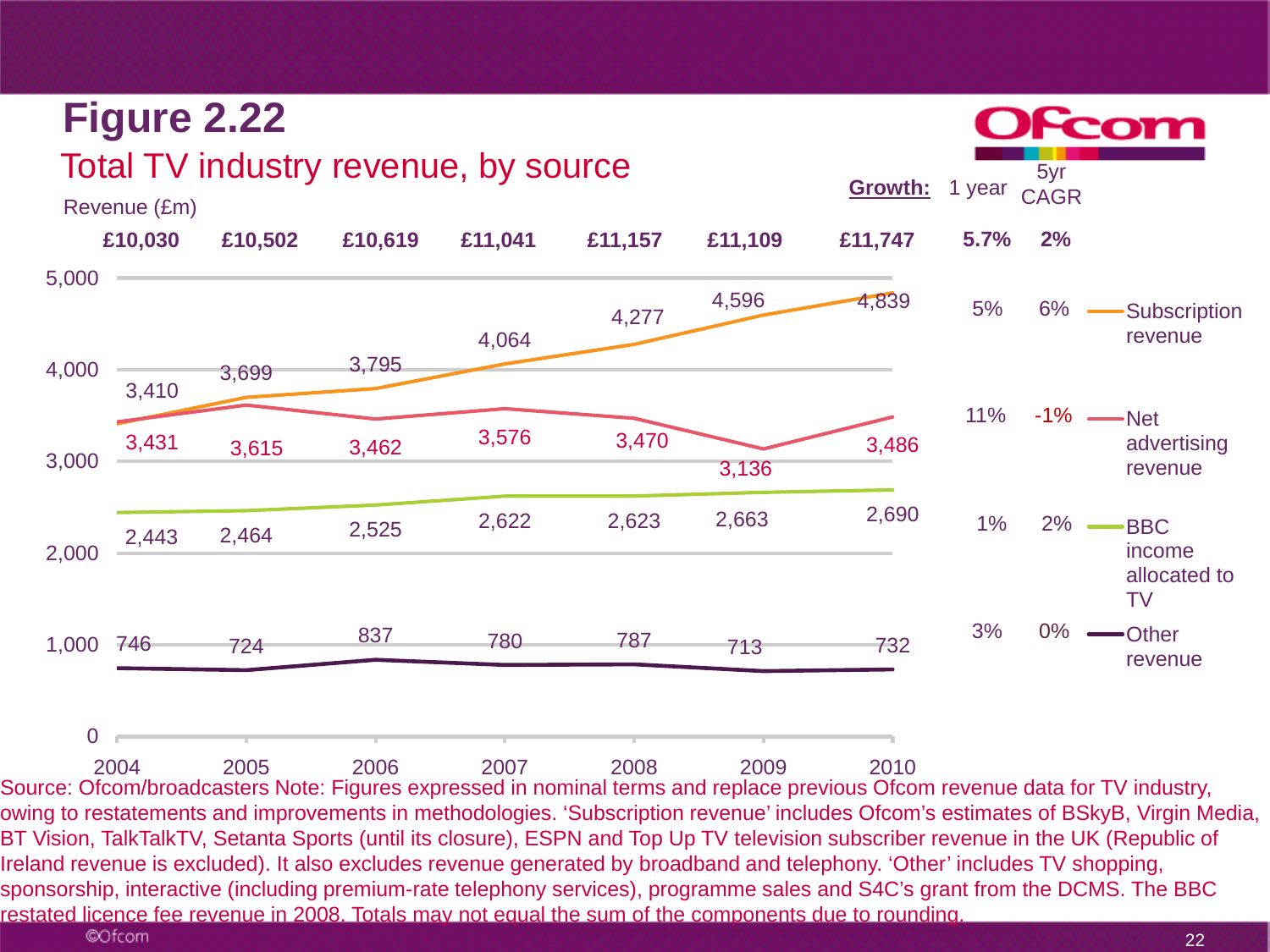

### TV industry revenues, by share

|     | £10,030 | £10,502 | £10,619 | £11,041 | £11,157 | £11,109 | £11,747 |                                |
|-----|---------|---------|---------|---------|---------|---------|---------|--------------------------------|
| 50% |         |         |         |         | 38.3%   | 41.4%   | 40.8%   | <b>Subscription</b><br>revenue |
| 40% | 34.0%   | 35.2%   | 35.7%   | 36.8%   |         |         |         |                                |
| 30% |         | 34.4%   |         | 32.4%   |         | 28.2%   |         | -Net advertising<br>revenue    |
|     | 34.2%   |         | 32.6%   |         | 31.1%   |         | 29.7%   |                                |
| 20% | 24.4%   | 23.5%   | 23.8%   | 23.7%   | 23.5%   | 24.0%   | 22.7%   | <b>BBC</b> income              |
| 10% |         |         |         |         |         |         |         | allocated to TV                |
| 0%  | 7.4%    | 6.9%    | 7.9%    | 7.1%    | 7.1%    | 6.4%    | 6.2%    | Other revenue                  |
|     | 2004    | 2005    | 2006    | 2007    | 2008    | 2009    | 2010    |                                |

#### TV industry revenue shares (%)

#### Source: Ofcom/broadcasters

Note: Figures expressed in nominal terms and replace previous Ofcom revenue data for TV industry, owing to restatements and improvements in methodologies. 'Subscription revenue' includes Ofcom's estimates of BSkyB, Virgin Media, BT Vision, TalkTalkTV, Setanta Sports (until its closure), ESPN and Top Up TV television subscriber revenue in the UK (Republic of Ireland revenue is excluded). It also excludes revenue generated by broadband and telephony. 'Other' includes TV shopping, sponsorship, interactive (including premium-rate telephony services), programme sales and S4C's grant from the DCMS. The BBC restated licence fee revenue in 2008. Totals may not equal the sum of the components due to rounding.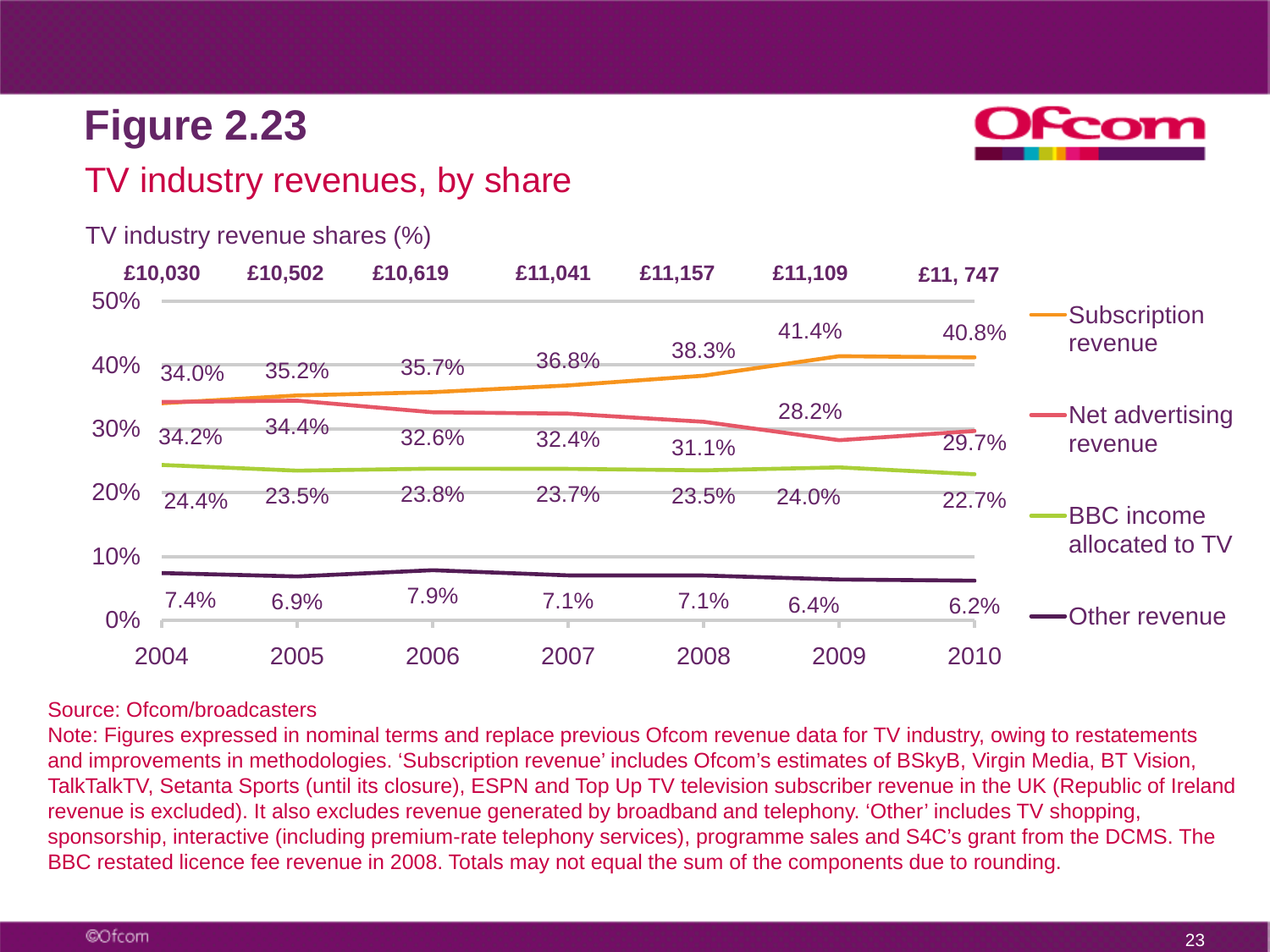#### Revenue (£m) £2,538 £2,597 £2,622 £2,725 £2,734 £2,768 £2,795  $E2,843$   $E2,906$   $E2,725$   $E2,603$   $E2,420$   $E2,123$   $E2,359$ £1,239 £1,300 £1,477 £1,650 £1,726 £1,619 £1,755  $E3,410$   $E3,699$   $E3,795$   $E4,064$   $E4,277$   $E4,596$   $E4,839$  $\Omega$ 2,000 4,000 6,000 8,000 10,000 12,000 2004 2005 2006 2007 2008 2009 2010 **Platform** operators **Commercial** multichannels **Main commercial** PSB channels ■ Publicly-funded channels 5% 11% 6% **2%** -4% 6% 1 year 5yr CAGR 1% **Growth £10,030 £10,502 £10,619 £11,041 £11,157 £11,109** 1% 8% **£11,747 5.7%**

### Total TV industry revenue by sector

Source: Ofcom/broadcasters

**Figure 2.24**

Note: Figures are nominal. Main commercial PSB channels comprise ITV1, STV, UTV, Channel Television, GMTV1, Channel 4, Five and S4C. Commercial multichannels comprise all multichannels including those owned by ITV1, Channel 4 and Five. Publicly-funded channels comprise BBC One, BBC Two, the BBC's portfolio of digital-only television channels and S4C. S4C is listed under publicly-funded and commercial analogue channels because it has a mixed advertising and public funding model. The BBC restated licence fee revenue in 2008. Totals may not equal the sum of the components due to rounding.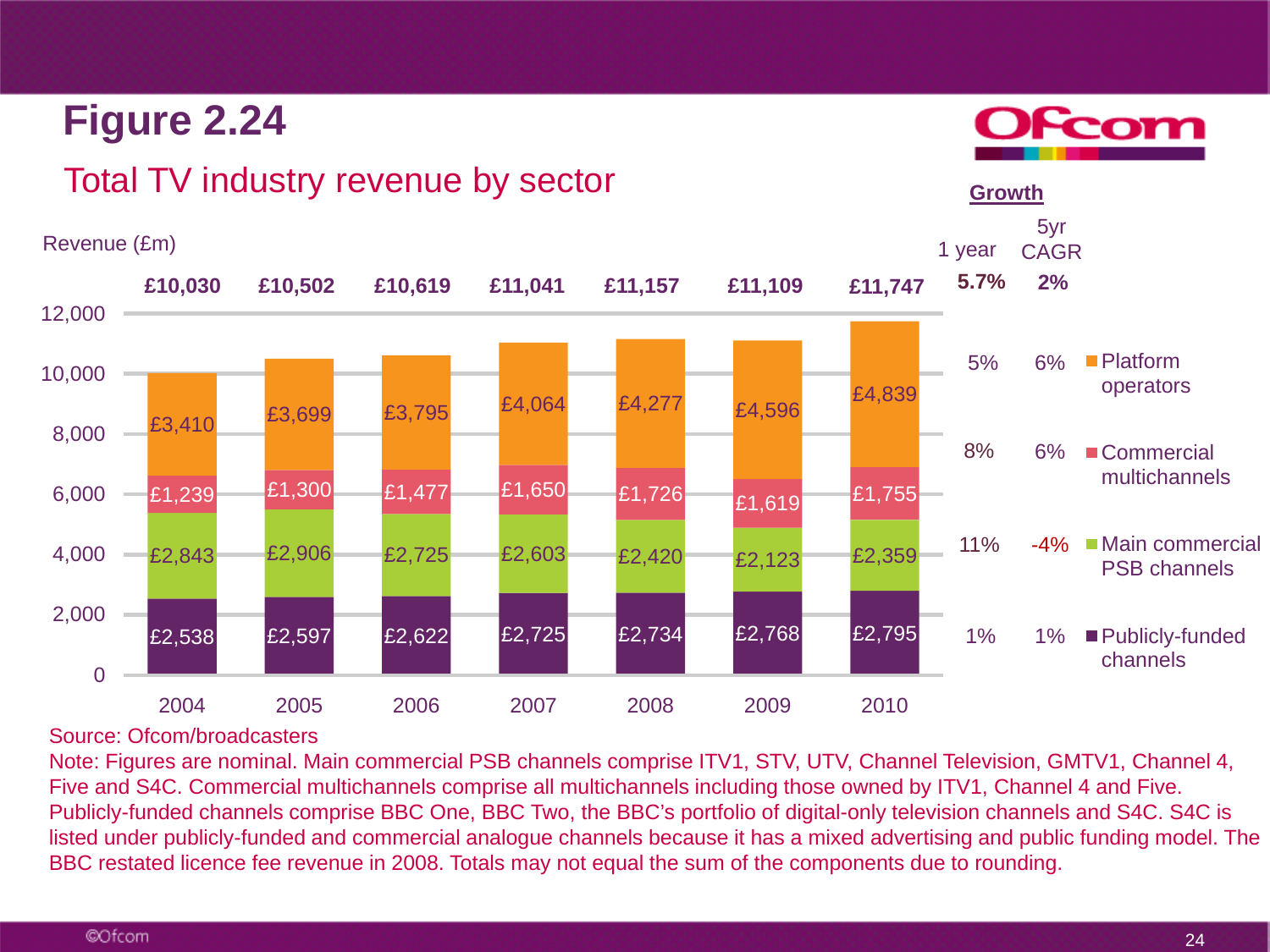### TV net advertising revenues, by source



Net advertising revenue (£m)

Source: Ofcom/broadcasters. Note: Figures expressed are in nominal terms and replace previous data published by Ofcom. Main commercial PSB channels comprise ITV1, STV, UTV, Channel Television, 1/DaybreakGMTV1/Daybreak, Channel 4, Five and S4C; Commercial PSB portfolio channels include, where relevant, ITV2, 3, 4, Men & Motors, CiTV, E4, More 4, Film 4, 4Music, Five USA and Fiver (and their '+1' channels). For previous years closed channels have also been included. Sponsorship revenueis not included. Totals may not equal the sum of the components due to rounding.

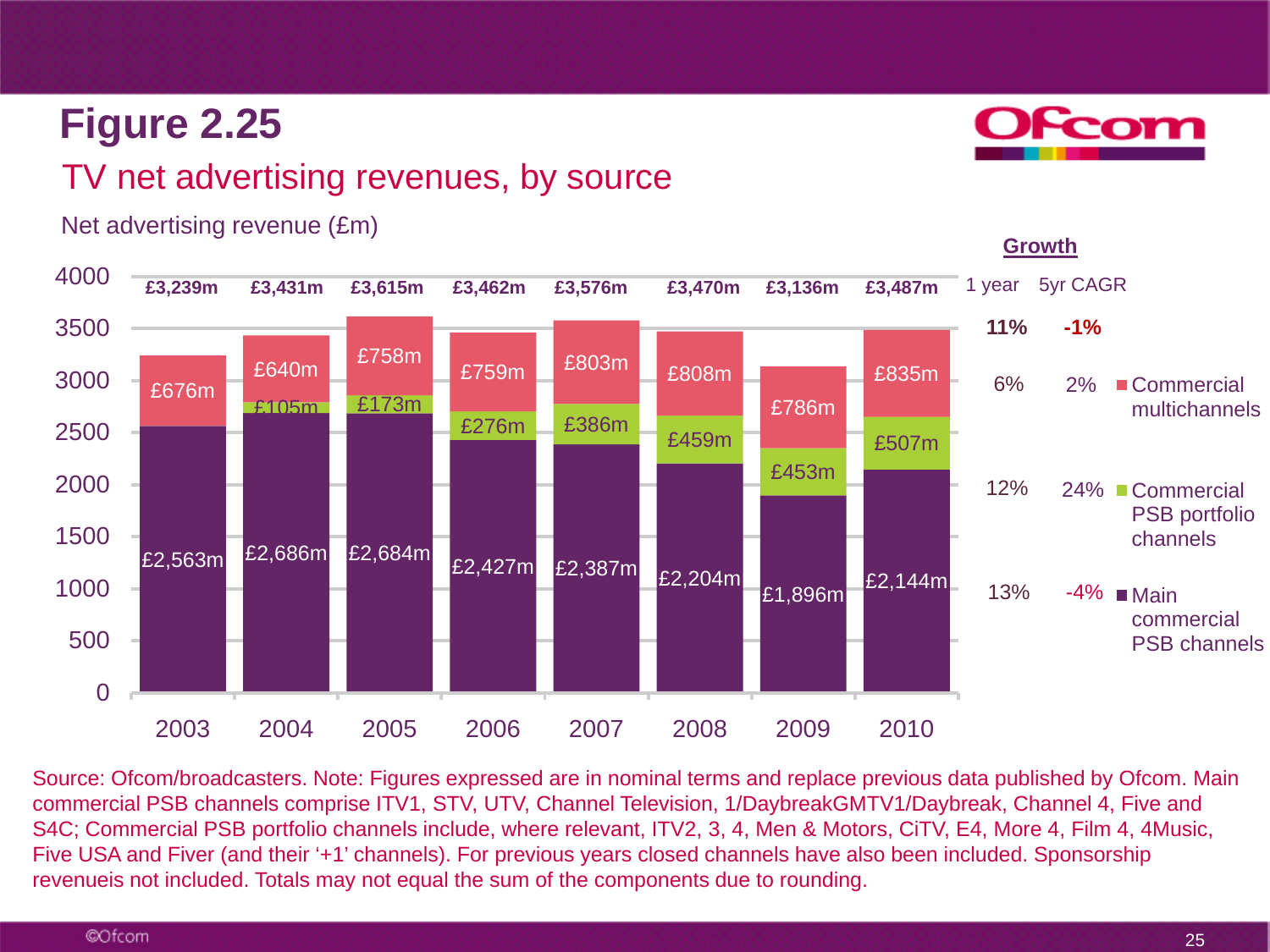

### TV net advertising revenue market shares: 2009 - 2010

#### 36.1% 35.1% 36.5% 18.1% 17.2% 17.2% 7.8% 6.6% 6.2% 1.6% 1.6% 1.6% 13.2% 14.4% 14.5% 23.3% 25.1% 24.0% 0% 20% 40% 60% 80% 100% 2008 2009 2010 Other multichannels **PSB** portfolios GMTV1 **Five** Channel 4/S4C **I**ITV1/Channel 3  $Total = £3,470m$   $Total = £3,136m$   $Total = £3,486m$

#### Proportion of NAR by broadcaster (%)

Source: Ofcom/broadcasters. Note: ITV1/Channel 3 includes ITV1, STV, UTV and Channel Television.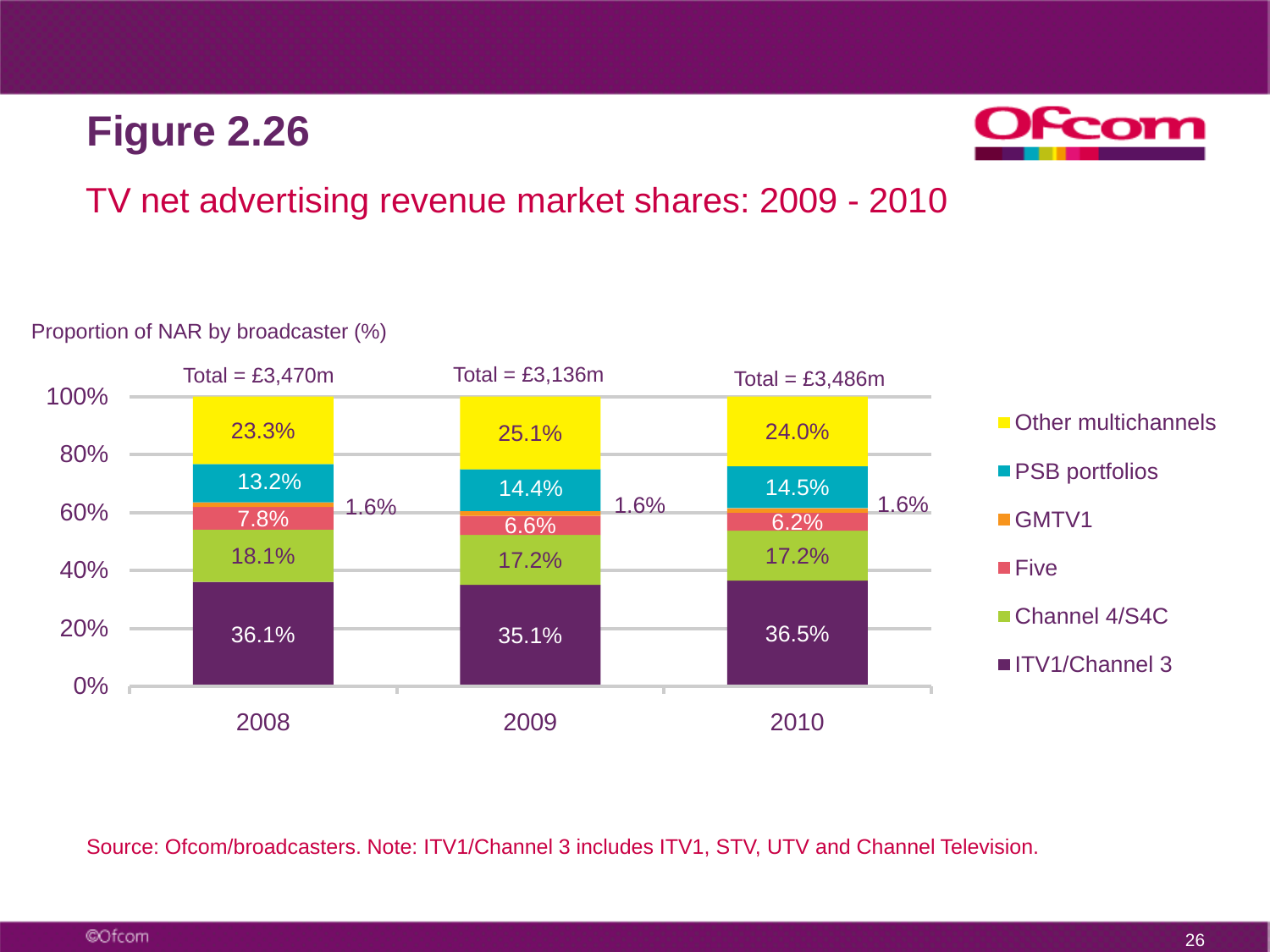

### Breakdown of other / non-broadcast revenue: 2010

Total non-broadcast revenue =  $£732m (2.7%)$ 



Source: Ofcom/broadcasters. Note: Percentage figures in brackets represent year-on-year change. TV shopping represents aggregate operating margin of products sold via television. Percent figures represent year-on-year change. Totals may not equal the sum of the components due to rounding. Owing to the nature of these revenue components, annual changes may be a function of a higher number of broadcaster returns being made by the time of writing, rather than material changes in the contributions that these revenue components are making to total industry income.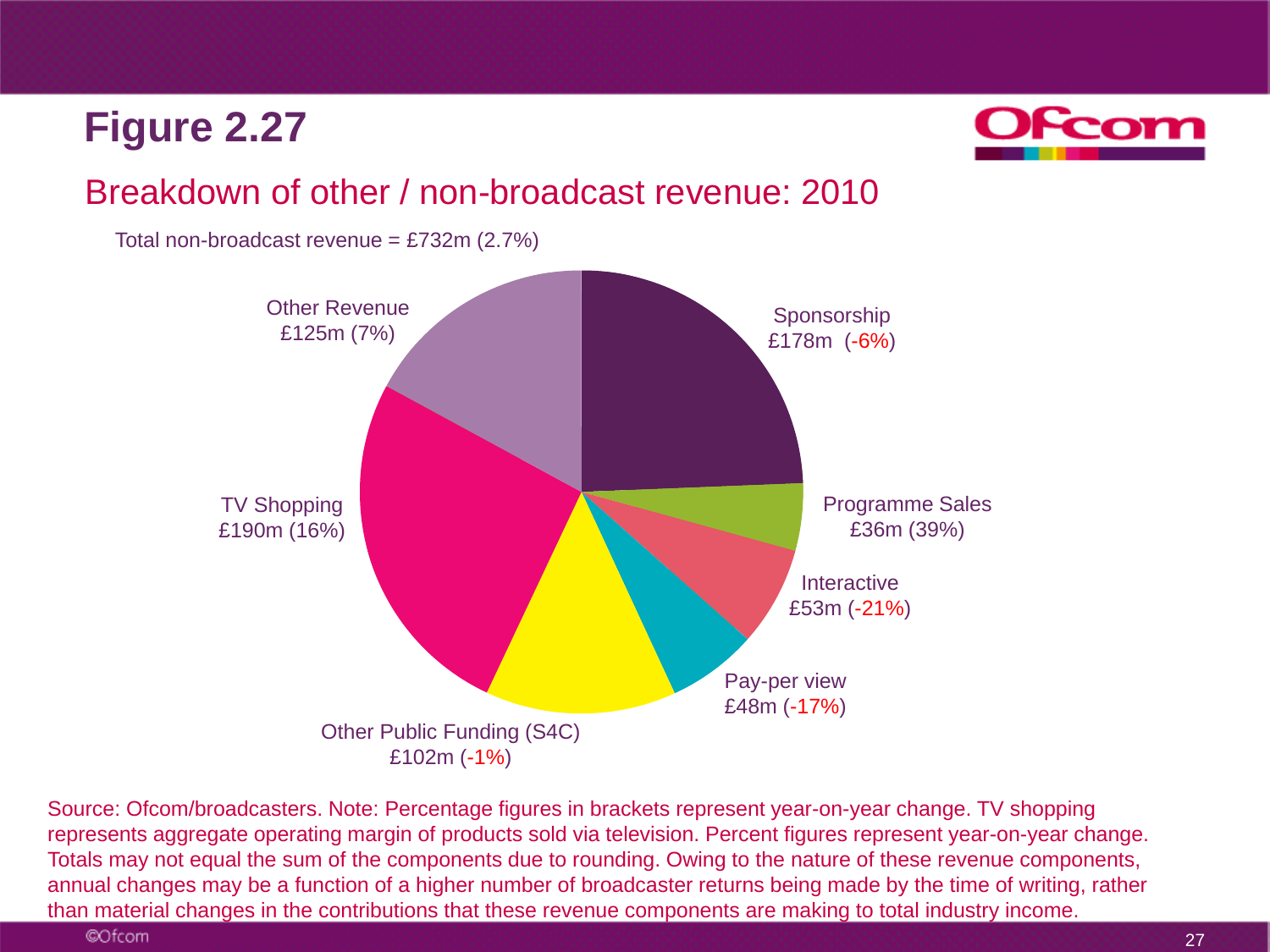

Revenue generated by multichannel broadcasters, by genre: 2010



#### Source: Ofcom/broadcasters

Note: Percentage figures in brackets represent year-on-year change. The figures in this chart include all sources of revenue accruing to multichannels and are expressed in nominal terms. This includes those set out in Figure 1.22 plus wholesale subscriber payments from platform operators.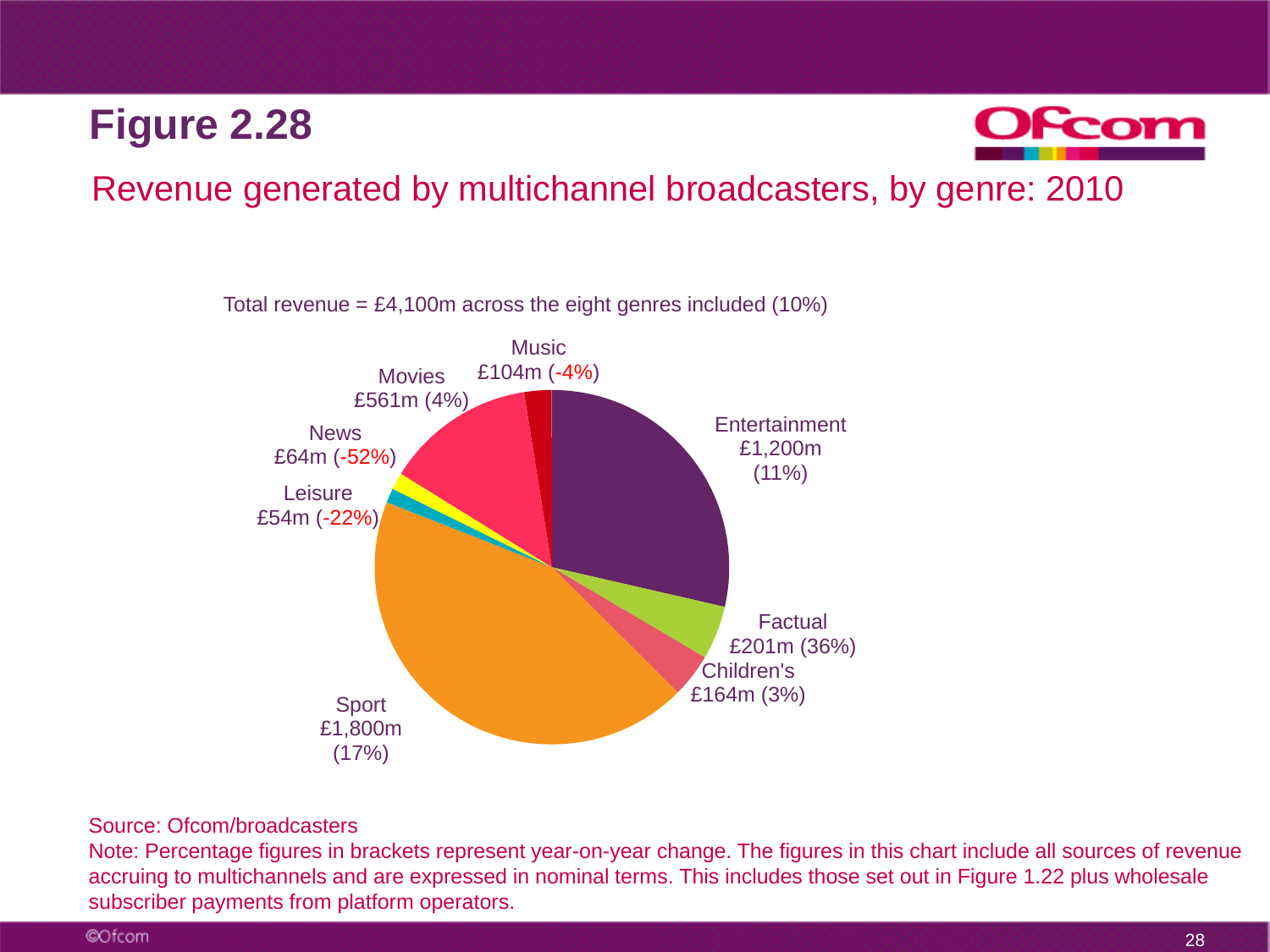

### Spend on network TV programmes: 2007 - 2010



#### Source: Ofcom/broadcasters.

Note: Figures expressed in nominal terms. Figures do not include spend on nations and regions output. BBC digital channels includes BBC Three, BBC Four, BBC News Channel, BBC Parliament, CBBC and CBeebies (but not BBC HD). 'Other digital channels' include all genres (excluding Sports and Films). Programme spend comprises in-house commissions, productions, commissions from independents, spend on first-run acquired programmes, spend on rights and on repeats (originations or acquisitions).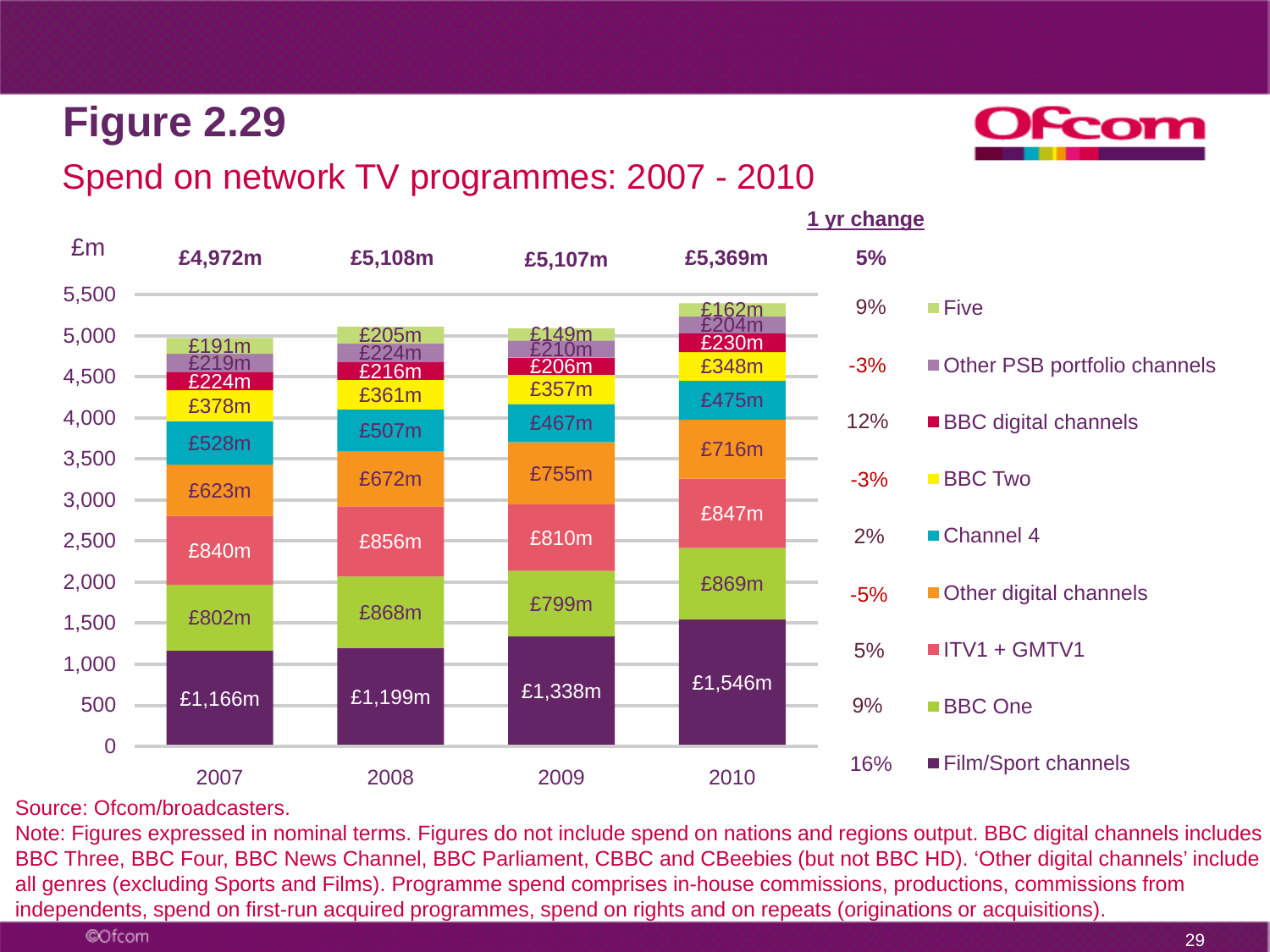

### Spend on first-run originated output on the five main networks



Source: Ofcom/broadcasters.

Note: Figures are expressed in 2010 prices. They include GMTV1, spending in the nations and regions on Englishlanguage programming (and a small amount of Irish-language programmes) but do not include the BBC's digital channels.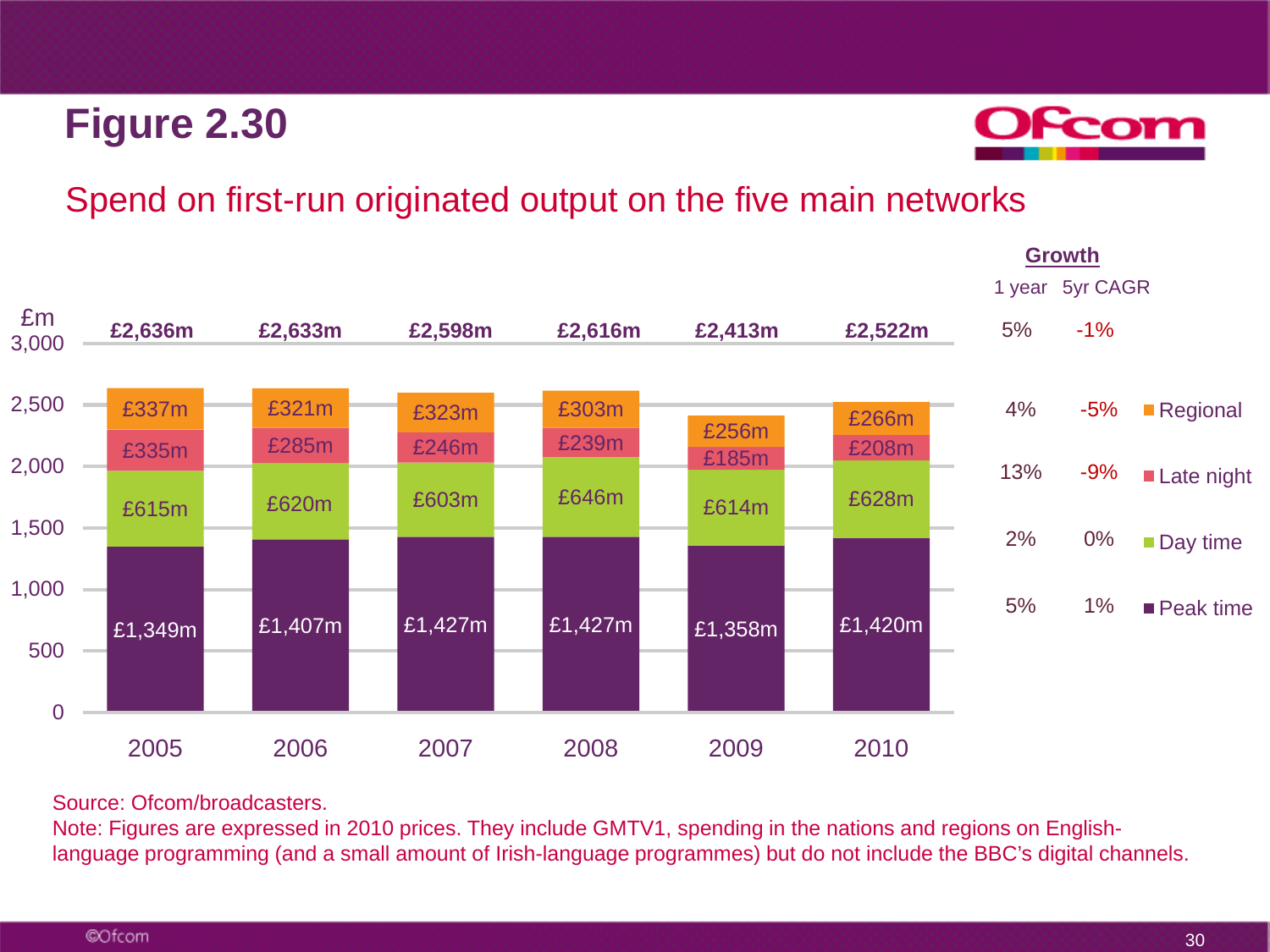# Total and first-run originated hours of output, all day: 2010

#### YOY change (%) Total = 1,635,011 (-0.7%) Total = 169,106 (-9.4%) 100% **Total Hours** First Run ■Other Digital  $-11.9%$  $-0.8%$  $80%$ Channels 126,185 60% ■Programmes for 2.8% 1.2% Nations & Regions 1,544,668 40% 0.2% 2.0% ■ BBC Digital Channels 11,046 20% 12,894 .523 18,981 ■Main Five Channels 202  $-5.3%$ 0%  $0%$ 42.618 (network) **Total Hours Total First-Run Hours**

## Proportion of hours by broadcaster (%)

#### Source: Of com/broadcasters

Note: Percentage figures in brackets represent year-on-year change. The first-run figures include in-house productions and external commissions, not first-run acquisitions. GMTV/Daybreak1 is included within the figures for the five main channels. 'Other digital channels' includes Entertainment, Sports, Film, Factual, Children's, News, Leisure and Music genres. Regional hours exclude Welsh and Gaelic-language programming but include a small proportion of Irish-language programmes.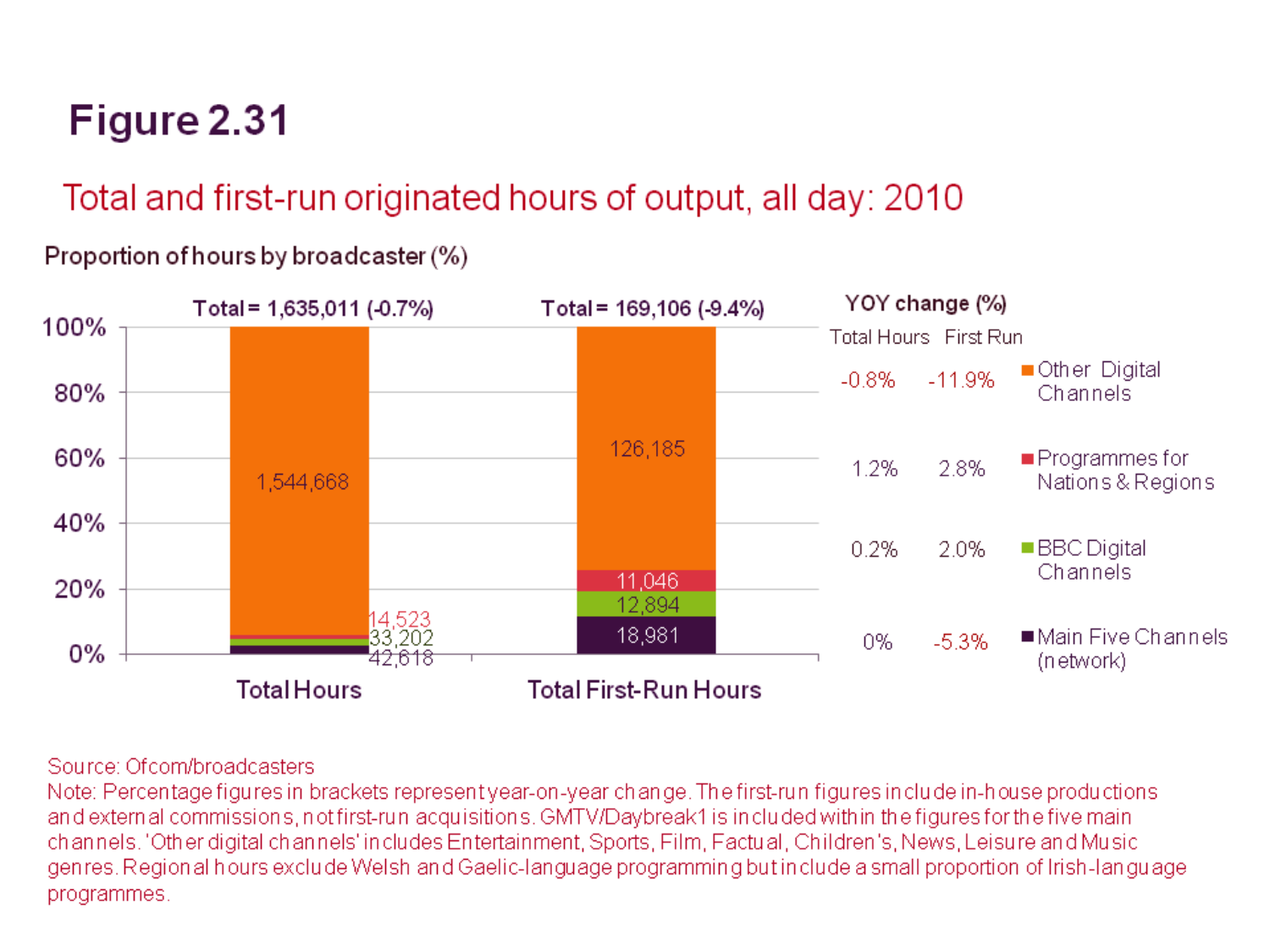

### Hours of first-run originated output on the five main channels



Source: Ofcom/broadcasters. Note: Figures include GMTV1 but do not include the BBC's digital channels. Regional hours exclude Welsh and Gaelic-language programming but do include a small proportion of Irish-language programmes.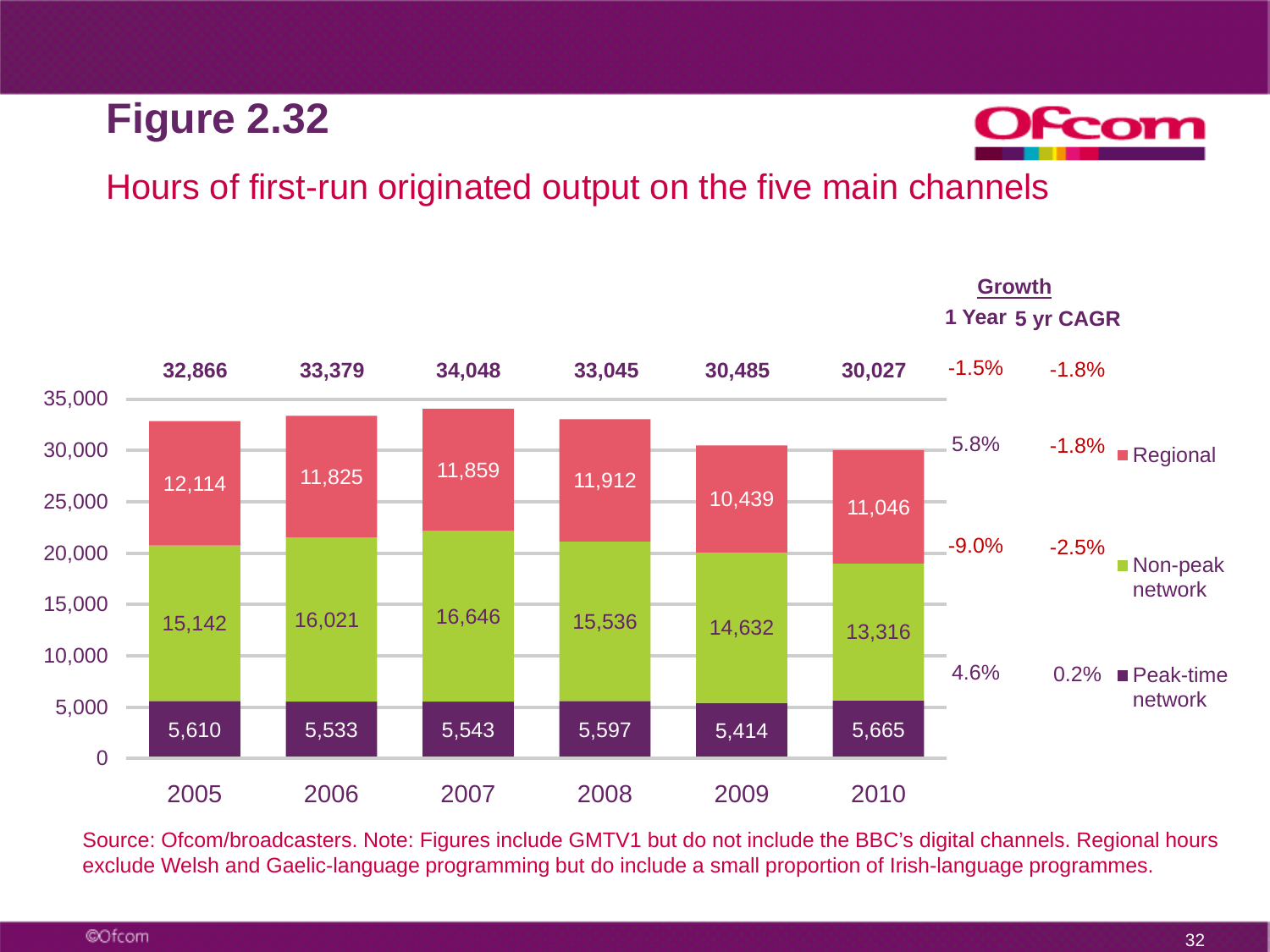

First-run originated output by the PSBs per week, all day and peak time

**Peak-Time**

**All Day**



#### Source: Ofcom/broadcasters.

Note: Figures do not include spend on nations and regions output.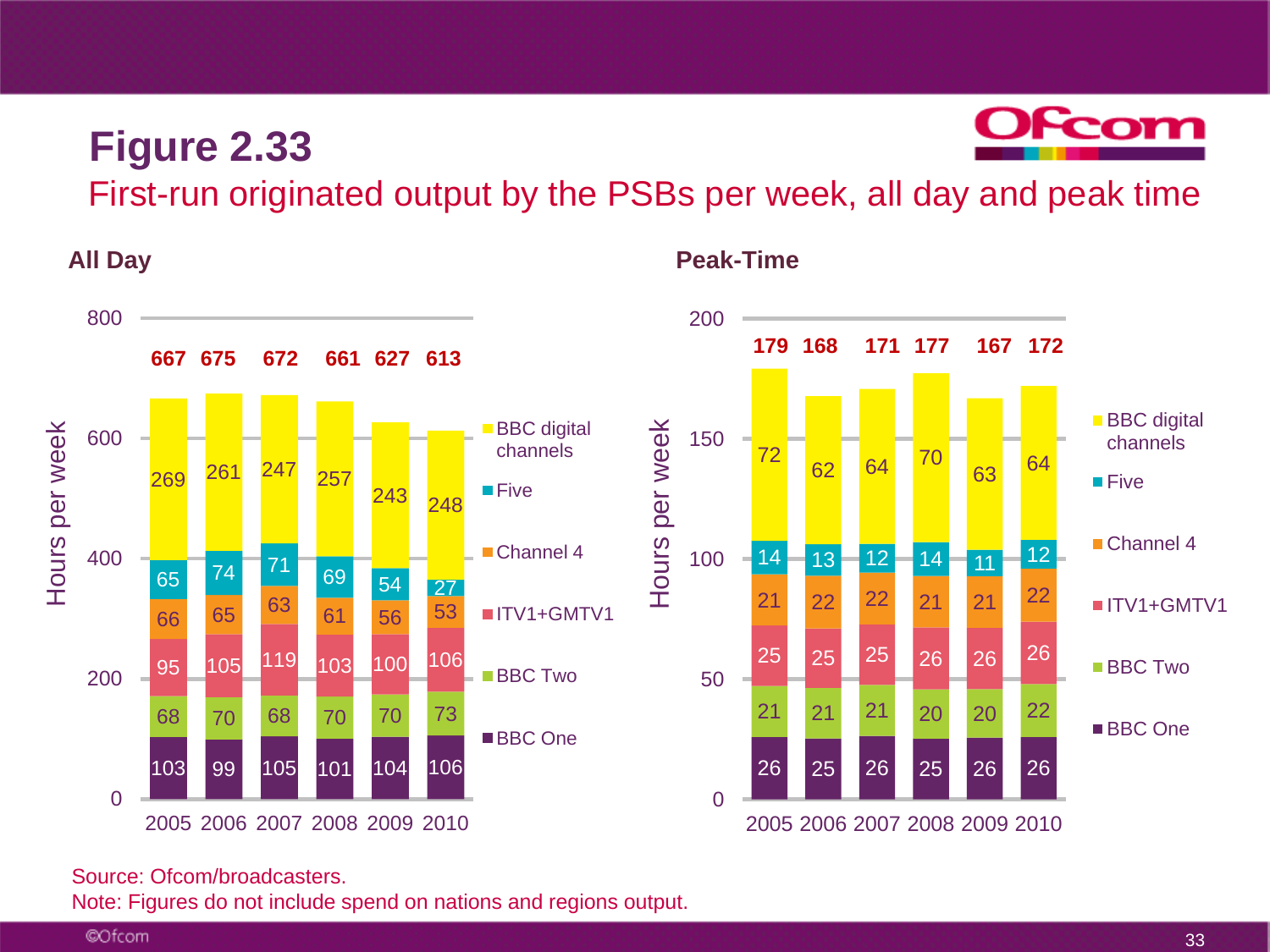

### Genre mix on five main PSB channels in peak time, by hours



Proportion of total hours

Source: Ofcom/broadcasters. Note: Includes five main channels including GMTV1, figures do not include hours of nations and regions output.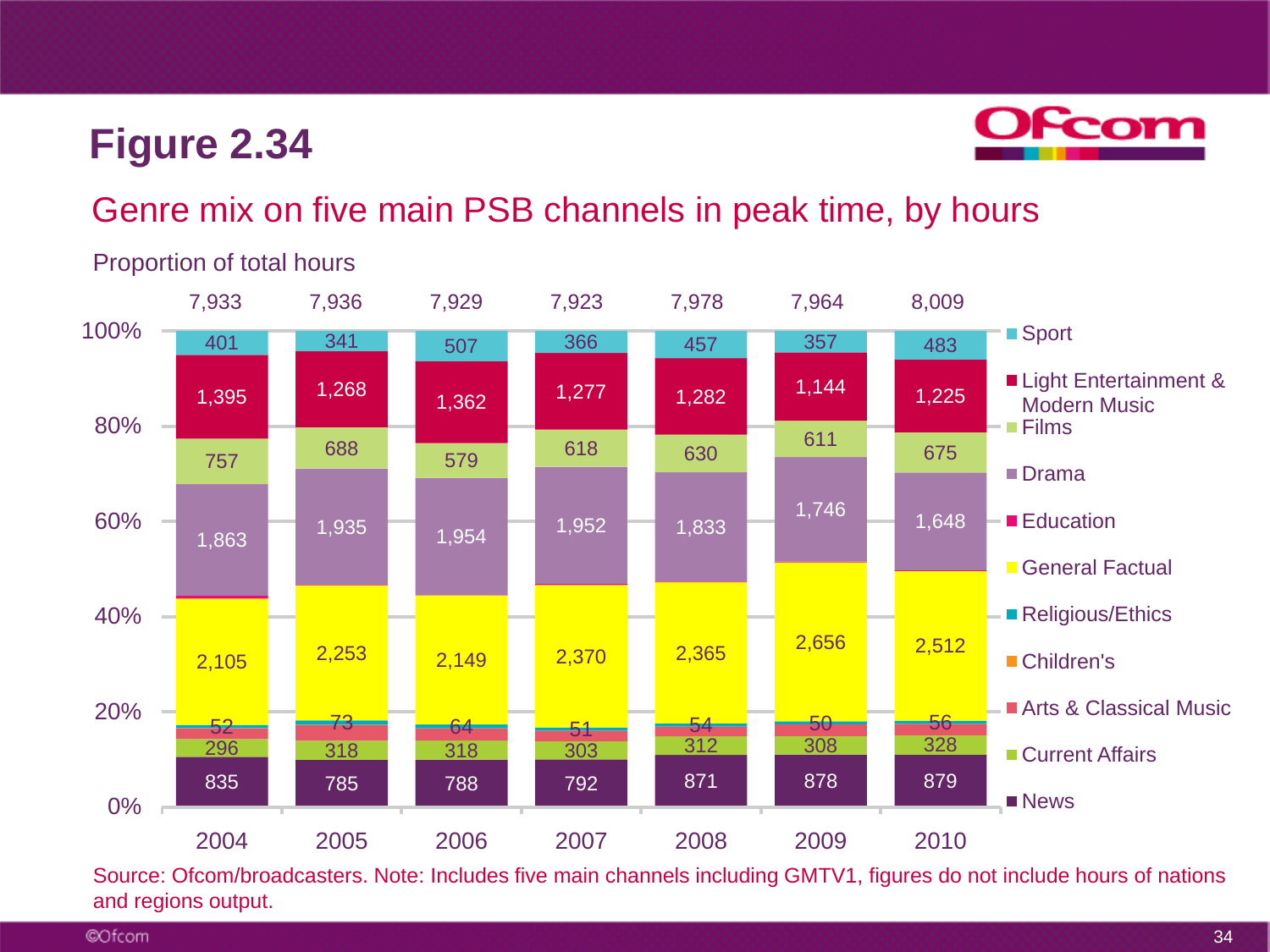

### Genre mix on five main PSB channels in daytime



#### Proportions of total hours

Source: Ofcom/broadcasters. Note: Includes five main channels plus GMTV1. Figures do not include hours of nations and regions output.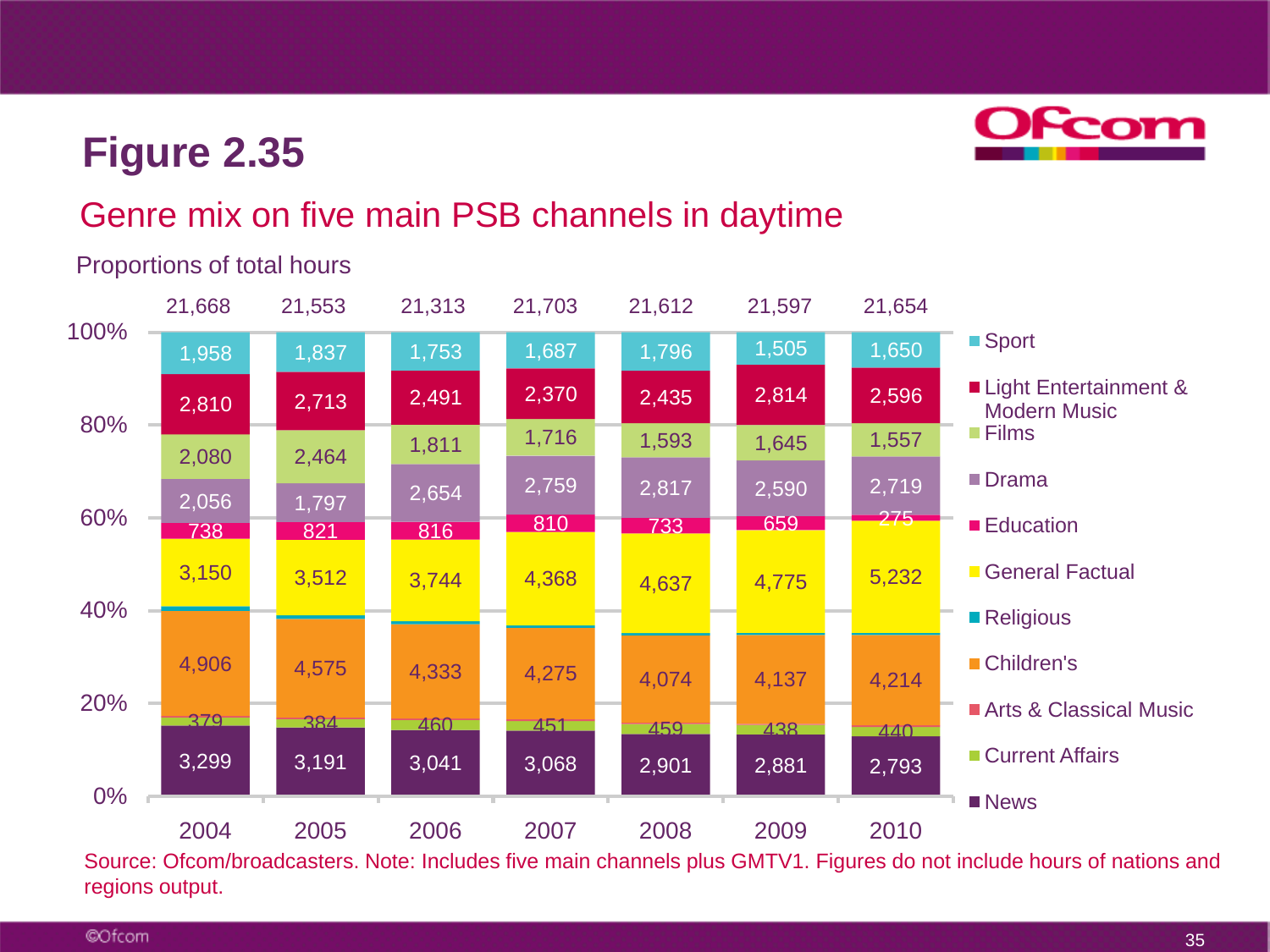

#### The BBC's digital channels genre mix by hours: all day



Source: Ofcom/broadcasters. Note: BBC digital channels include BBC Three, BBC Four, BBC News 24, BBC Parliament, CBBC, CBeebies. Investment figures are in 2009 prices. 'Other' includes: Education, Drama, Film, Religion and Sports. The BBC allocated Parliamentary coverage to the Current Affairs genre in the data for 1998 to 2003. From 2004, it has been allocated to either News or Current Affairs.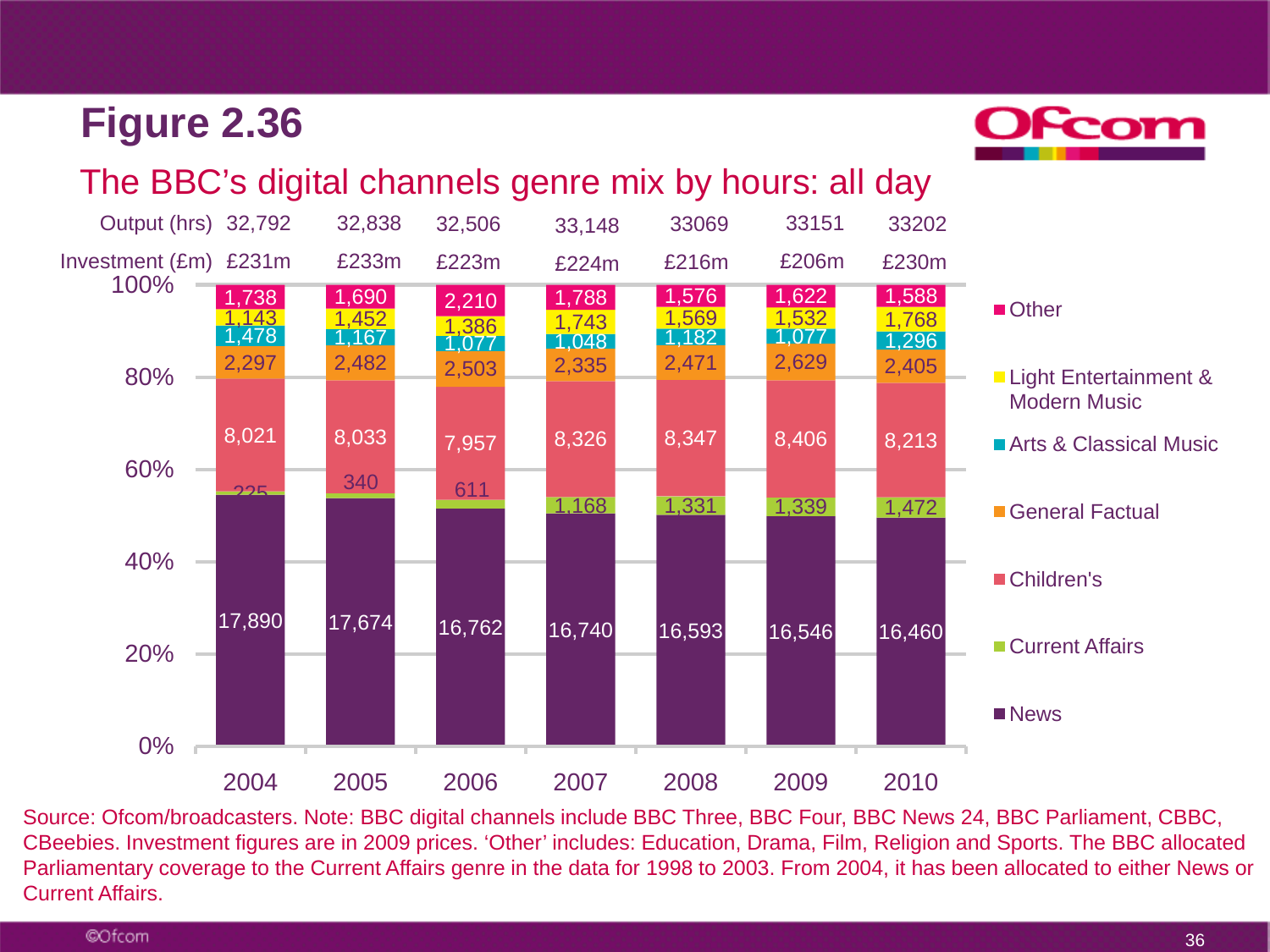

#### Total multichannel hours and first-run originations/acquisitions, 2010

# Proportion of hours by channel genre (%)



#### Source: Ofcom/broadcasters

Note: Broadcast hours exclude Sky Box Office and 'barker' channels, which promote TV content. First-run hours include first-run in-house, commissioned and acquired content.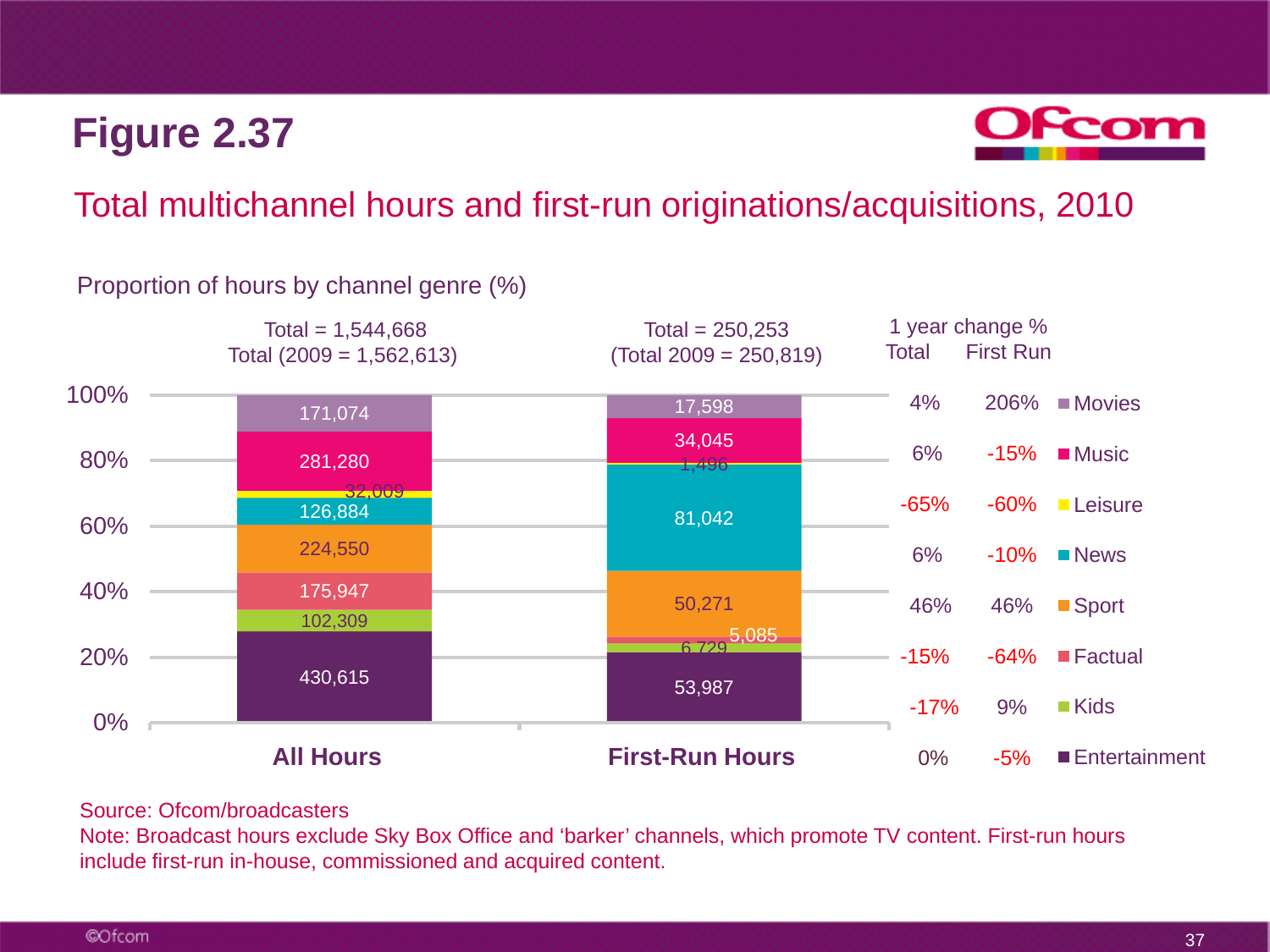

#### Content spend by commercial multichannels in key genres: 2009 - 2010



Source: Ofcom/broadcasters. Note: Excludes BBC digital channels.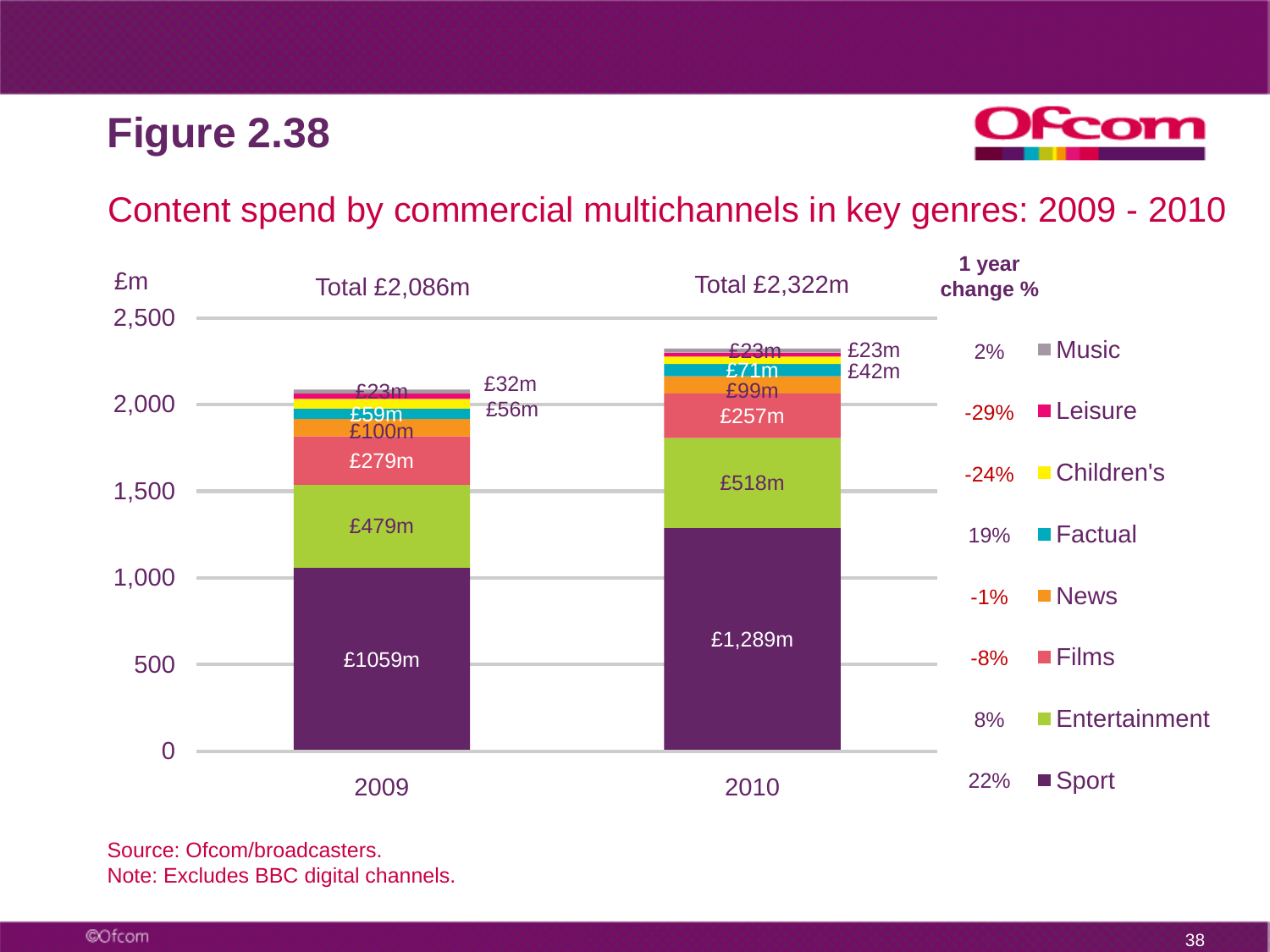

#### Online TV revenues



Source: Screen Digest. Note: FTV = free to view; PPV = pay per view; DTO = download to own. Due to different data sources this chart is not directly comparable with previous charts.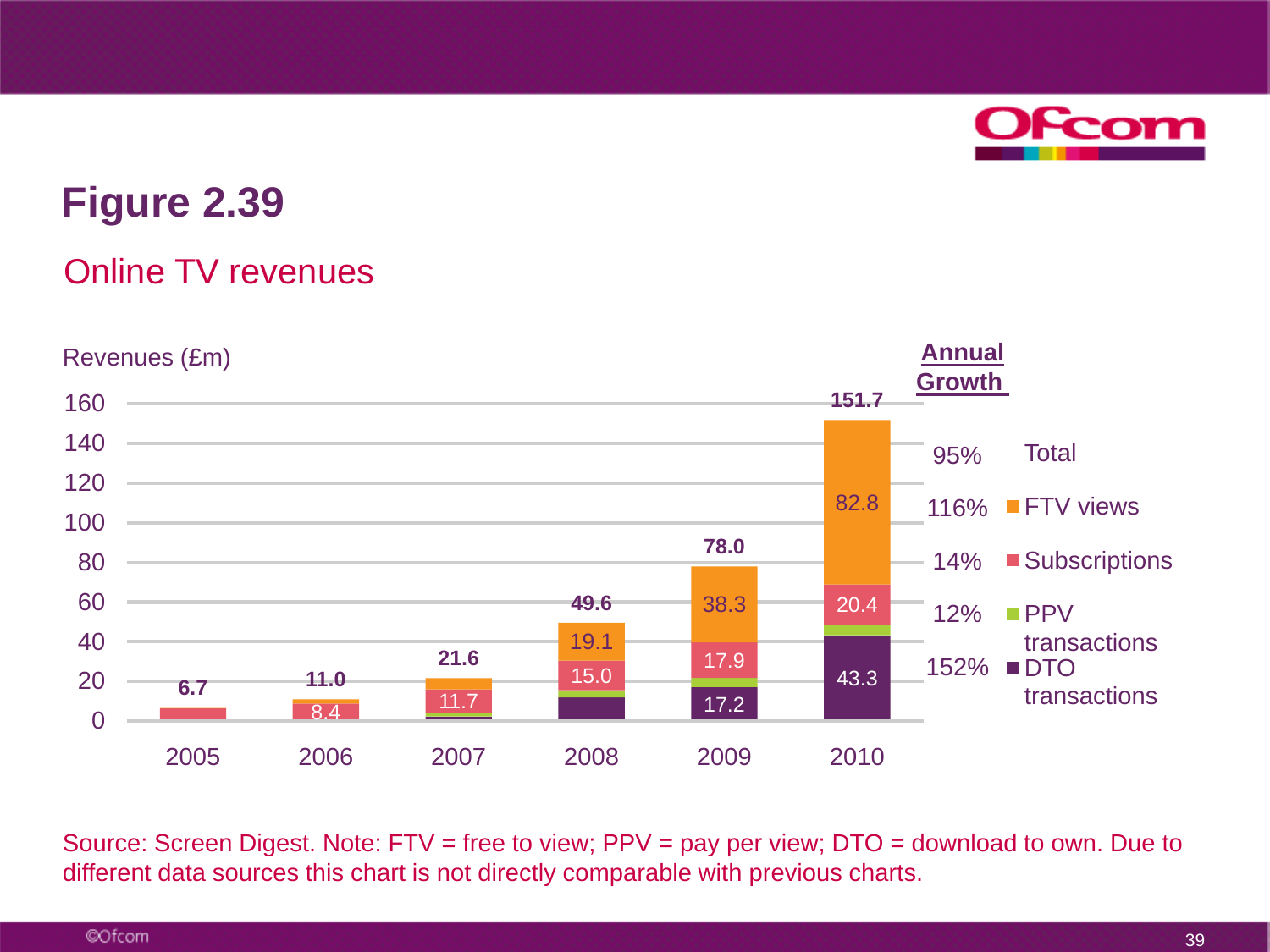### Availability of digital television platforms



#### Proportion of population covered (%)

Source: Ofcom research/operators. Note that the DTT coverage figures represent the availability of a service of 17 television channels. DTT coverage levels represent Ofcom estimates. Data correct as at June 2011.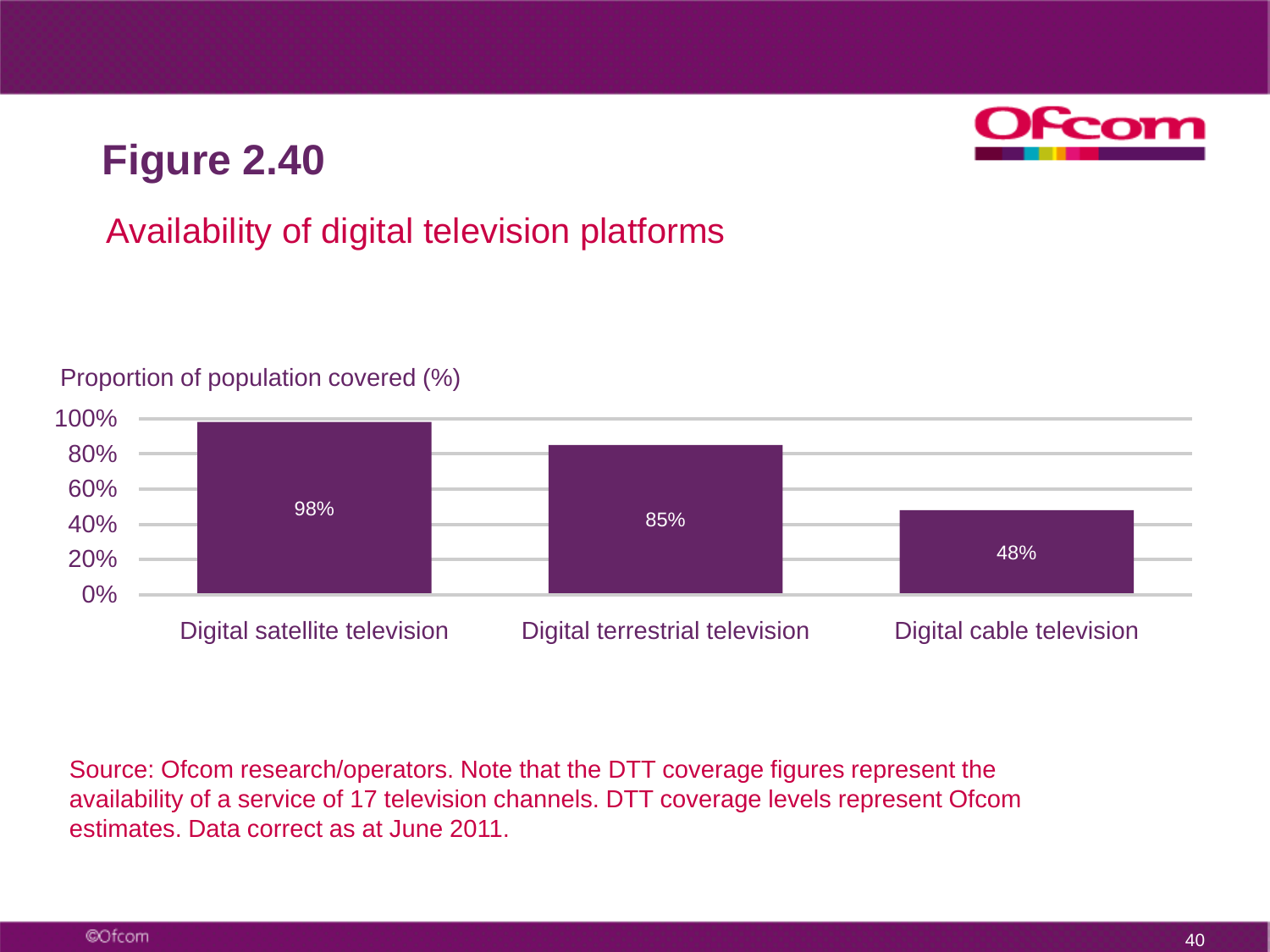

#### Take-up of multichannel TV on main sets

**Penetration of homes (%)**



Source: Ofcom, GfK, Sky, Virgin Media. Data from Q1 2007 are based on consumer research, previous quarters use platform operator data, research and Ofcom estimates. Note: Digital terrestrial relates to DTT-only homes.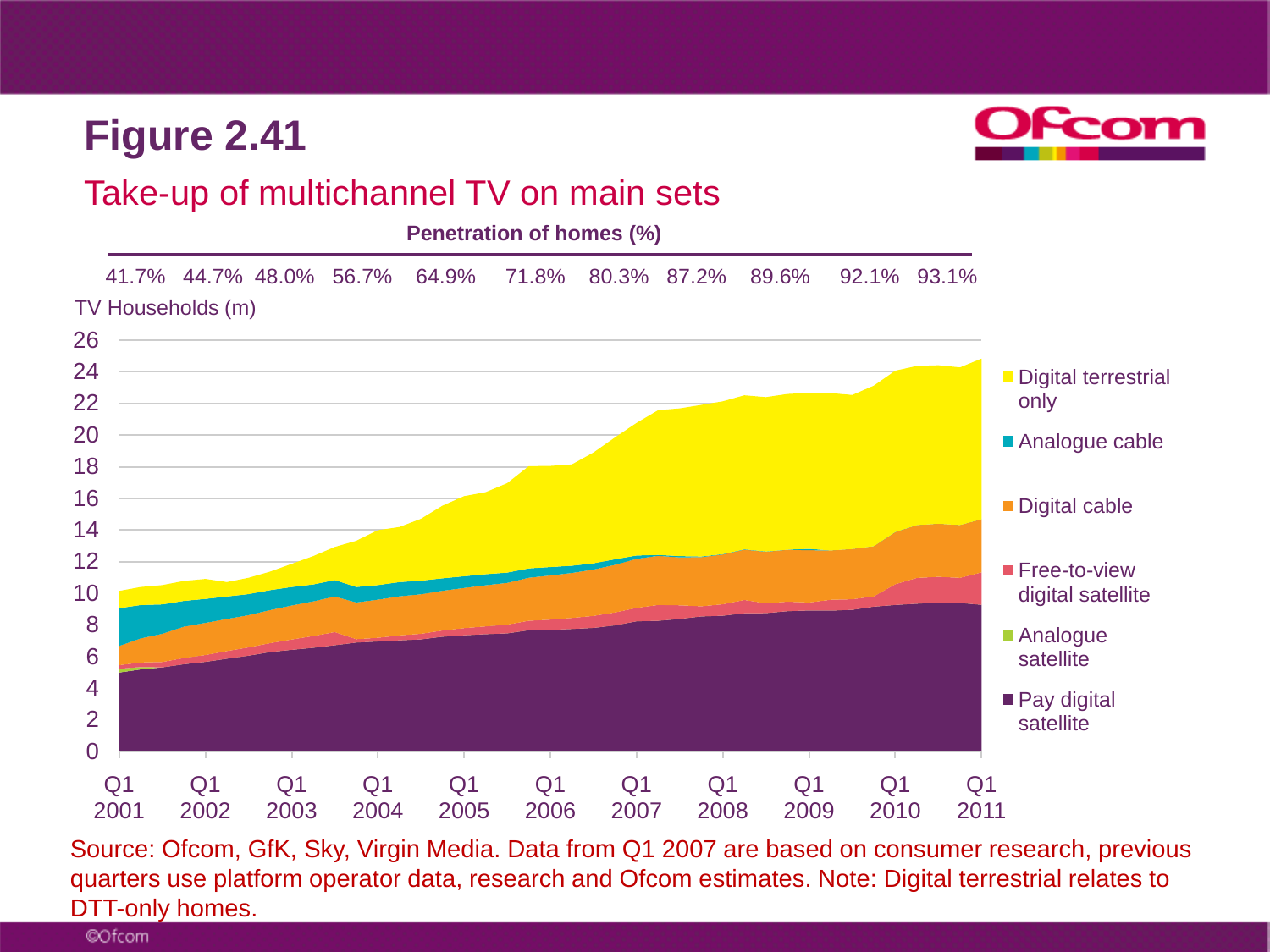

### Platform share, by TV set

#### Penetration (%)



Source: GfK NOP consumer research. Note: columns do not always equal 100% due to the exclusion of some services from the chart, such as TV via broadband.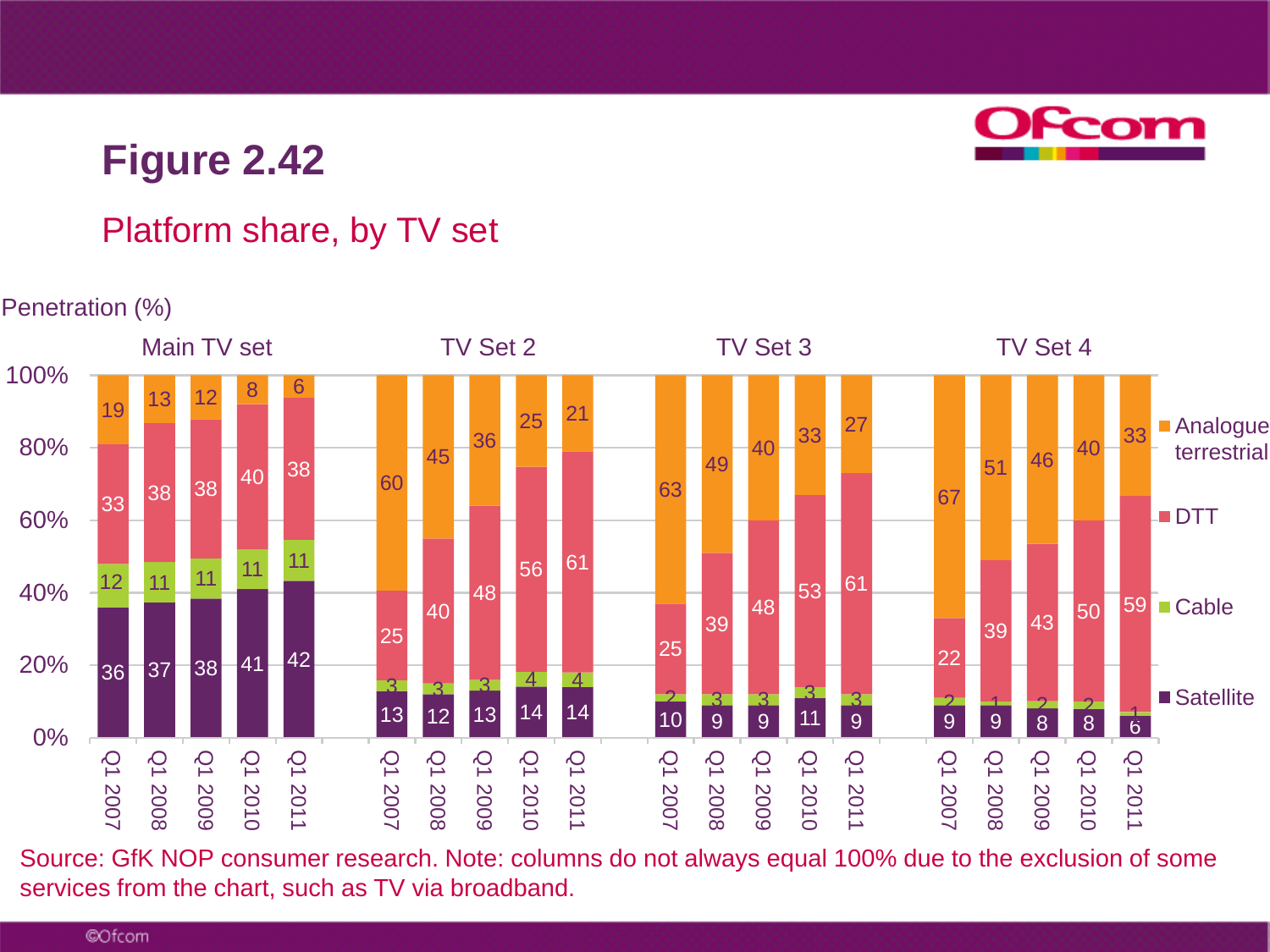

### DTT, satellite and cable net additions, year to Q1 2011

#### Homes added (000's)



\* Source: Pay platform additions based on Virgin Media results and Ofcom- estimated UK figures based on BSkyB UK & Ireland results. DTT and free satellite additions based on Q1 2011 and Q1 2010 consumer survey results. Note: Chart uses multiple sources and is therefore intended to be considered only as a general indication of performance.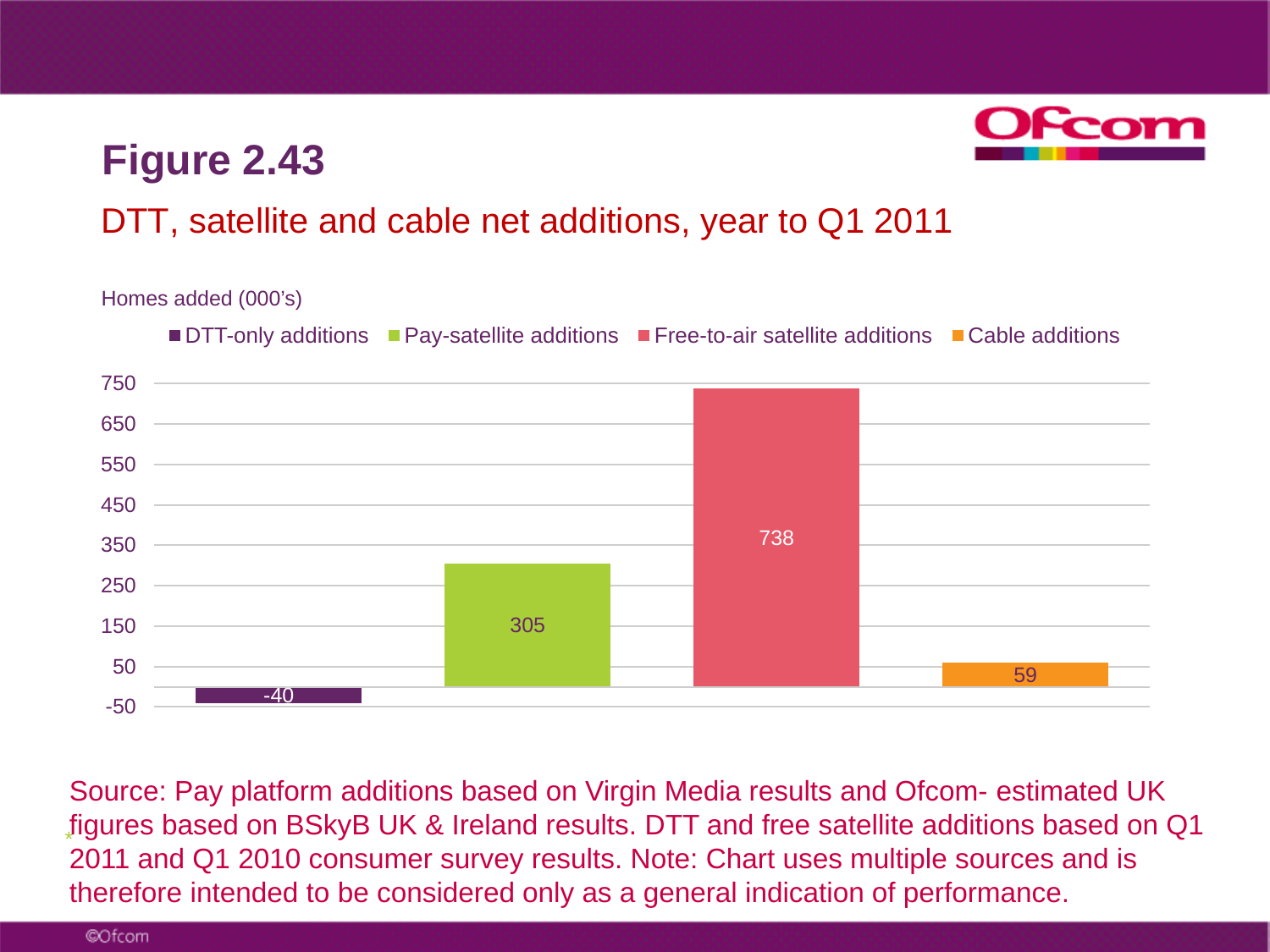

### Platform demographics by age, socio-economic group and viewing hours: 2010



#### Source: Ofcom and BARB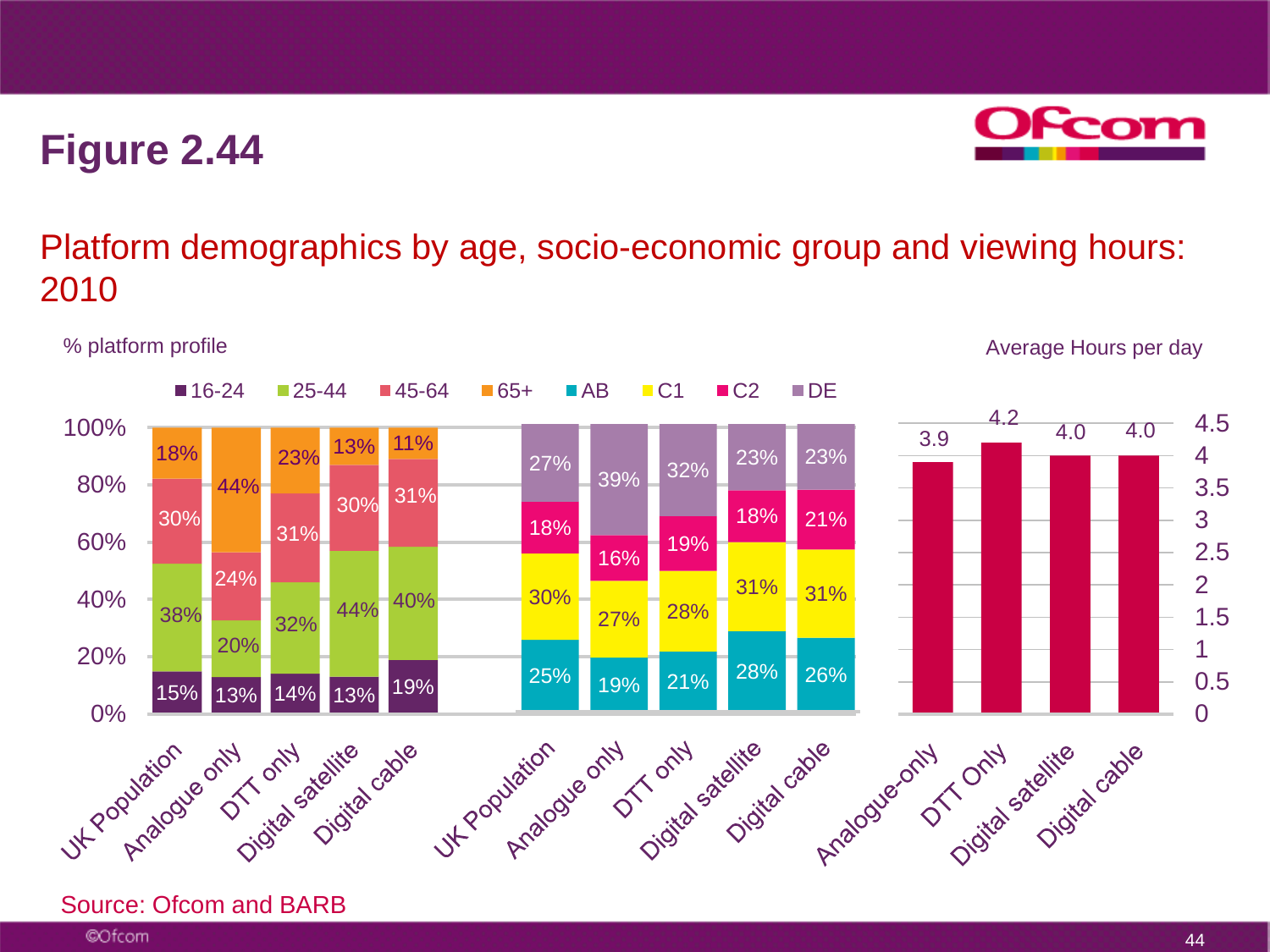

### Average hours of television viewing per day, by age, all homes



Hours viewed

Source: BARB. Note: due to a new BARB measurement panel from 2010 onwards, 2010 data are not directly comparable with previous years.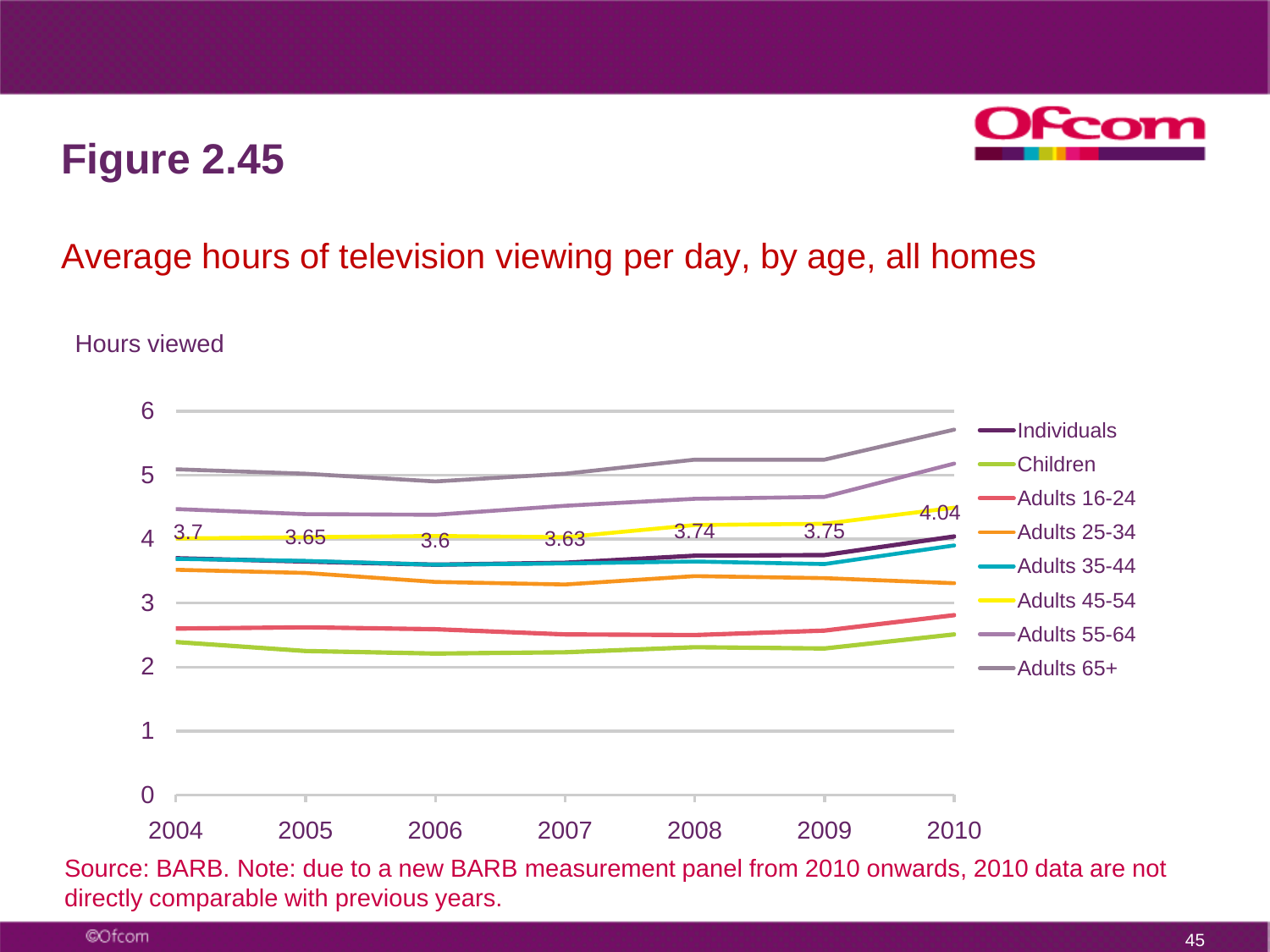

### Average weekly TV reach in all homes, by channel

100% 15-minute consecutive weekly reach – full weeks (%)



directly comparable with previous years. Note: In 2010 C4 and S4C became two separate channels following digital switchover in Wales. For the purposes of this report the two channels remain labelled together in relevant charts. S4C weekly reach's in 2010 was 0.7%.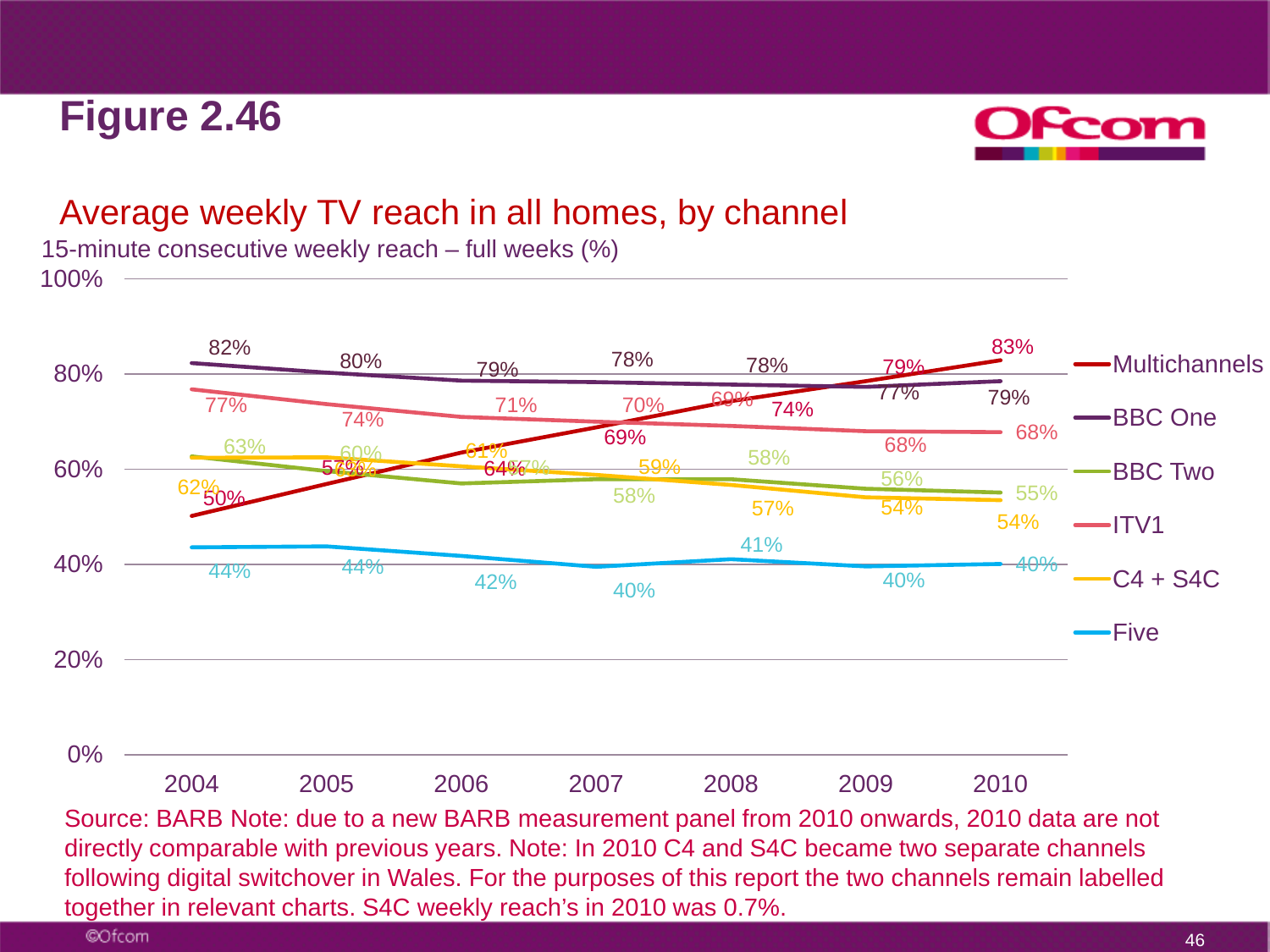

#### Average 2010 audiences, weekdays/weekends: by day part, all homes



#### Source: BARB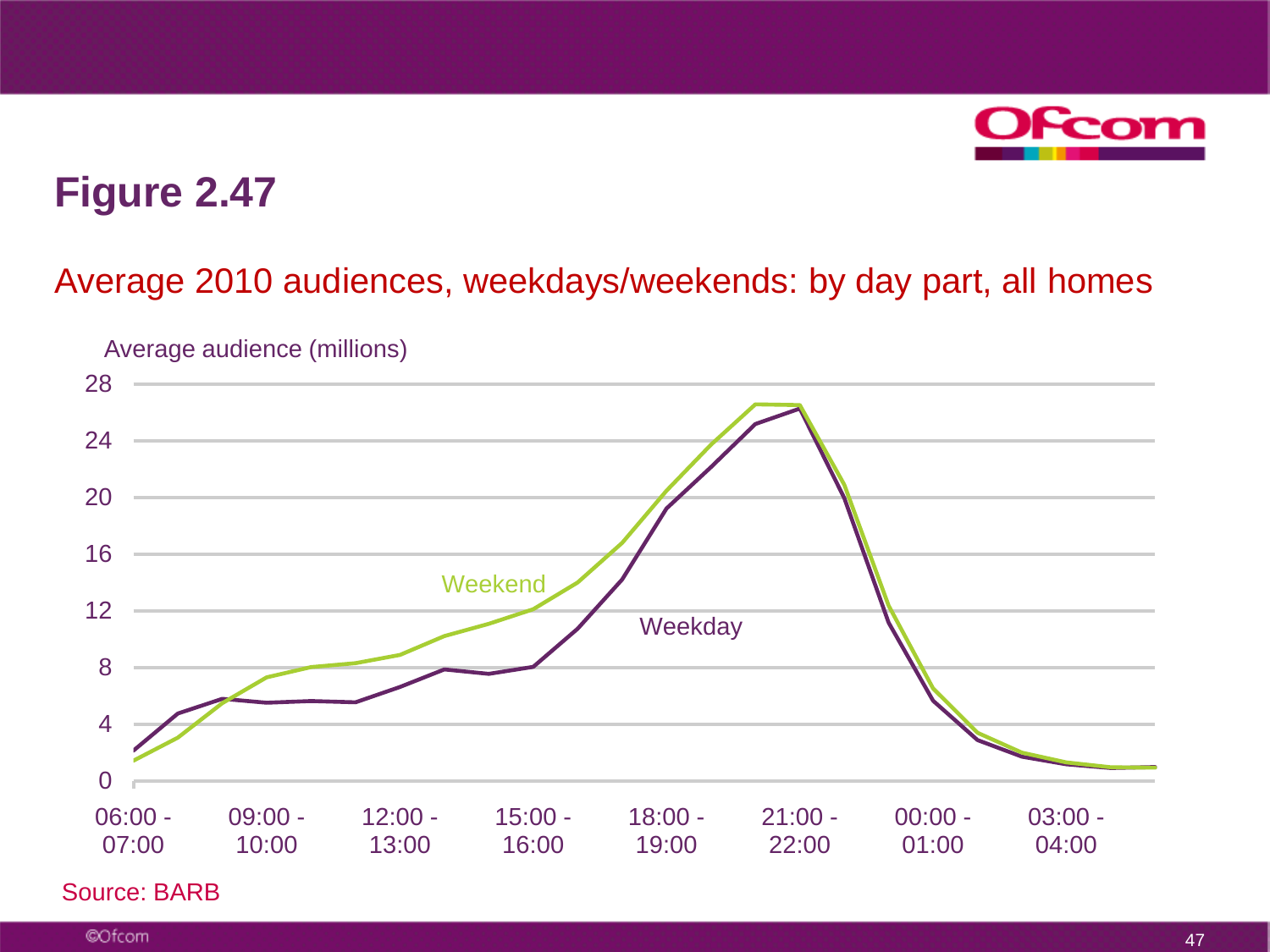

### Average 2010 weekday audiences, by day part and age, all homes

Average audience (millions)

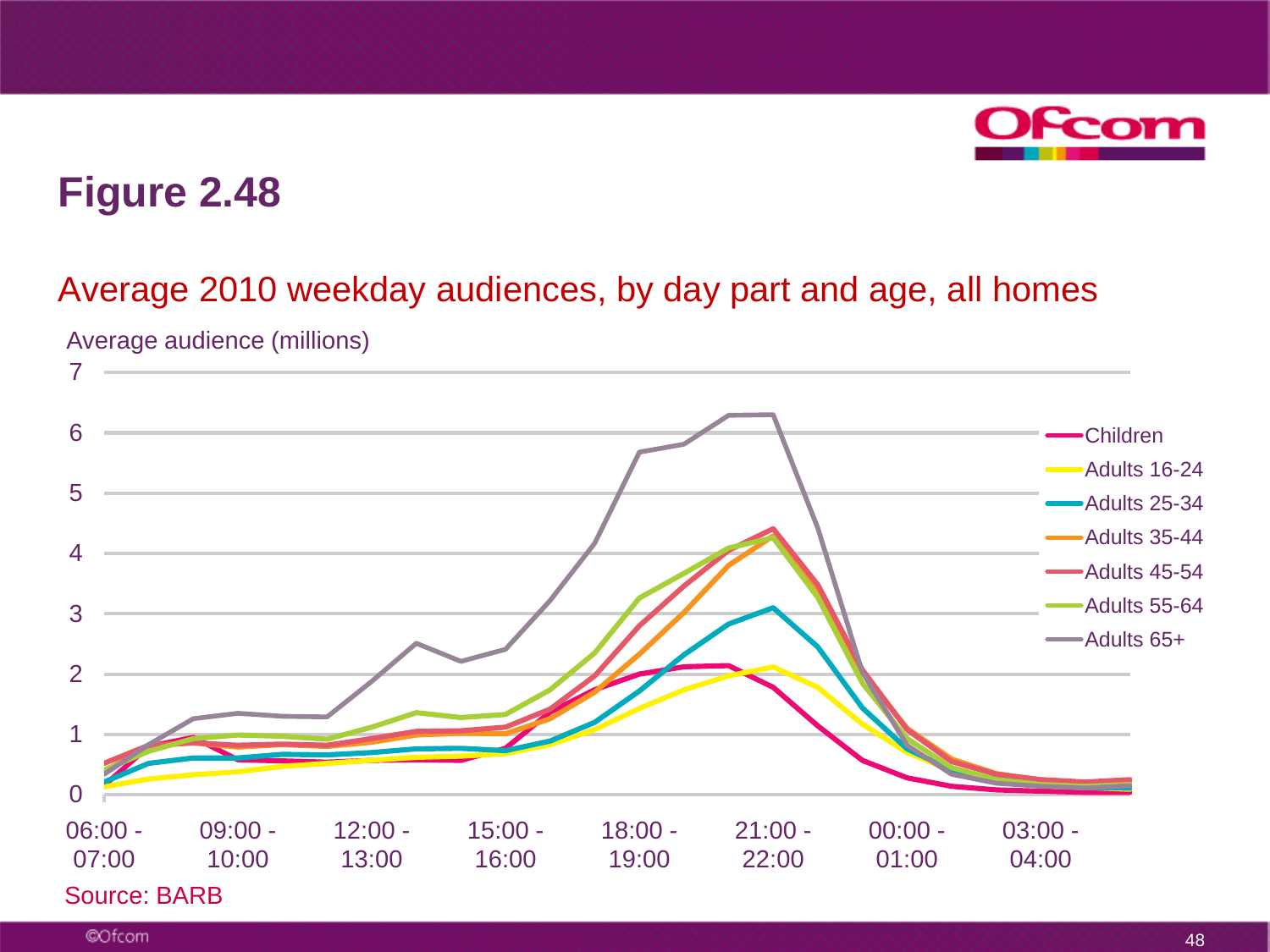

#### Average 2010 weekend audiences, by day part and age, all homes

Average audience (millions)

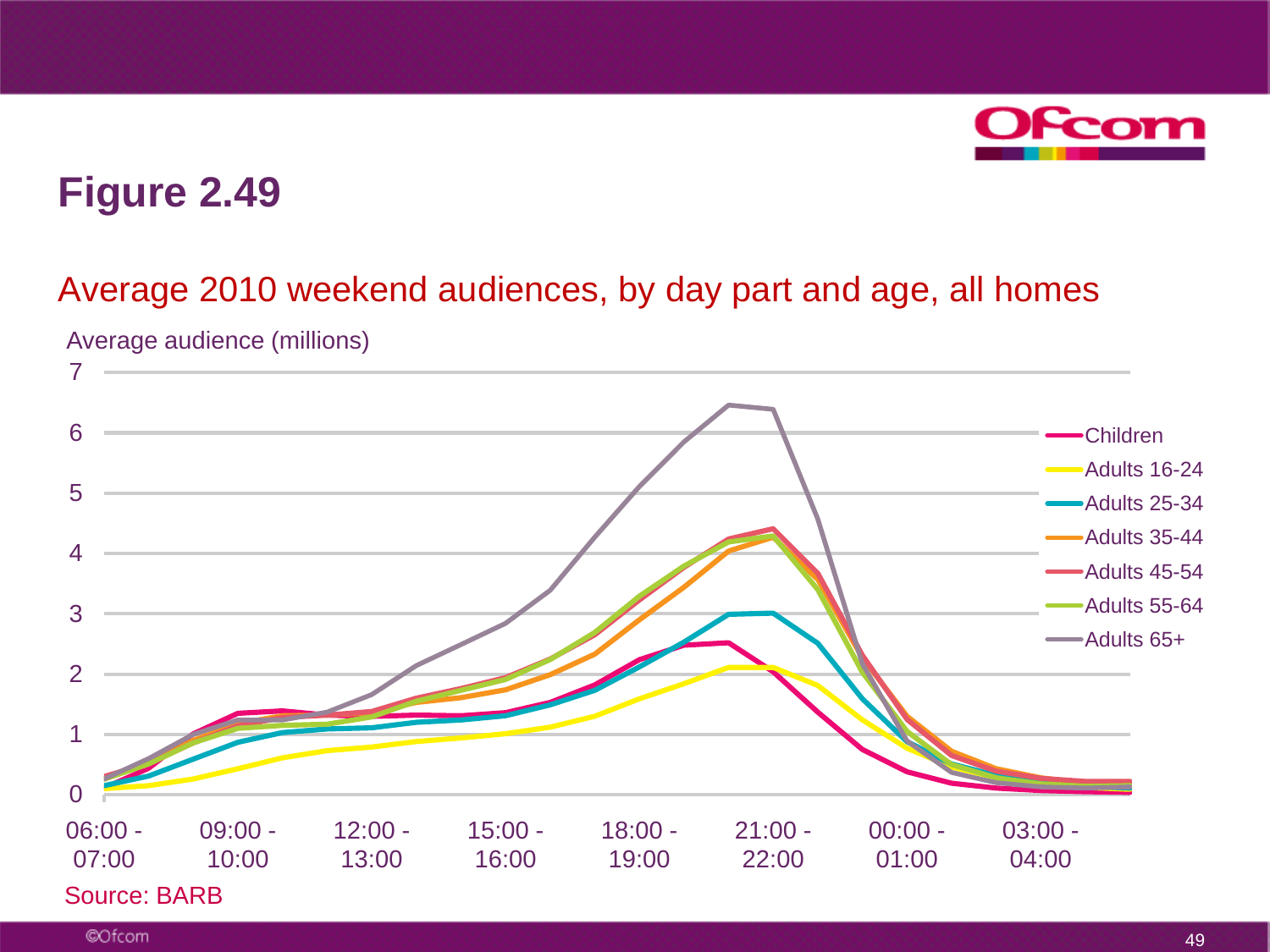

#### Channel shares in all homes: 1983 to 2010



Audience share, all homes (%)

Source: BARB, TAM JICTAR and Ofcom estimates. Note: due to a new BARB measurement panel from 2010 onwards, 2010 data are not directly comparable with previous years. Note: In 2010 C4 and S4C became two separate channels following digital switchover in Wales. For the purposes of this report the two channels remain labelled together in relevant charts.S4C 2010 channel share = 0.1%.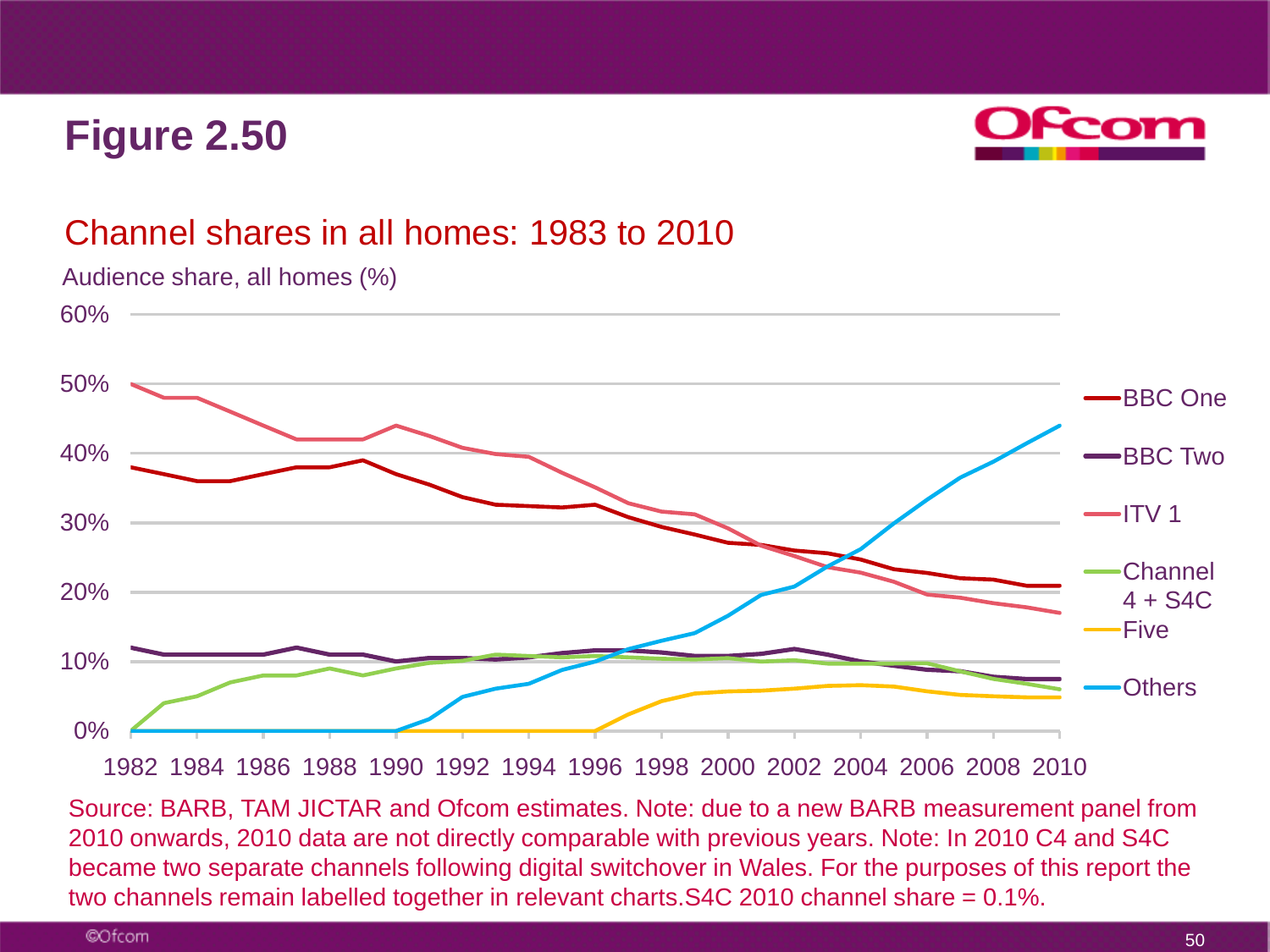

#### Five main PSB channels' audience share, all homes

together in relevant charts.S4C 2010 channel share = 0.1%.

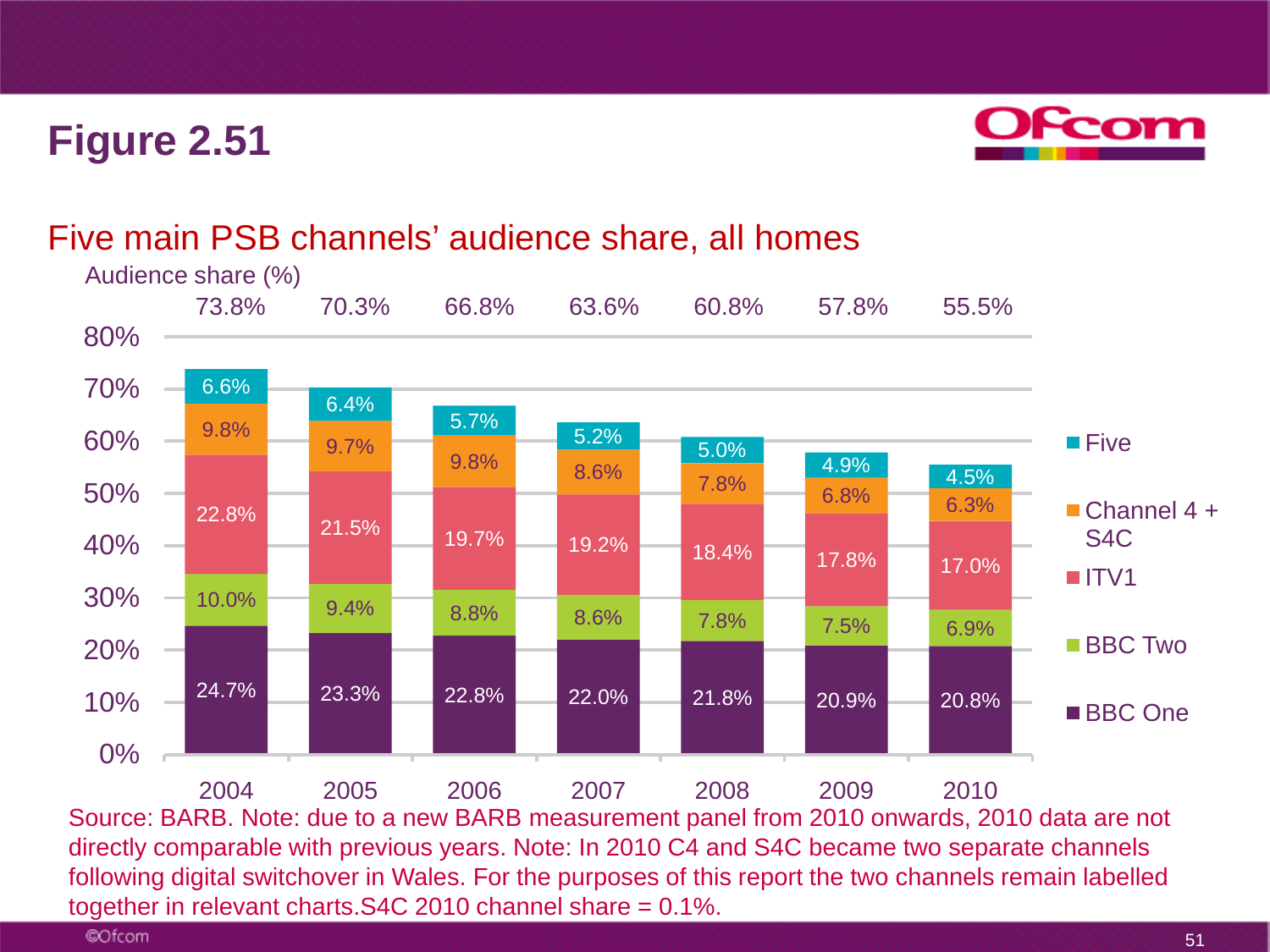

### Five main PSB channels' audience shares, by platform



Source: BARB, all homes, all viewers, various platforms. Note: due to a new BARB measurement panel from 2010 onwards, 2010 data are not directly comparable with previous years. Note: In 2010 C4 and S4C became two separate channels following digital switchover in Wales. For the purposes of this report the two channels remain grouped together in relevant charts.S4C 2010 channel share (all homes)= 0.1%.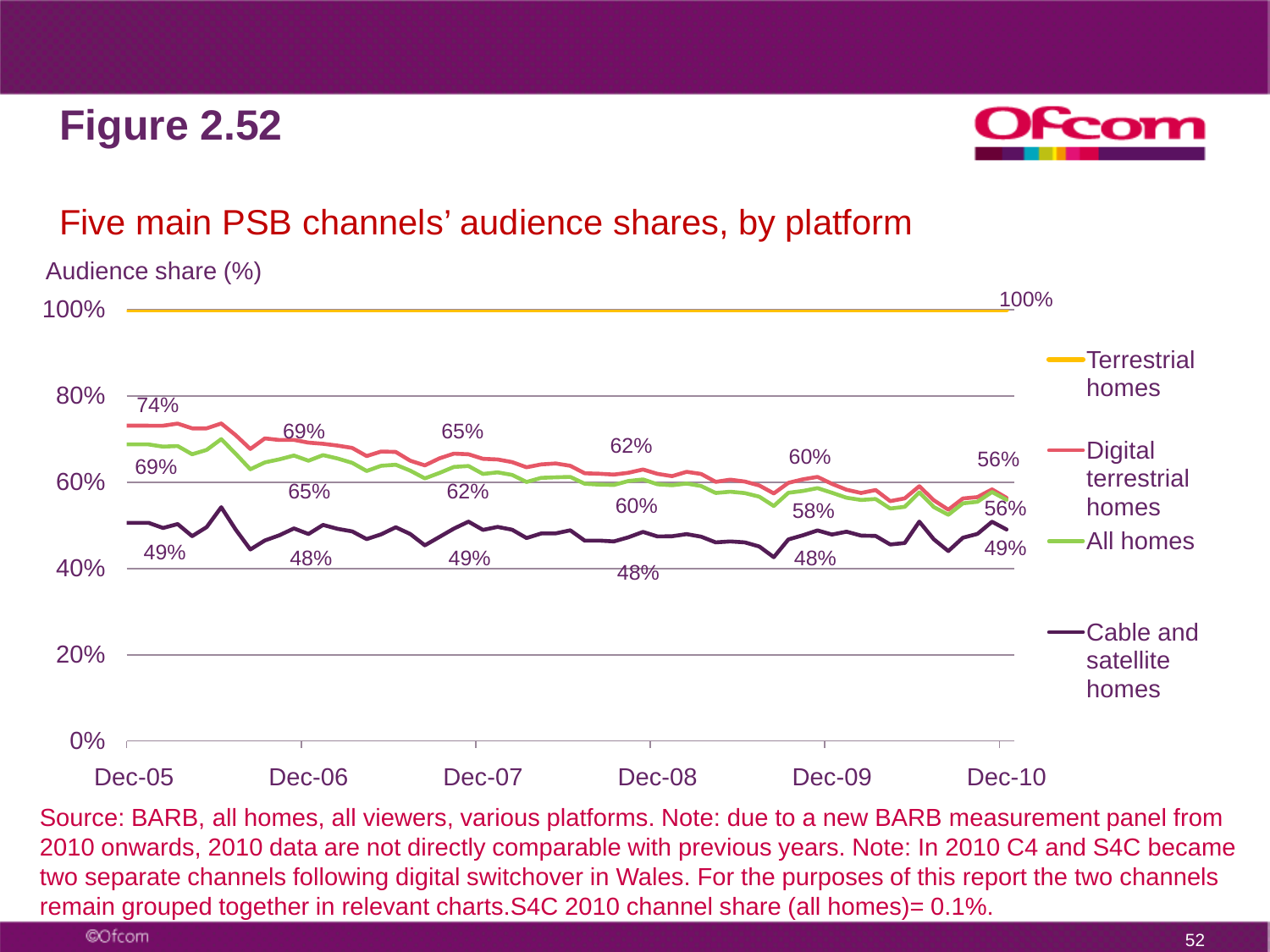

### Channel share, by platform: 2010



Source: BARB. Note: In 2010 C4 and S4C became two separate channels following digital switchover in Wales. For the purposes of this report the two channels remain labelled together in relevant charts.S4C 2010 channel share (all homes) =  $0.1\%$ .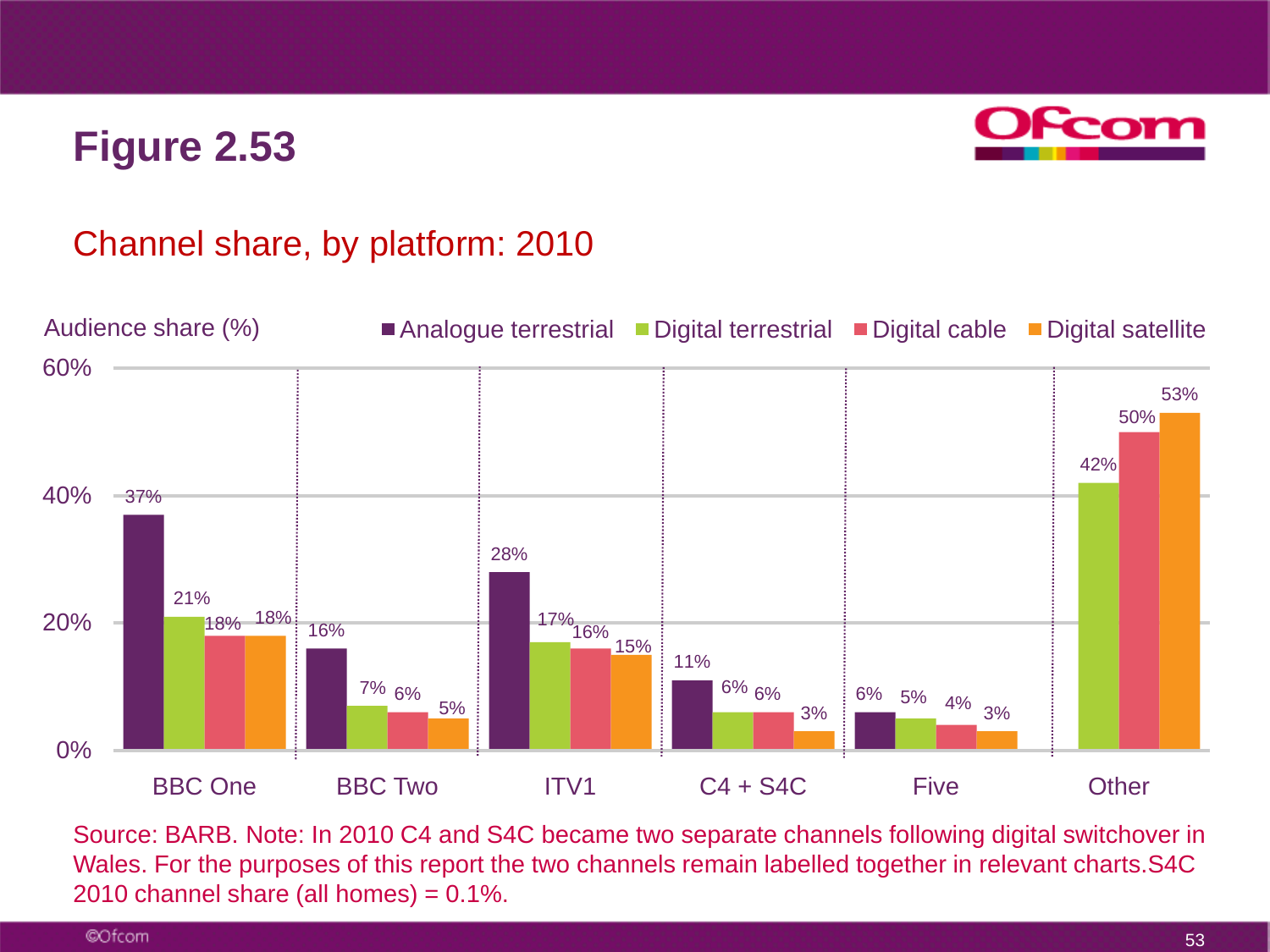

### PSB and portfolio channel shares in multichannel homes

Audience share (%)



Source: BARB. Note: due to a new BARB measurement panel from 2010 onwards, 2010 data are not directly comparable with previous years. Note: In 2010 C4 and S4C became two separate channels following digital switchover in Wales. For the purposes of this report the two channels remain grouped together in relevant charts.S4C 2010 channel share = 0.1%.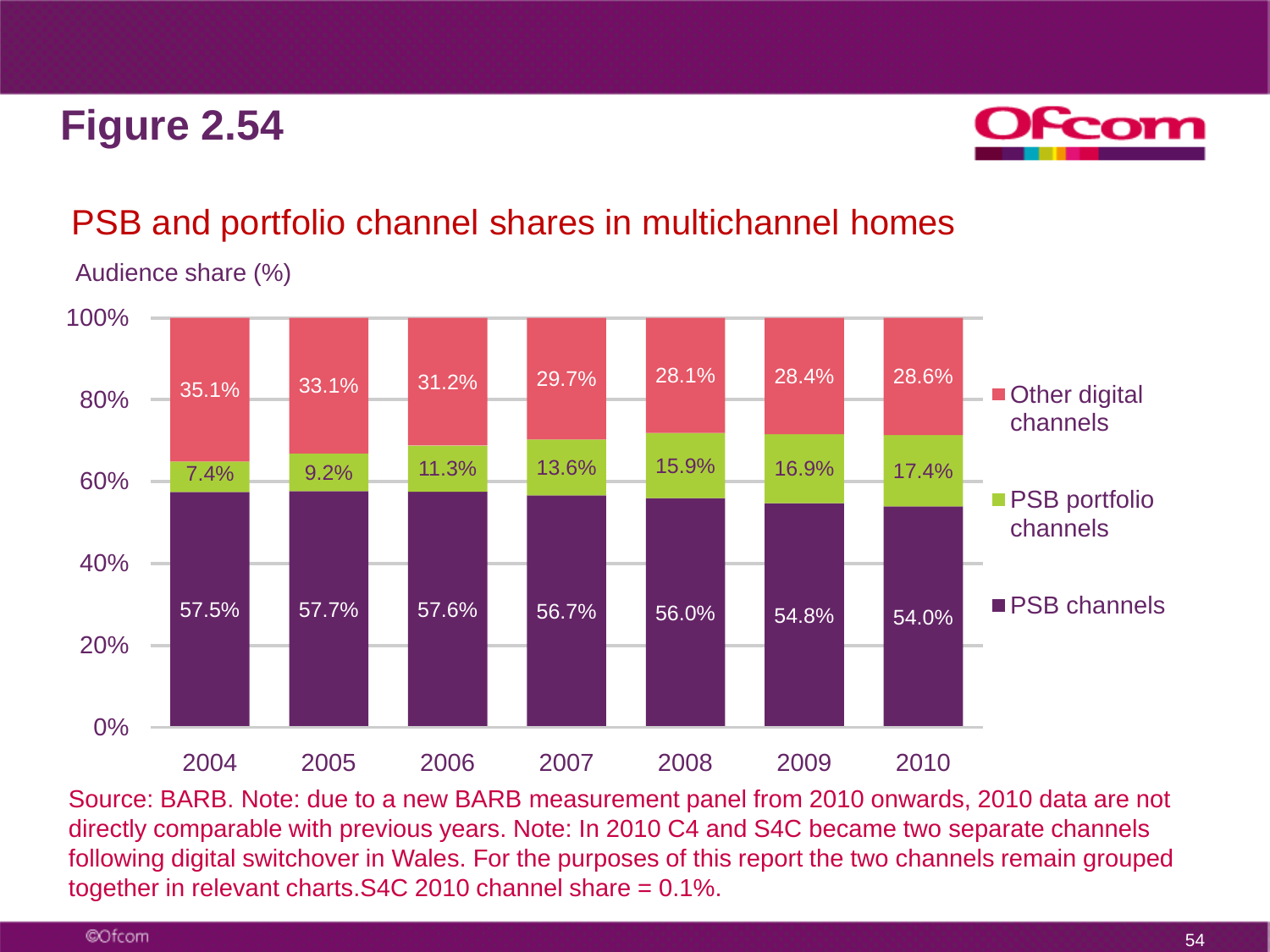

### Broadcaster portfolio shares in multichannel homes

Audience share (%)



Source: BARB. Note: due to a new BARB measurement panel from 2010 onwards, 2010 data are not directly comparable with previous years.\*BSkyB took ownership of VMTV in June 2010, Virgin Media TV portfolio shares are included in the BSkyB figure for the whole of 2010. ITV includes all ITV network channels, not just those owned by ITV plc. Note: In 2010 C4 and S4C became two separate channels following digital switchover in Wales. For the purposes of this report the two channels remain grouped together in relevant charts.S4C 2010 channel share = 0.1%. 2004 2005 2006 2007 2008 2009 2010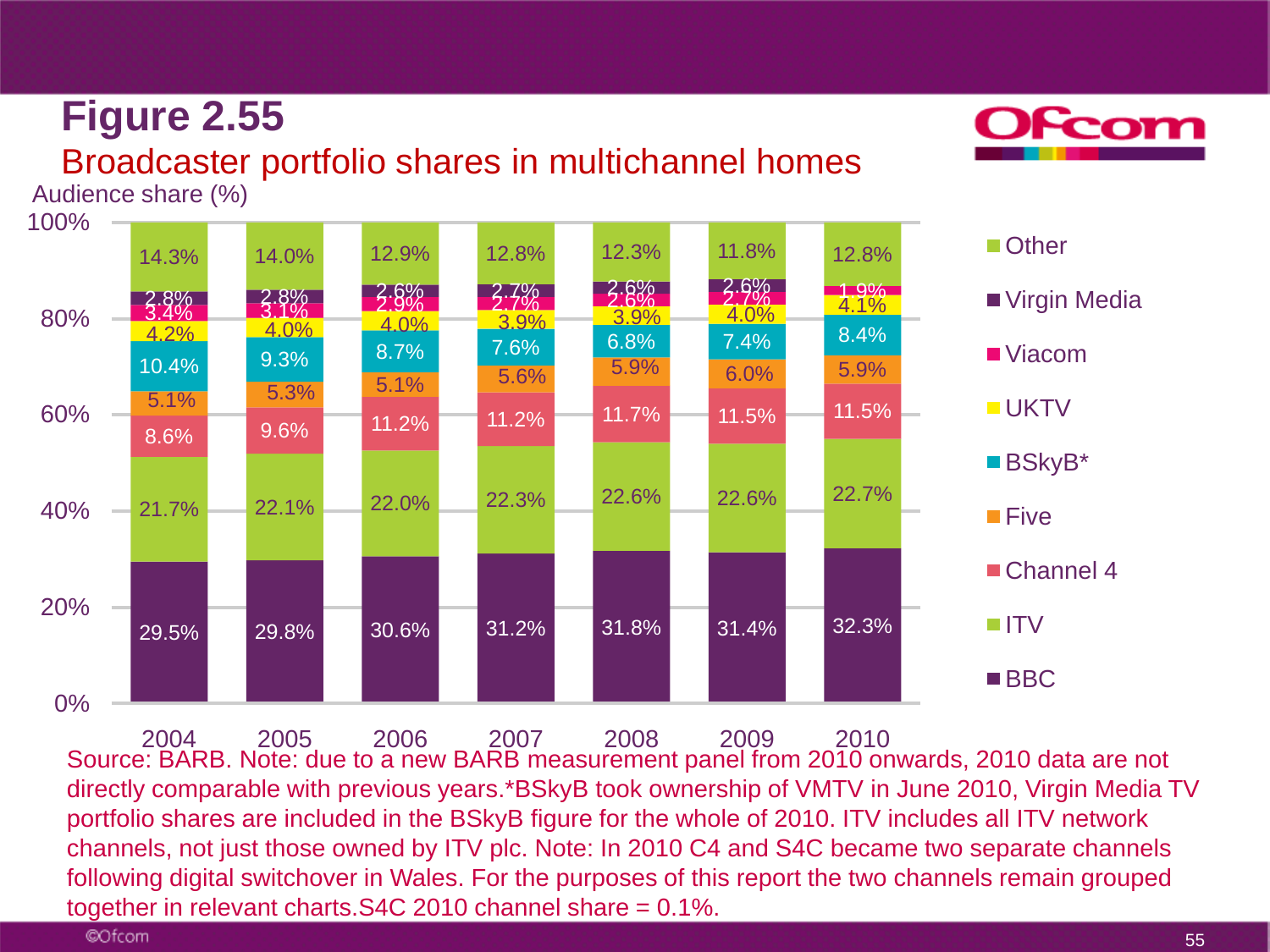

### BBC portfolio share in multichannel homes



Audience share (%)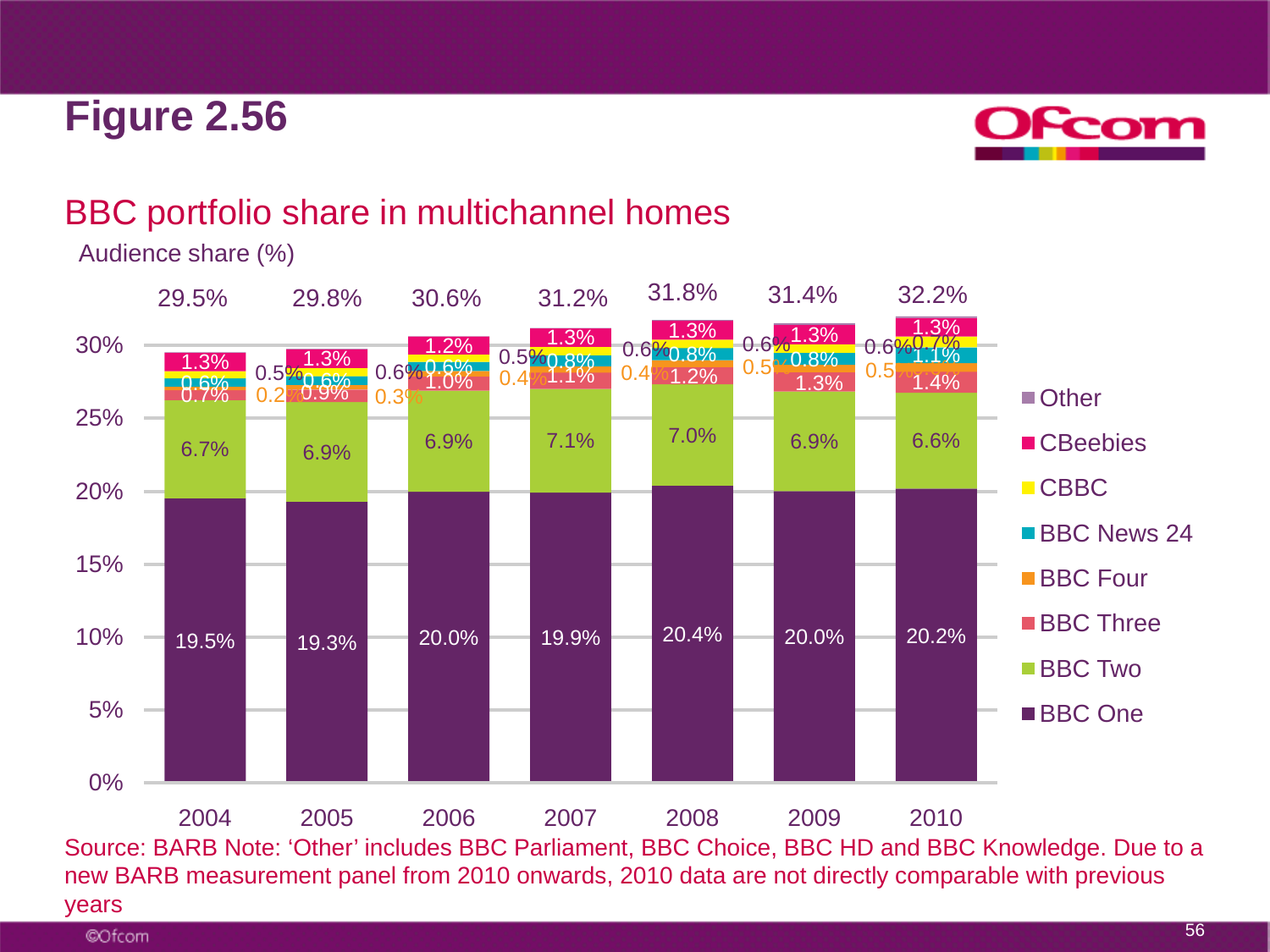## **Figure 2.57** ITV portfolio shares in multichannel homes



Audience share (%)



Source: BARB Note: 'Other' includes (when relevant) ITV Play, Men & Motors, GMTV2, Granada Breeze, Plus, ITV News. ITV1, ITV2, ITV3 and ITV4 and include +1 services' share and HD services from 2010. Due to a new BARB measurement panel from 2010 onwards, 2010 data are not directly comparable with previous years.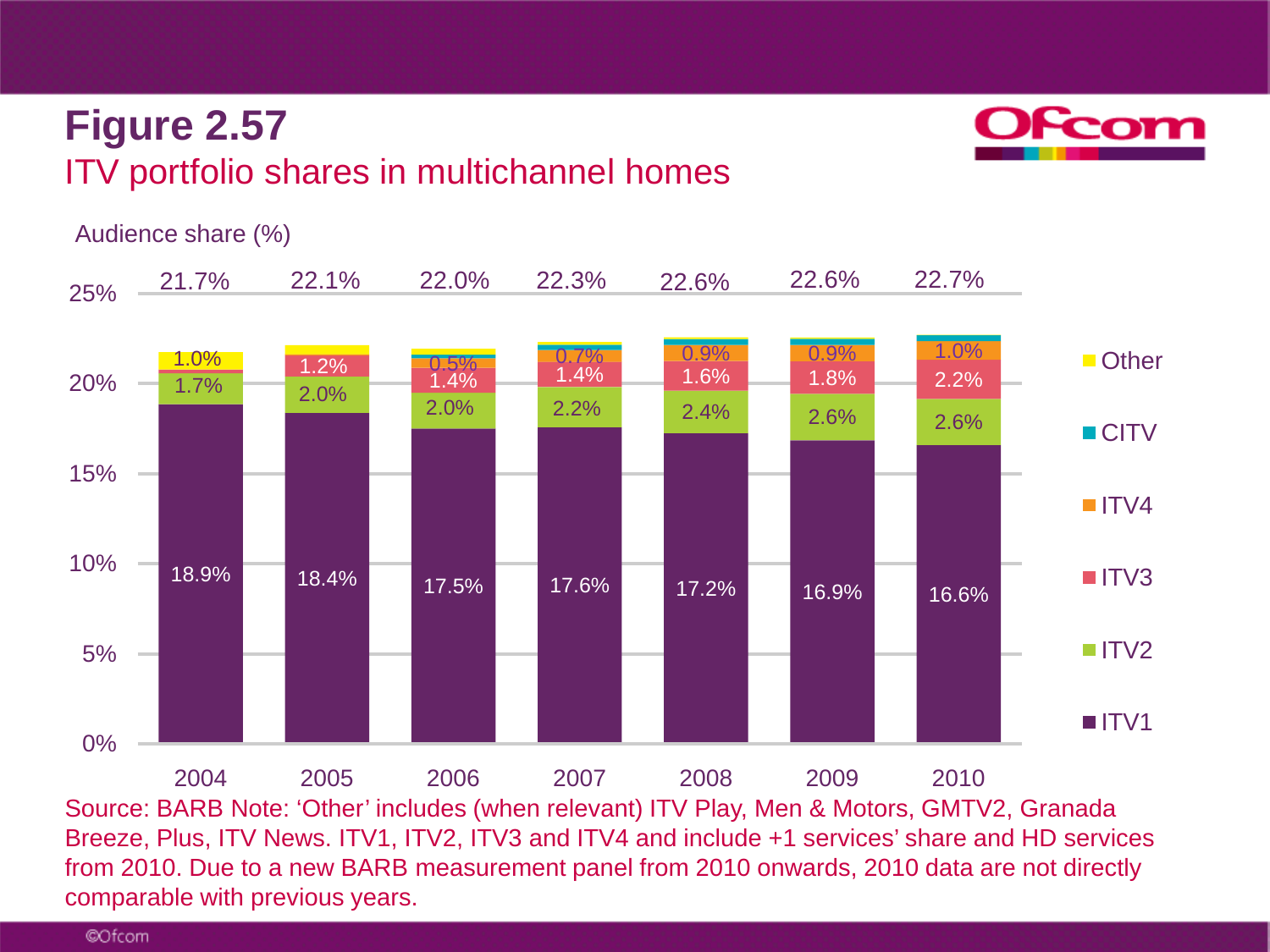

#### Channel 4 portfolio shares in multichannel homes Audience share (%)

 $7.3\%$  7.9% 8.2% 7.4% 6.8% 6.4% 6.1% 1.2% 1.6% 1.9% 1.8%  $\begin{array}{|c|c|c|c|}\n \hline\n 1.8\% & 1.8\% & 1.9\% \hline\n \end{array}$ 0.5% 0.6% 0.8% 0.9% 1.0% 1.0% 1.2%  $0.1%$  $\begin{array}{|c|c|c|c|c|}\hline 1.0\% & - & 1.2\% \ \hline \end{array}$  1.2% 0.2%  $\frac{0.3\%}{0.8\%}$  0.8% 0.8%  $0.3\%$  0.3% 0% 2% 4% 6% 8% 10% 12% ■4Music  $C4+1$ **More4 Total** ■ Film4 Total ■ E4 Total  $C4 + S4C$ 8.6% 9.6% 11.2% 11.2% 11.7% 11.5% 11.5%

Source: BARB. Note: due to a new BARB measurement panel from 2010 onwards, 2010 data are not directly comparable with previous years.E4, More4 and Film 4 respective +1 channel shares are included. Note: In 2010 C4 and S4C became two separate channels following digital switchover in Wales. For the purposes of this report the two channels remain labelled together in relevant charts.S4C  $2010$  channel share =  $0.1\%$ . 2004 2005 2006 2007 2008 2009 2010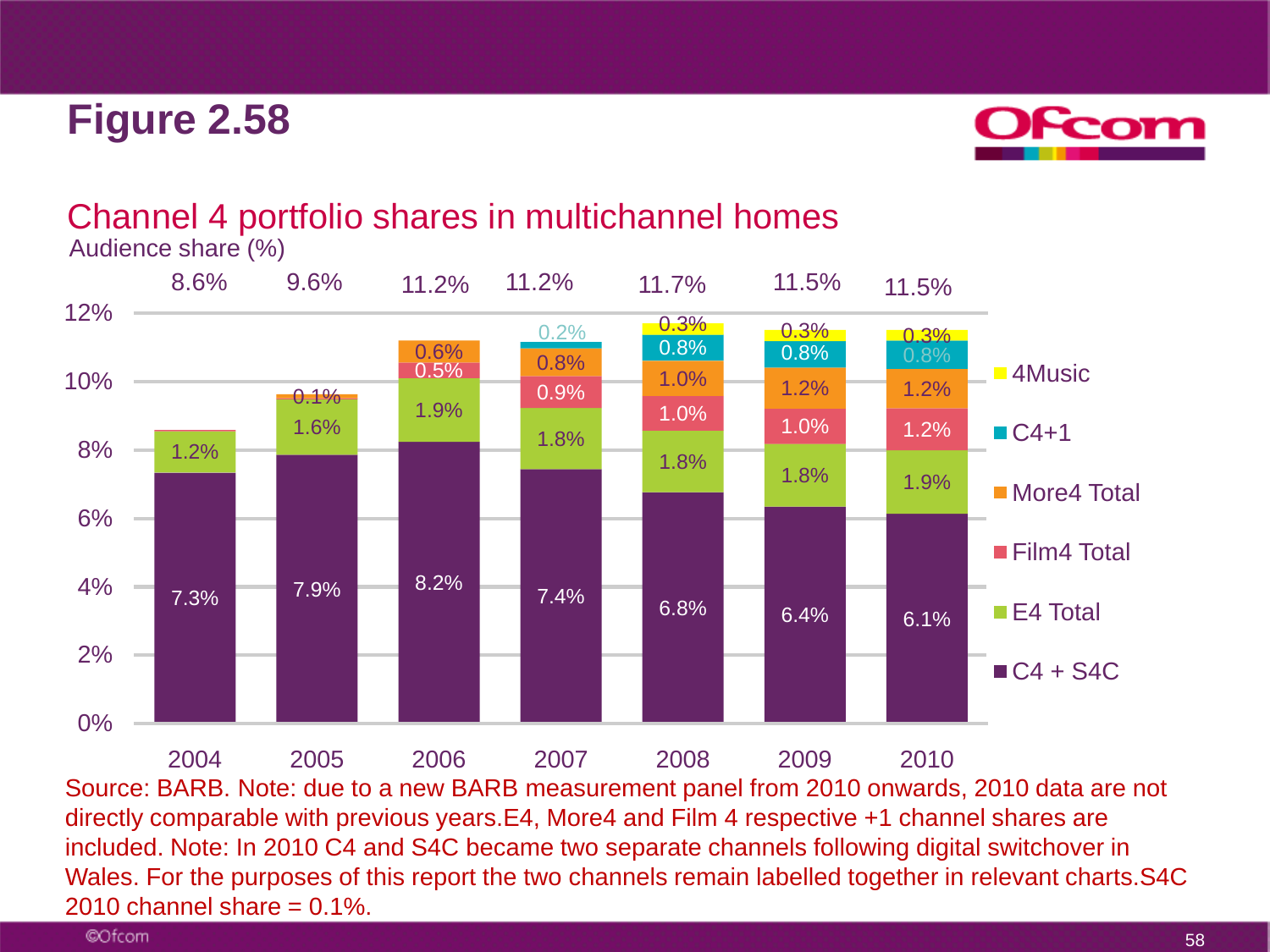

### Five portfolio shares in multichannel homes



Source: BARB Note: 5\* and 5 US include their +1 service share. Due to a new BARB measurement panel from 2010 onwards, 2010 data are not directly comparable with previous years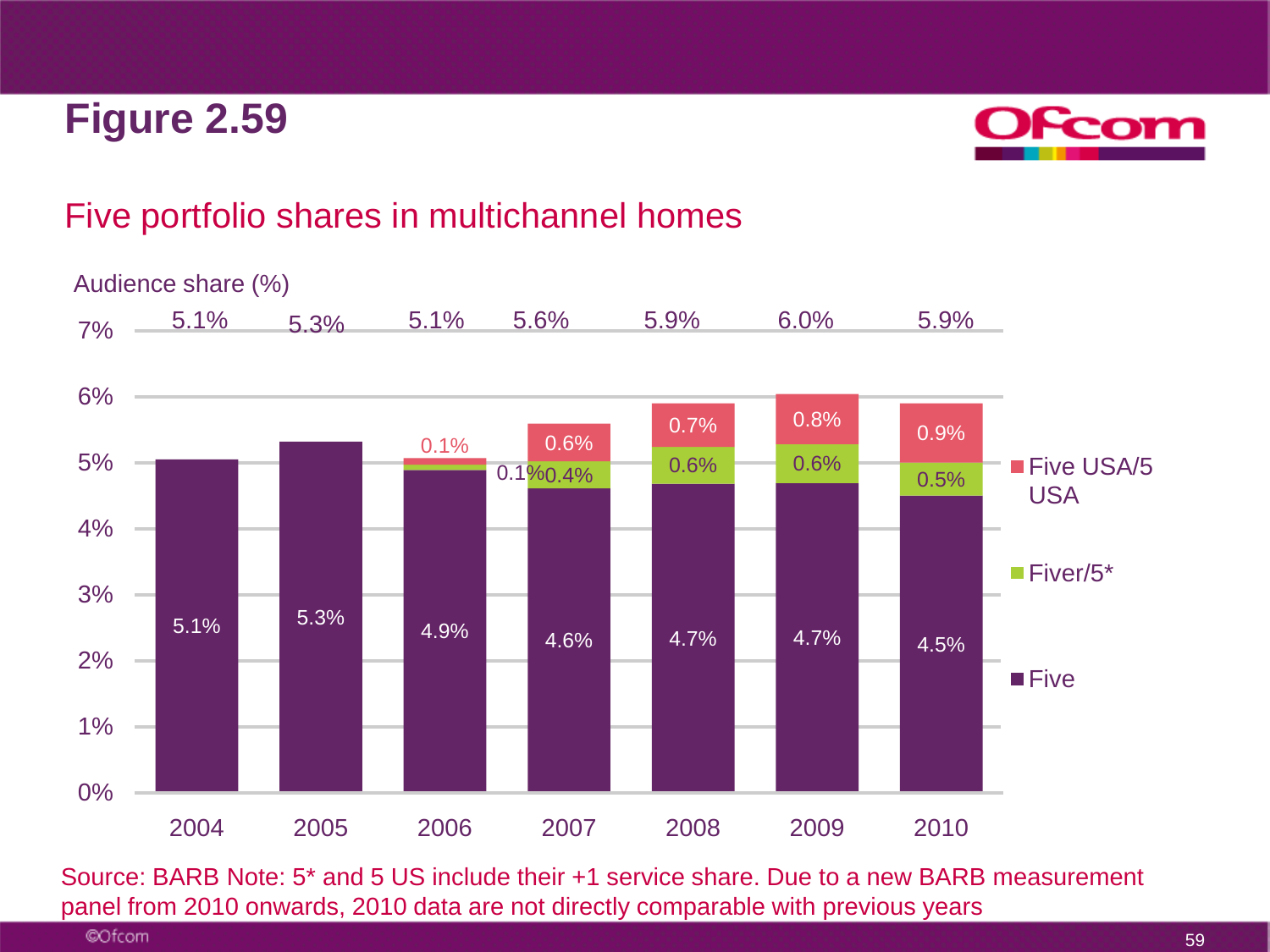

### BSkyB portfolio shares in multichannel homes

Audience share (%)



directly comparable with previous years. \*BSkyB took ownership of VMTV in June 2010, Virgin Media TV portfolio shares are included in the BSkyB figure for the whole of 2010.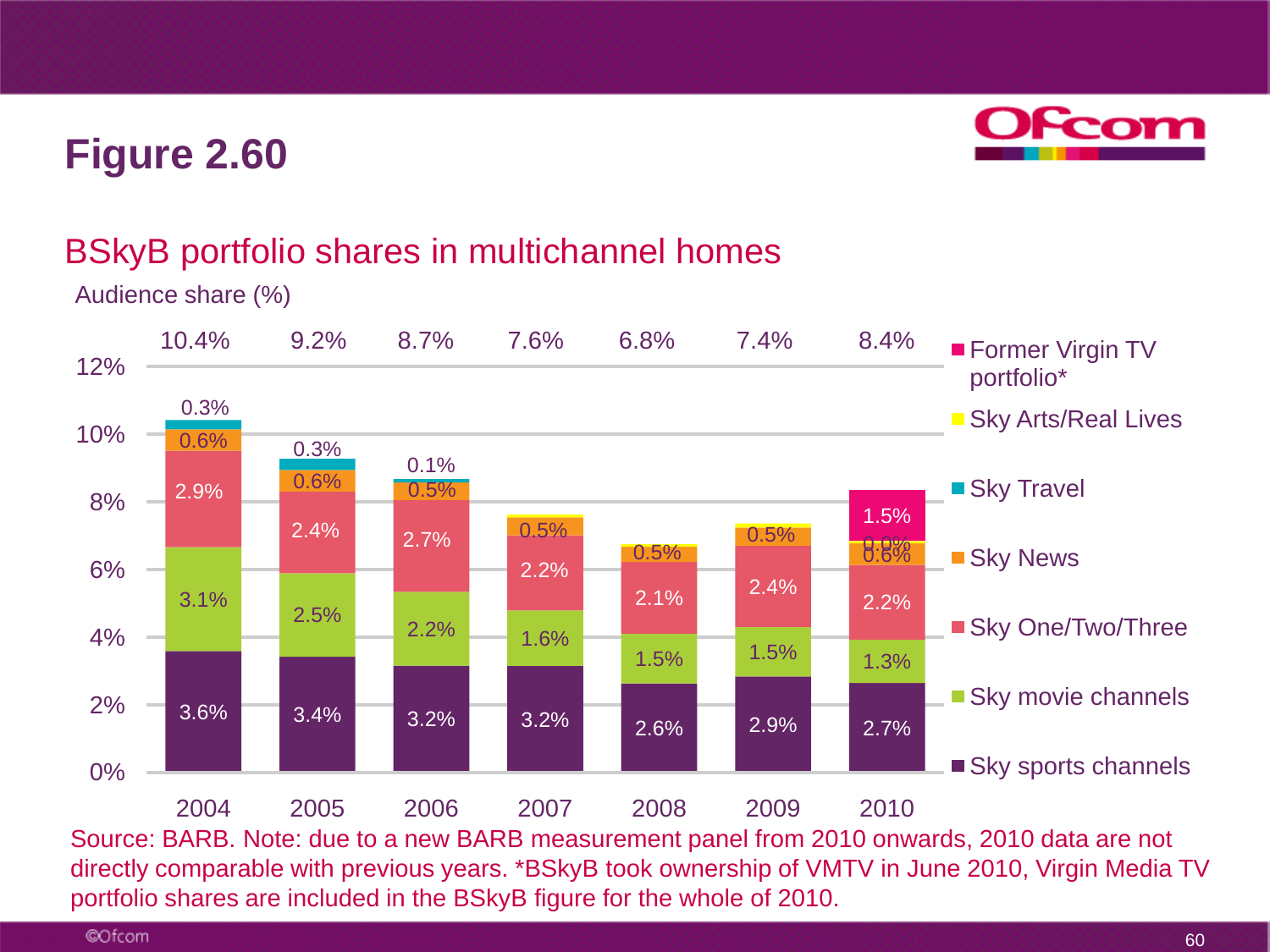

### UKTV portfolio shares in multichannel homes



Source: BARB Note: UKTV portfolio channels have evolved over the past twelve months. In the 2008 figures, new channel names and shares have been matched to old channels. Due to a new BARB measurement panel from 2010 onwards, 2010 data are not directly comparable with previous years.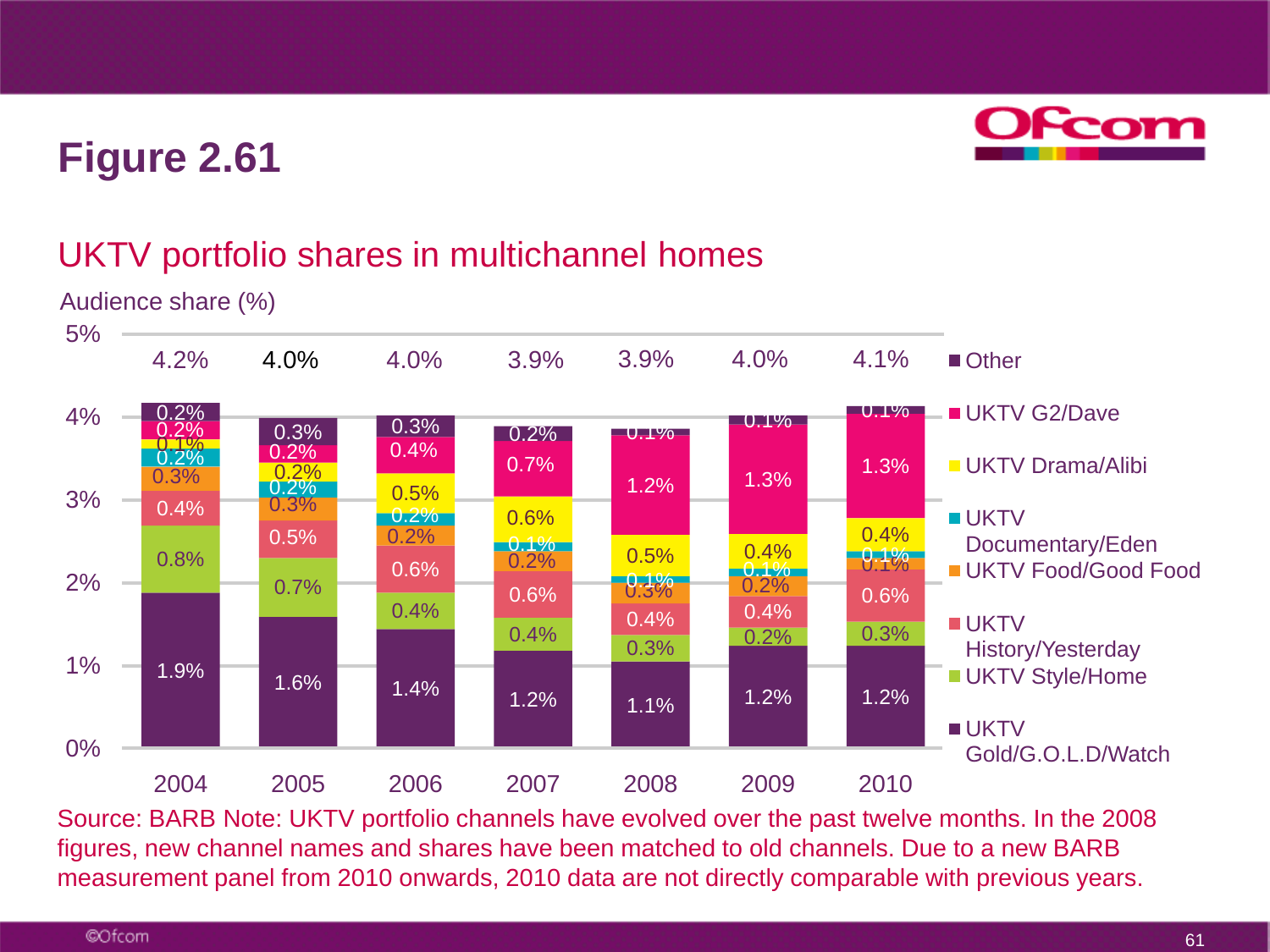

#### Aggregate shares of channel genres in multichannel homes

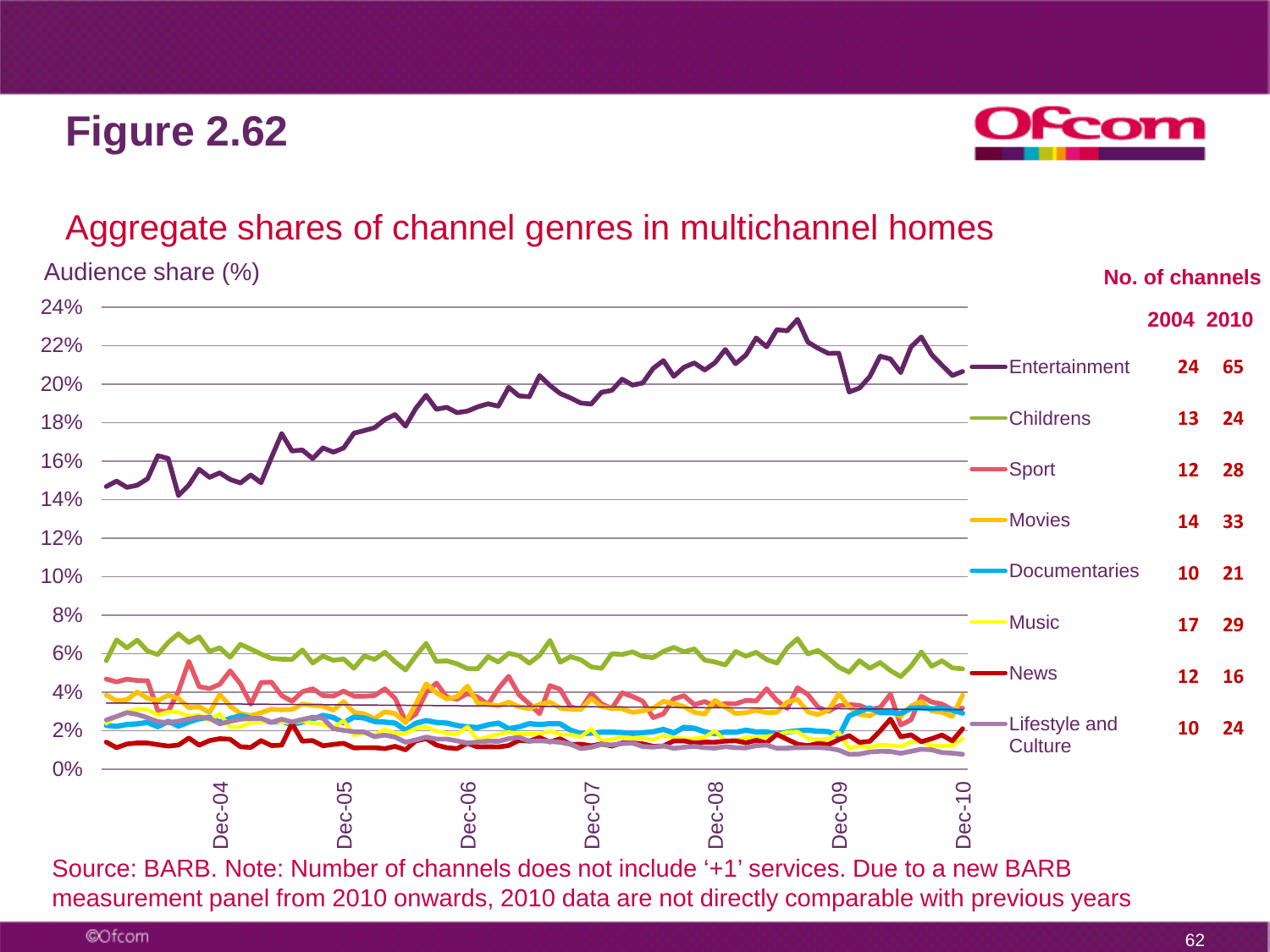

#### The top channels by share in multichannel homes: 2009 to 2010

|                  | <b>Share</b> | <b>Rank</b>     |                 |                     | <b>Share</b> | <b>Rank</b> |      |
|------------------|--------------|-----------------|-----------------|---------------------|--------------|-------------|------|
| <b>Channel</b>   | 2010         | 2010            | 2009            | <b>Channel</b>      | 2010         | 2010        | 2009 |
| <b>BBC One</b>   | 20.2%        | 1               | 1               | Film4               | 1.2%         | 11          | 15   |
| ITV <sub>1</sub> | 16.6%        | 2               | 2               | Dave                | 1.2%         | 12          | 11   |
| <b>Channel 4</b> | 7.0%         | 3               | 3               | <b>Sky Sports 1</b> | 1.2%         | 13          | 9    |
| <b>BBC Two</b>   | 6.6%         | $\overline{4}$  | $\overline{4}$  | More 4              | 1.1%         | 14          | 13   |
| <b>Five</b>      | 4.5%         | $5\overline{)}$ | $5\phantom{1}$  | <b>BBC News</b>     | 1.1%         | 15          | 19   |
| ITV2             | 2.5%         | 6               | 6               | ITV4                | 1.0%         | 16          | 16   |
| ITV3             | 2.3%         | $\overline{7}$  | 8               | <b>Sky One</b>      | 0.9%         | 17          | 14   |
| E4               | 1.9%         | 8               | $\overline{7}$  | <b>Pick TV</b>      | 0.9%         | 18          | 21   |
| <b>BBC Three</b> | 1.4%         | 9               | 12 <sup>2</sup> | <b>Channel One</b>  | 0.9%         | 19          | 18   |
| <b>CBeebies</b>  | 1.3%         | 10              | 10              | 5 USA               | 0.9%         | 20          | 22   |
|                  |              |                 |                 |                     |              |             |      |

Source: BARB. Note: Includes channels' +1 services. Due to a new BARB measurement panel from 2010 onwards, 2010 data are not directly comparable with previous years.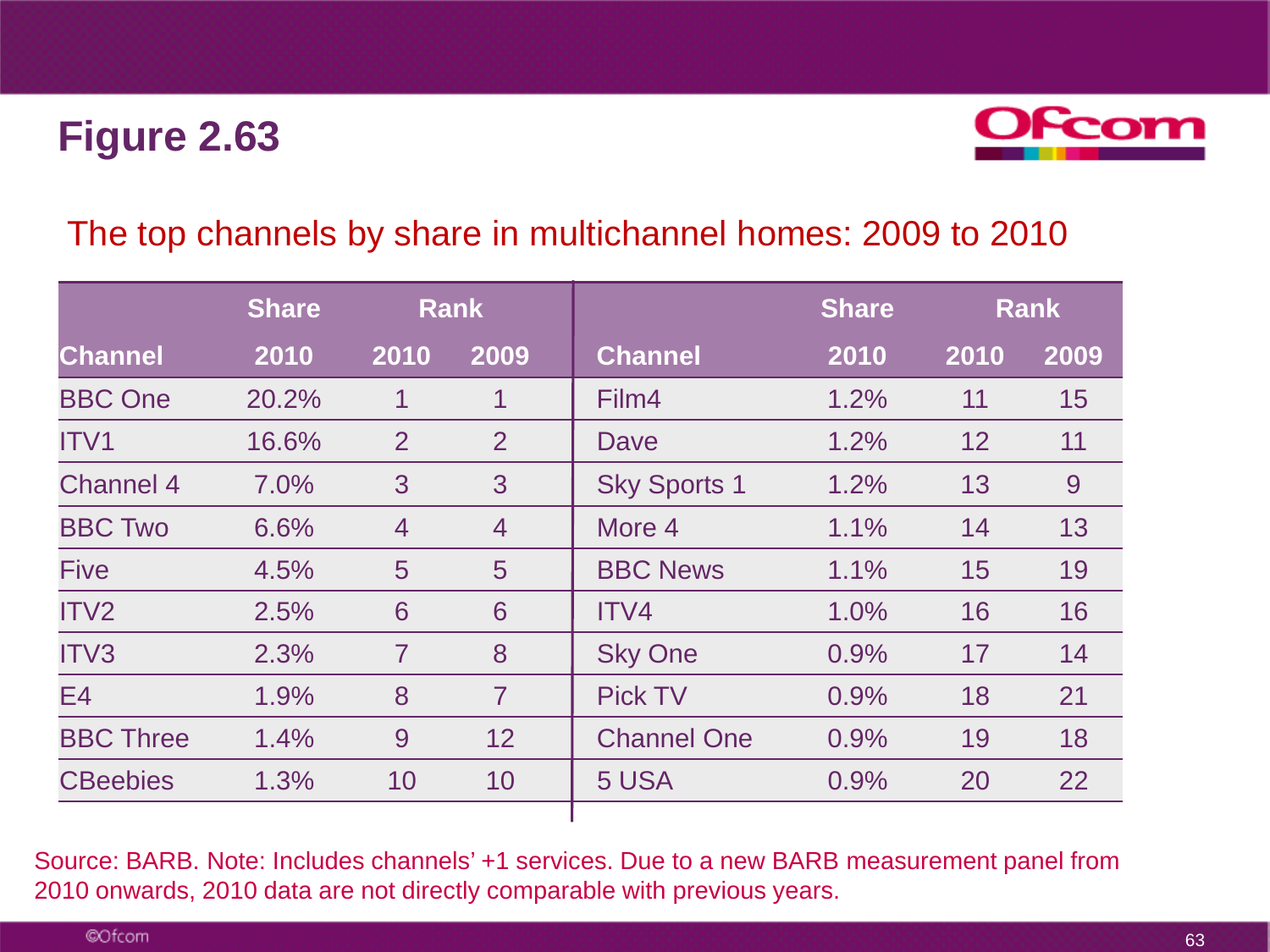

Age and gender profile of the 30 most-viewed channels in multichannel homes



Source: BARB Note: The profile of a channel is calculated relative to the television population in multichannel homes. Includes channel's +1 services.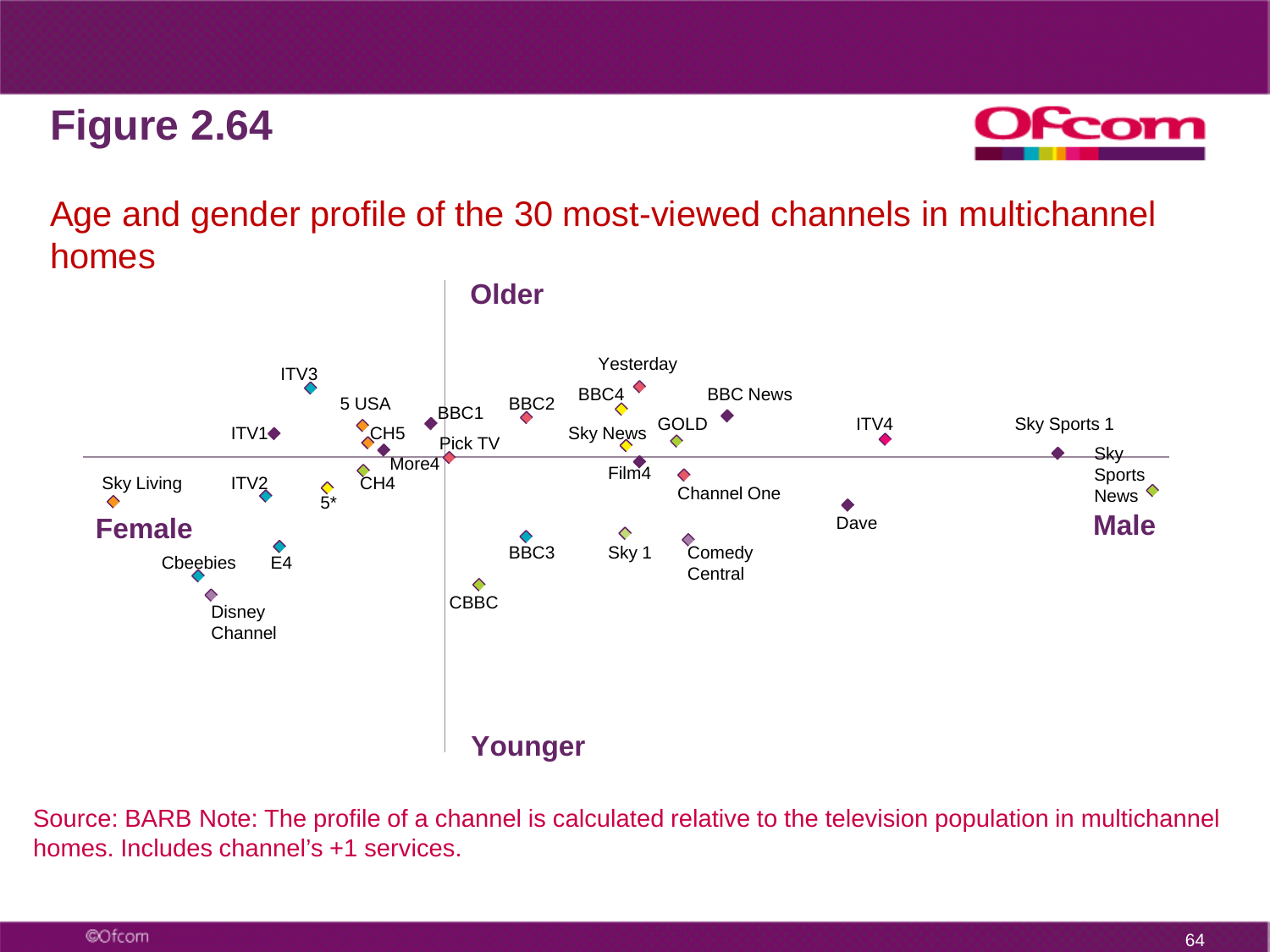

#### Unique audiences to selected online film and TV sites



#### Source: UKOM/Nielsen, home and work panel.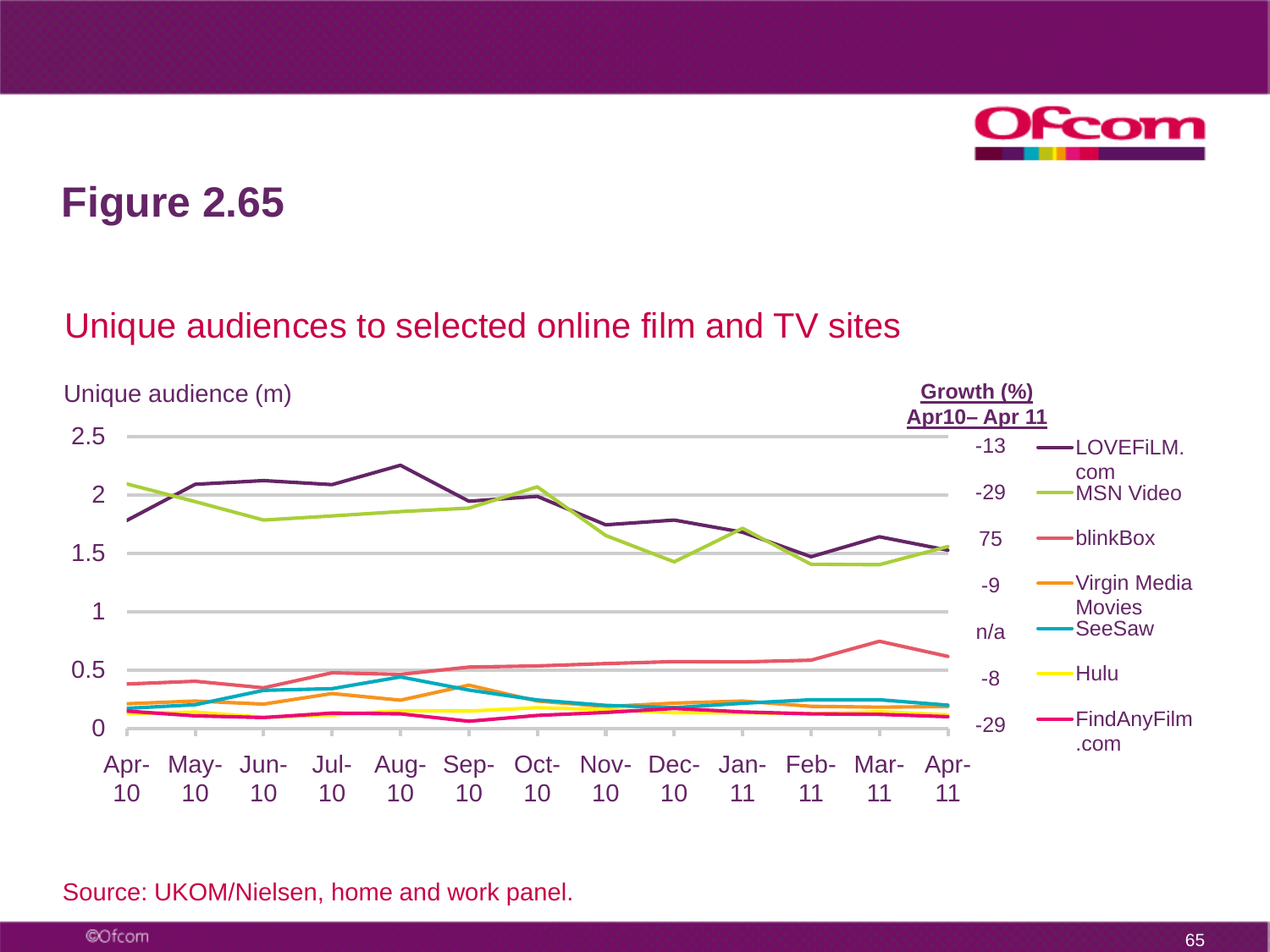

#### Monthly time spent per person on selected online film and TV sites



Time per person (h:mm:ss)

#### Source: UKOM/Nielsen, home and work panel.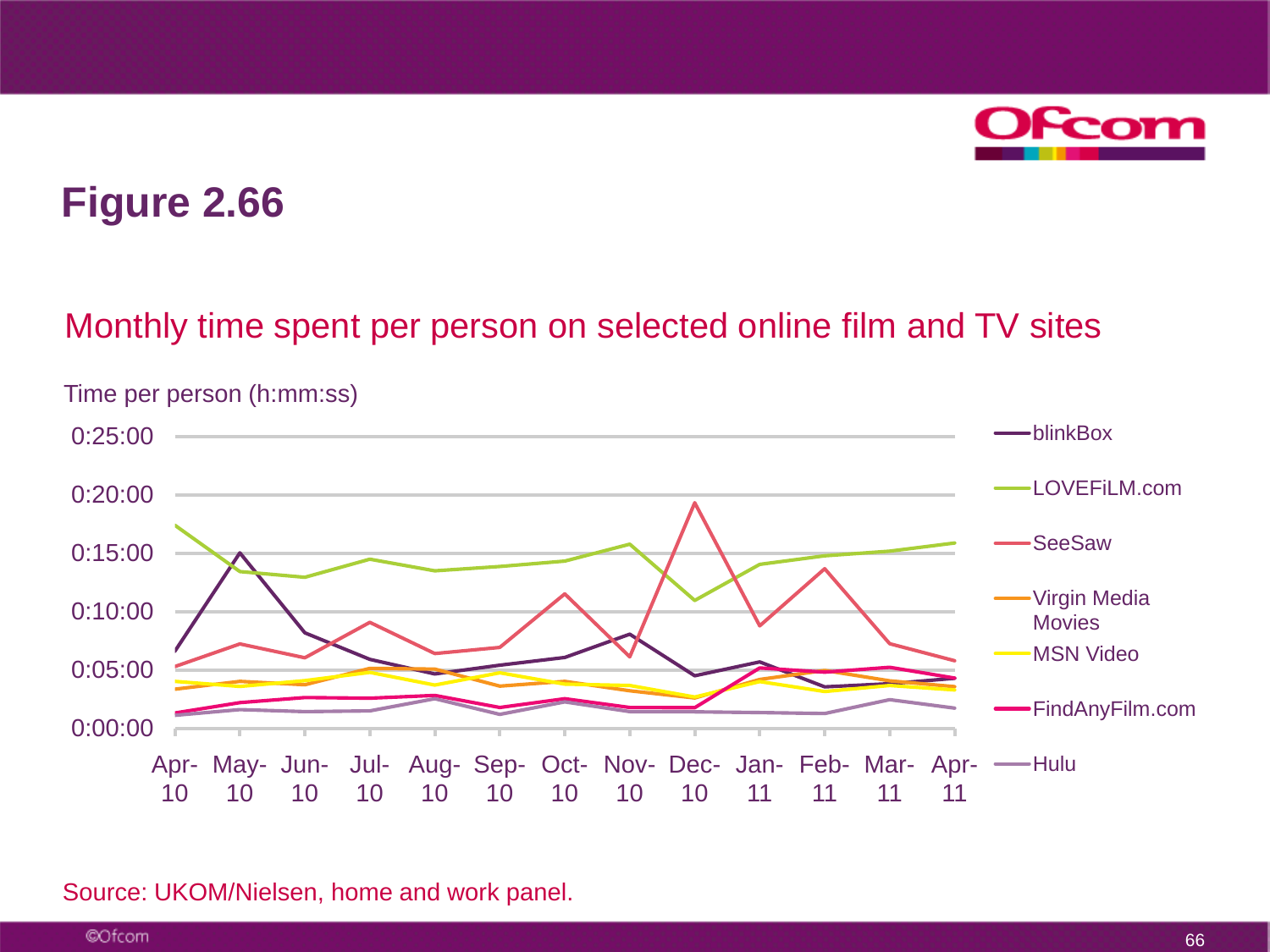

### Proportion of adults with home internet who watch online catch-up TV



Proportion of households (%)

Source: Ofcom research Q1 2011 QE12. Which, if any, of these do you or your household use the internet for whilst at home? Base: All adults who have the internet at home (n=2534 UK, 376 16-24, 462 25-34, 1039 35-54, 368 55-64, 289 65+, 1234 Male, 1300 Female)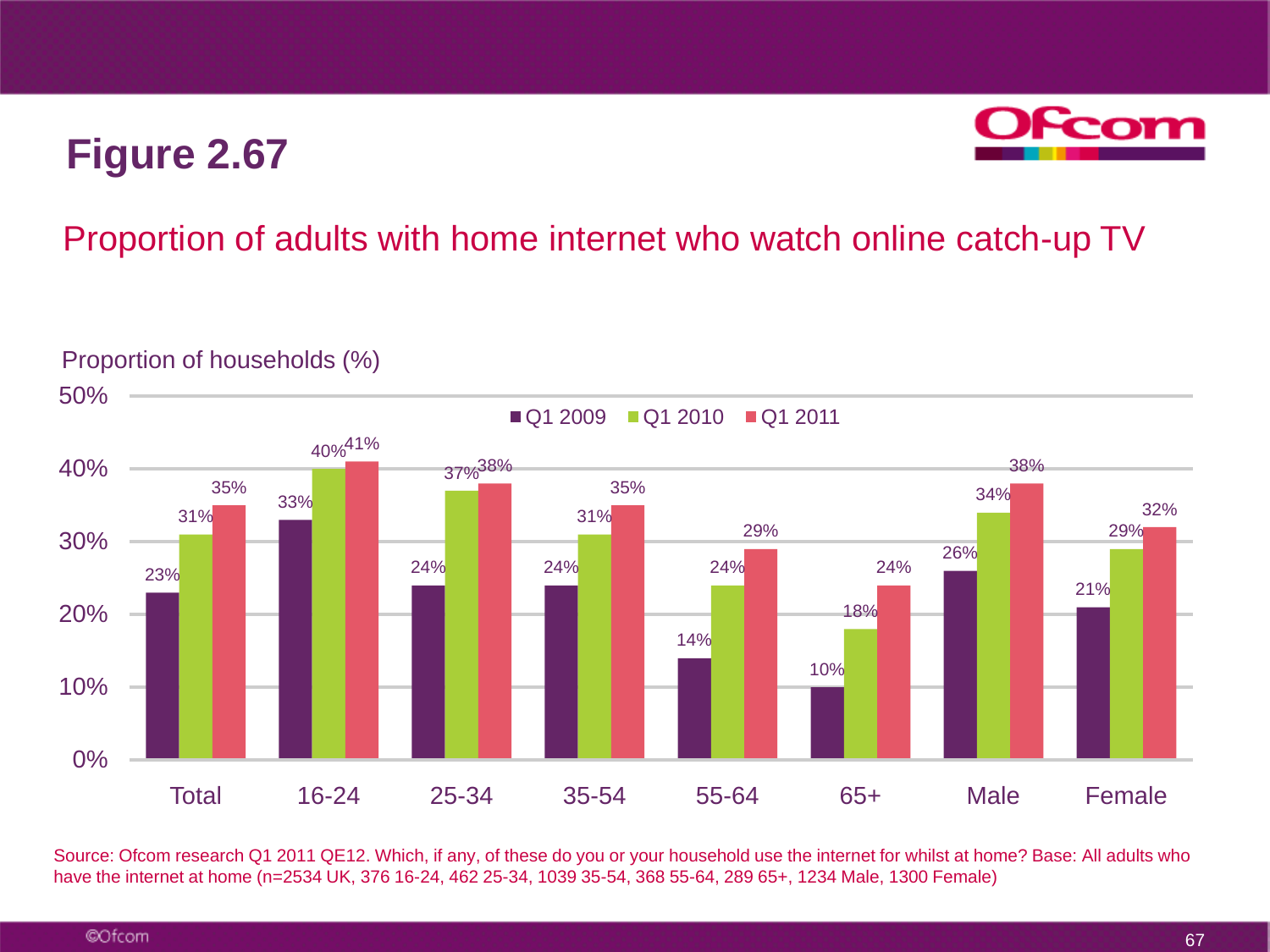

### Video on demand use in Virgin Media homes



#### VoD views per month/VoD reach

Source: Virgin Media company results 2008-2010.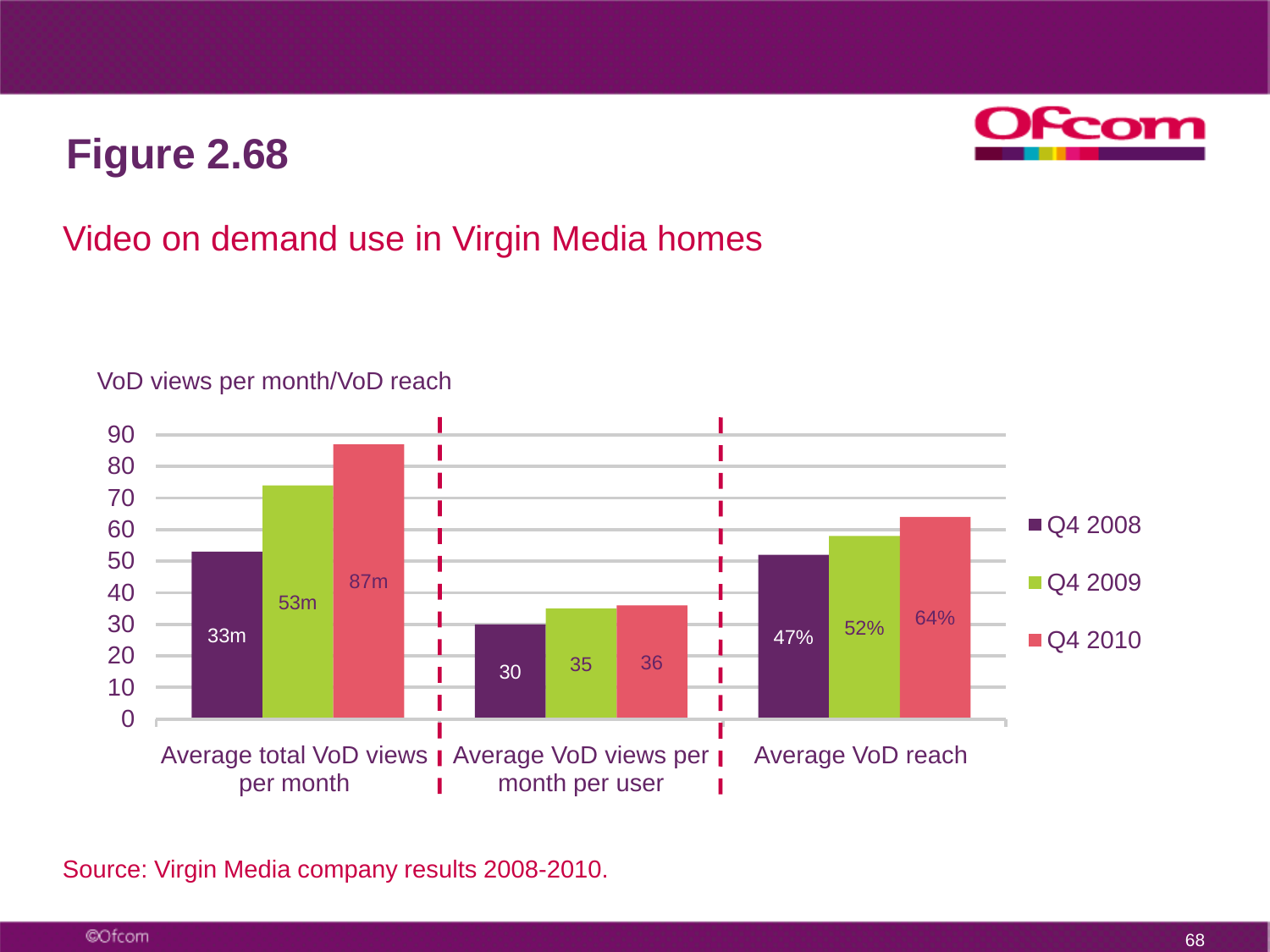

#### Unique audiences to selected video-sharing sites



#### Source: UKOM/Nielsen, home and work panel.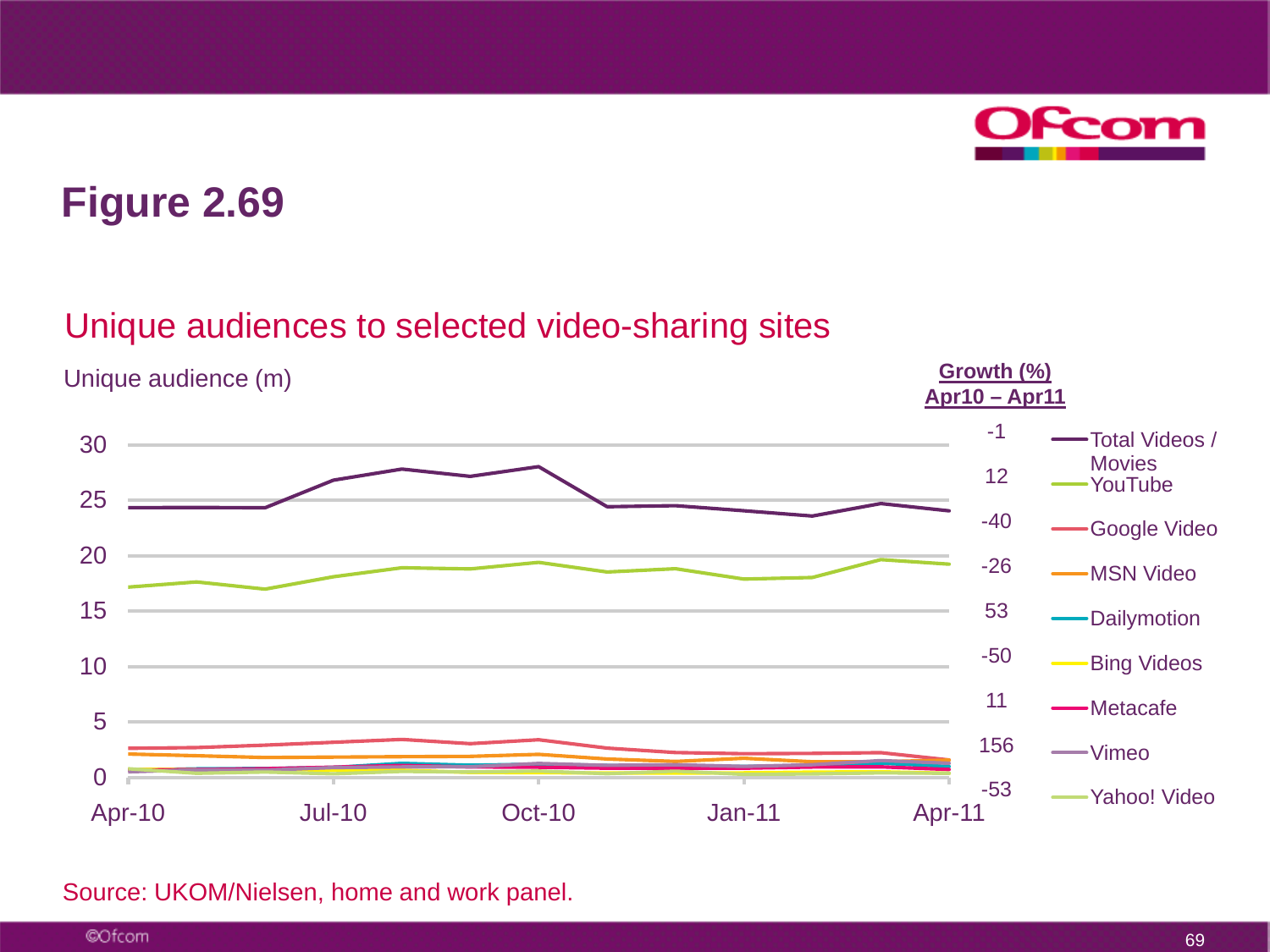

#### Monthly time spent per person on selected video-sharing sites



Time per person (h:mm:ss)

#### Source: UKOM/Nielsen, home and work panel.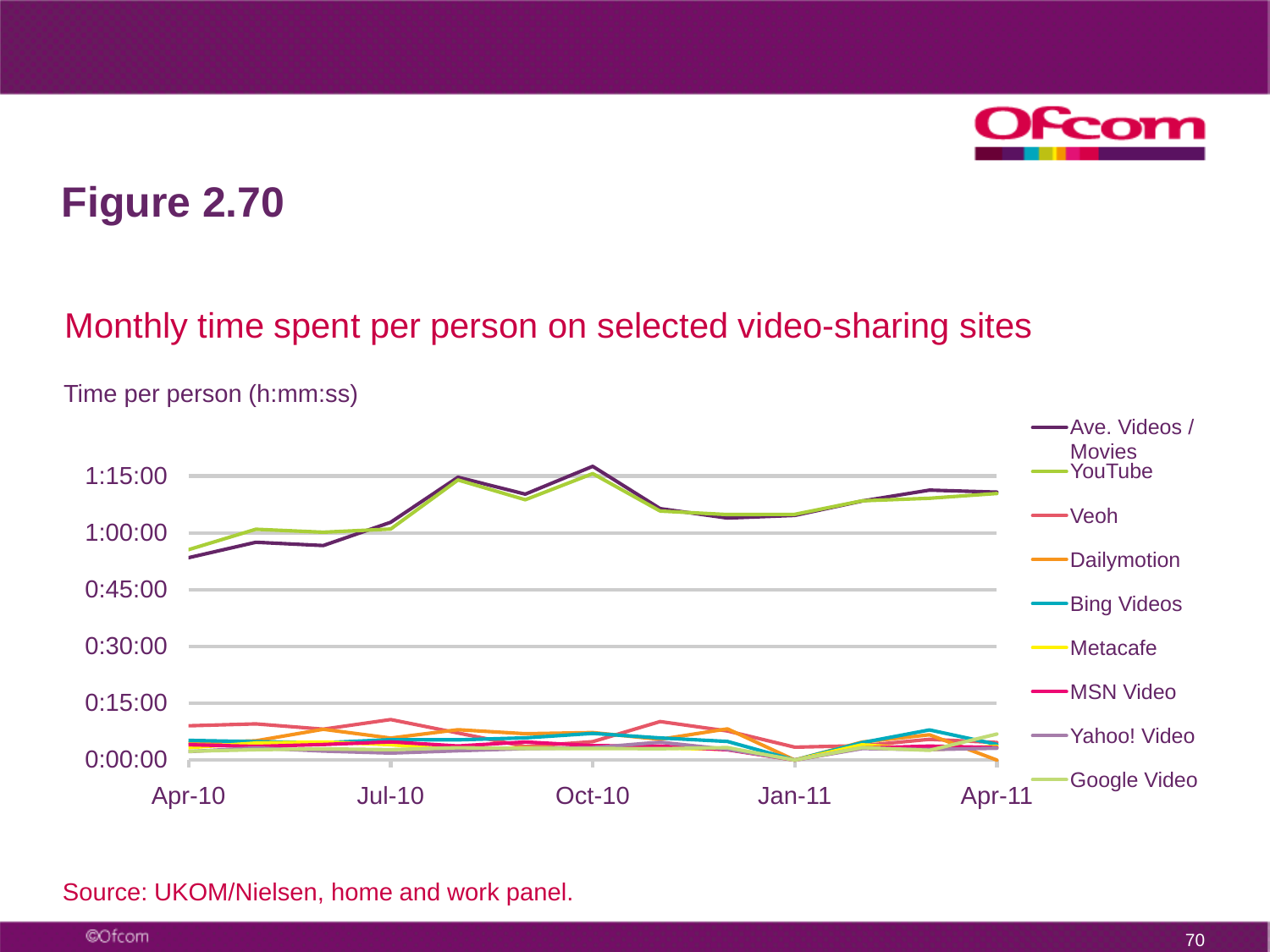

#### Popularity of top ten most viewed UK YouTube channels

Number of views (m)  $\qquad \qquad$  Subscribers to channel (000) 800 350 **714** Number of views (m) - Subscribers (000) **322** 700 300 **<sup>608</sup> <sup>590</sup> <sup>622</sup>** 600 **529 250** 250 **235** 500 **435 437 435 230** 200 400 **139 174 286 280** 150 300 **<sup>99</sup> <sup>72</sup>** 100 200 **64** 50 100 **22** 0  $\Omega$ The X Factor AATW BBC **Britain's Got Talent** Parlophone **BBC Worldside** HDCYT **ITN Showbiz** Eagle Rock Massagevideo Britain's Got Talent Parlophone BBC Worldside ITN Showbiz Eagle Rock Massagevideo  $\breve{\preceq}$ 

Source: YouTube statistics June 2011.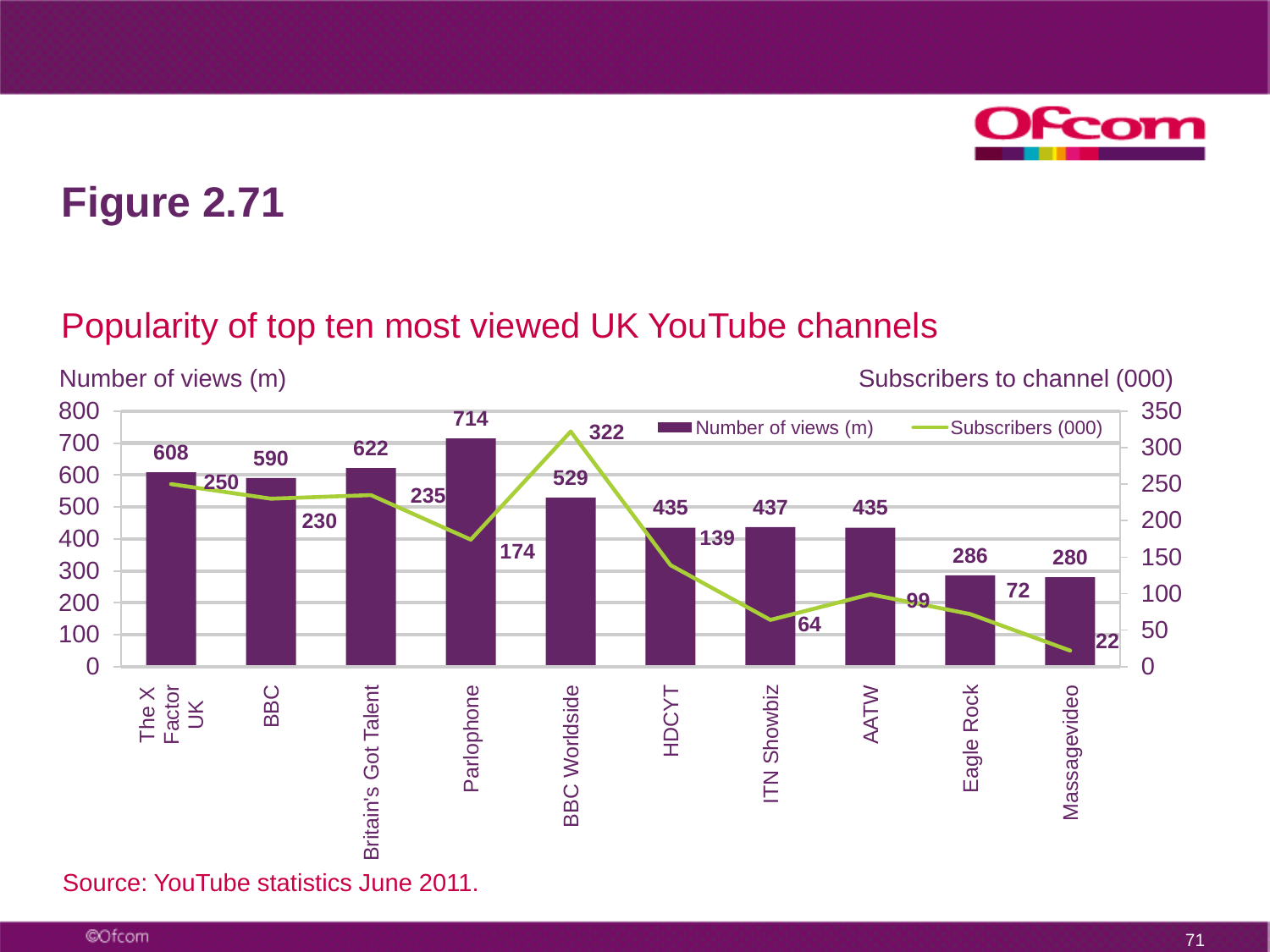## **Figure 2.72**



Consumer attitudes towards television programme standards, by age: 2010 % of respondents



Source: Ofcom 2010 Media Tracker survey. Fieldwork carried out by BDRC Continental Research. Q30 – Do you feel that over the past year, television programmes have improved, got worse or stayed about the same? Base: All adults aged 16+ (2104) (643 aged 16-34, 710 aged 35-54 ,328 aged 55-64, 423 aged 65+)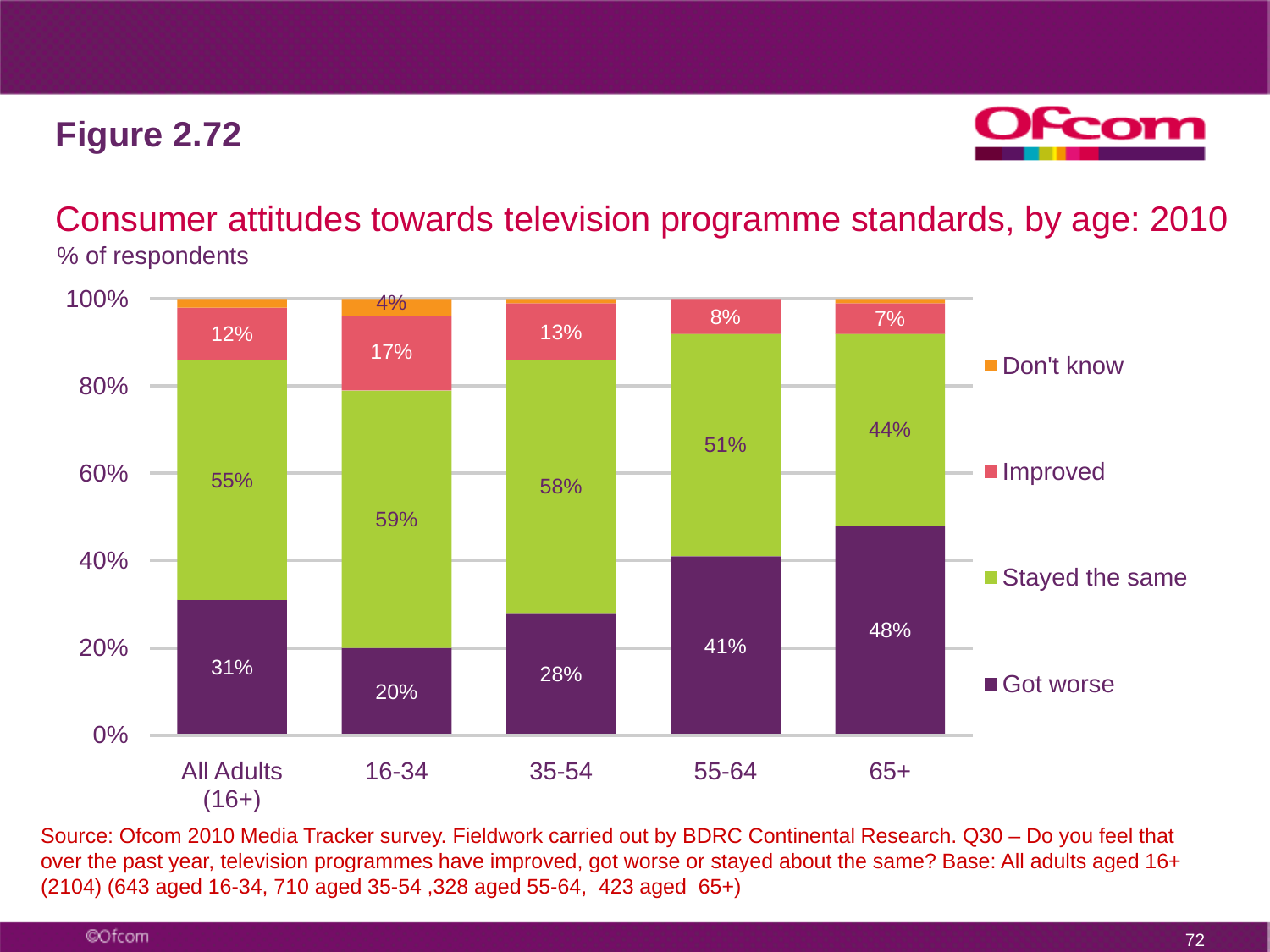## **Figure 2.73**



## Reasons why viewers thought TV programme quality deteriorated, 2010

% of respondents. Base: All those who felt TV programme standards got worse over the past year



Source: Ofcom 2010 Media Tracker survey. Fieldwork carried out by BDRC Continental Research. Q32 – In what ways do you think the television programmes have got worse over the past year? Base: All adults 16+ saying programmes 'got worse' over past year (673) (130 aged 16-34, 204 aged 35-54 , 134 aged 55-64, 205 aged 65+).